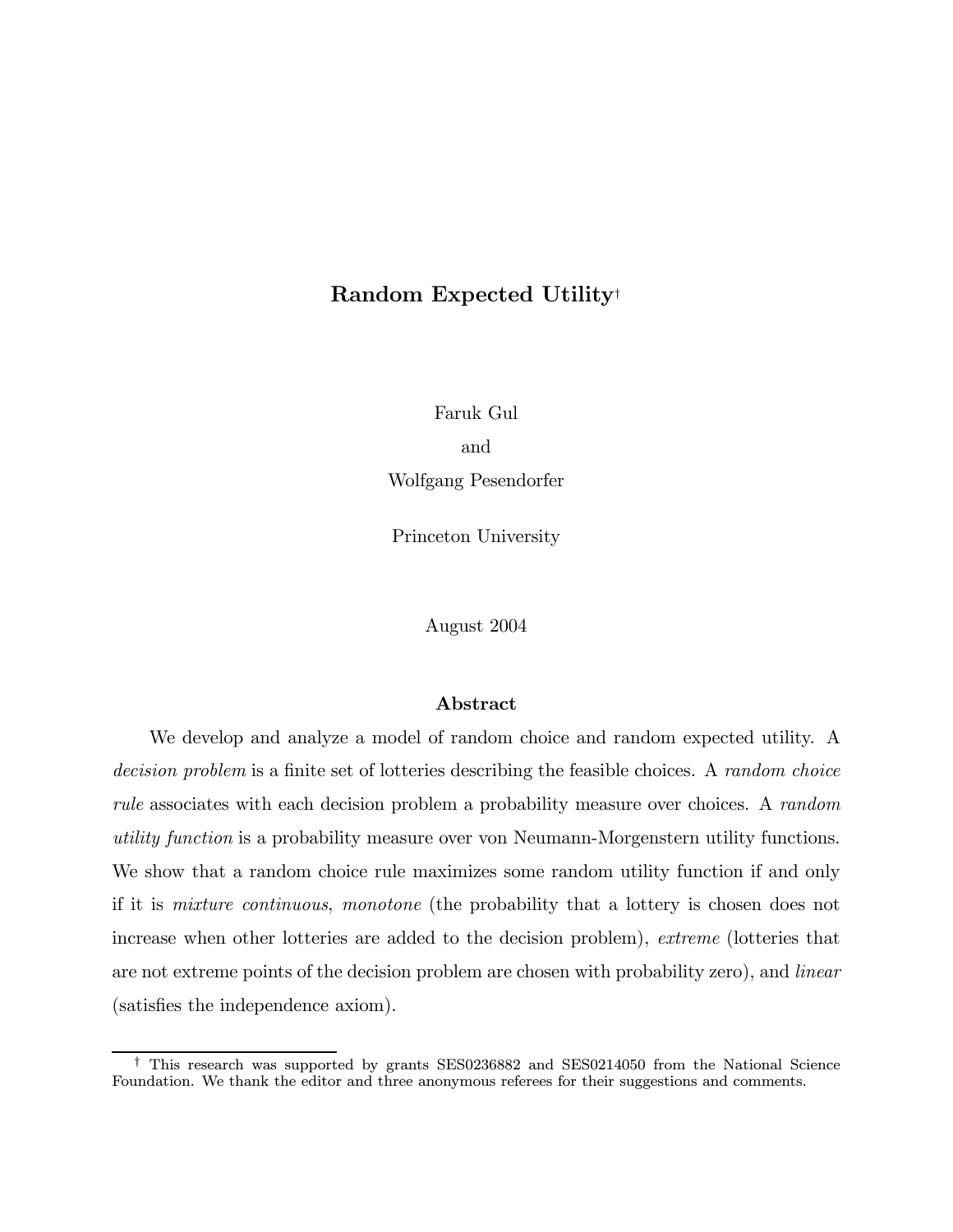# 1. Introduction

In this paper, we develop and analyze a model of random choice and random expected utility. Modeling behavior as stochastic is a useful and often necessary device in the econometric analysis of demand. The choice behavior of a group of subjects with identical characteristics each facing the same decision problem presents the observer with a frequency distribution over outcomes. Typically, such data is interpreted as the outcome of independent random choice by a group of identical individuals. Even when repeated decisions of a single individual are observed, choice behavior may exhibit variation and therefore suggest random choice by the individual.

Let Y be a set of choice objects. A finite subset  $D$  of Y represents a decision problem. The individual's behavior is described by a random choice rule  $\rho$  which assigns to each decision problem a probability distribution over feasible choices. The probability that the agent chooses  $x \in D$  is denoted  $\rho^{D}(x)$ . A random utility function is a probability measure  $\mu$  on some set of utility functions  $U \subset \{u: Y \to \mathbb{R}\}$ . The random choice rule  $\rho$  maximizes the random utility function  $\mu$  if  $\rho^D(x)$  is equal to the  $\mu$ −probability of choosing some utility function u that attains its maximum in D at x (for all  $D, x$ ).

Modeling random choice as a consequence of maximizing a random utility function is common practice in both empirical and theoretical work. When the frequency distribution of choices describes the behavior of a group of individuals, the corresponding random utility function is interpreted as a random draw of a member of the group (and hence of his utility function). When the data refers to the choices of a single individual, the realization of the individual's utility function can be interpreted as the realization of the individual's private information. In the analysis of preference for flexibility (Kreps (1979), Dekel, Lipman and Rustichini's (2001)) the realization of the agent's random utility function corresponds the realization of his subjective (emotional) state.

In all these cases, the random utility function is observable only through the resulting choice behavior. Hence, testable hypotheses must be formulated with respect to the random choice rule  $\rho$ . A central objective of the random choice literature has been to identify those random choice rules that are consistent with random utility maximization.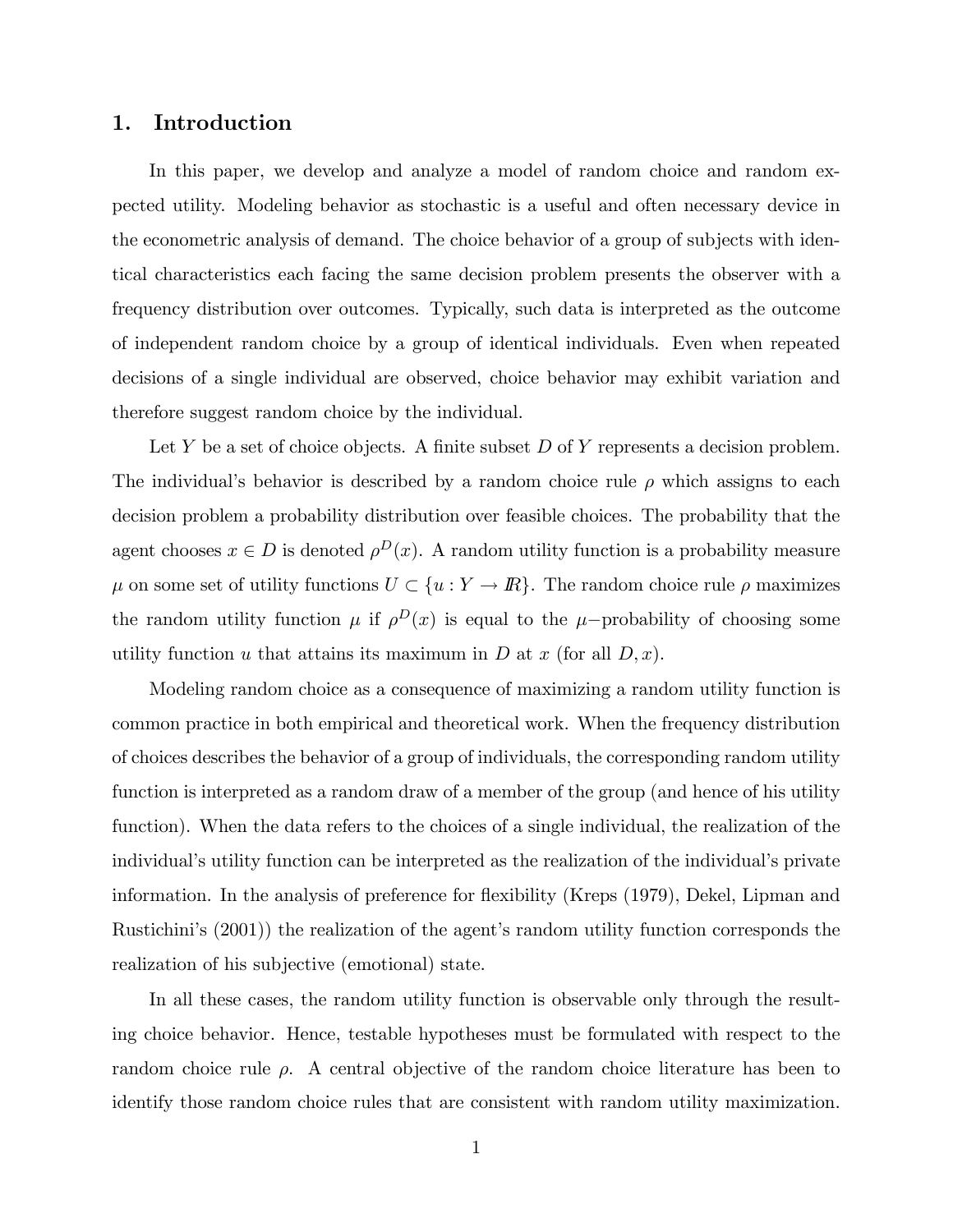This amounts to answering the following question: what conditions on  $\rho$  are necessary and sufficient for there to exist a random utility function  $\mu$  that is maximized by  $\rho$ ?

We answer this question for random expected utility maximization. Hence, the set  $U$ consists of all von Neumann-Morgenstern utility functions. In many applications, economic agents choose among risky prospects. For example, understanding random choice in the context of the portfolio choice problem requires interpreting choice behavior as a stochastic version of a particular theory of behavior under risk. Our theorem enables us to relate random choice to the simplest theory of choice under uncertainty; expected utility theory.

The choice objects in our model are lotteries over a finite set of prizes. We identify four properties of random choice rules that ensure its consistency with random expected utility maximization. These properties are (i) monotonicity, (ii) mixture continuity, (iii) linearity, and (iv) extremeness.

A random choice rule is *monotone* if the probability of choosing x from  $D$  is at least as high as the probability of choosing x from  $D \cup \{y\}$ . Thus, monotonicity requires that the probability of choosing  $x$  cannot increase as more alternatives are added to the choice problem.<sup>1</sup>

A random choice rule is mixture continuous if it satisfies a stochastic analogue of the von Neumann-Morgenstern continuity assumption. We also use a stronger continuity assumption (continuity) which requires that the random choice rule is a continuous function of the decision problem.

A random choice rule is *linear* if the probability of choosing x from  $D$  is the same as the probability of choosing  $\lambda x + (1 - \lambda)y$  from  $\lambda D + (1 - \lambda)\{y\}$ . Linearity is the analogue of the independence axiom in a random choice setting.

A random choice rule is extreme if, with probability one, the chosen lottery is an extreme point of the decision problem. Extreme points are those elements of the choice problem that are unique optima for some von Neumann-Morgenstern utility function.

A regular random utility function is one where in any decision problem, with probability 1, the realized utility function has a unique maximizer.<sup>2</sup> Hence, for a regular random utility function ties are 0-probability events.

<sup>&</sup>lt;sup>1</sup> Monotonicity is a well known implication of maximization of a random utility function. It is often referred to as *regularity* (Luce and Suppes (1965)).

<sup>&</sup>lt;sup>2</sup> In the psychology literature this property is referred to as *non-coincident*, see Falmagne (1983).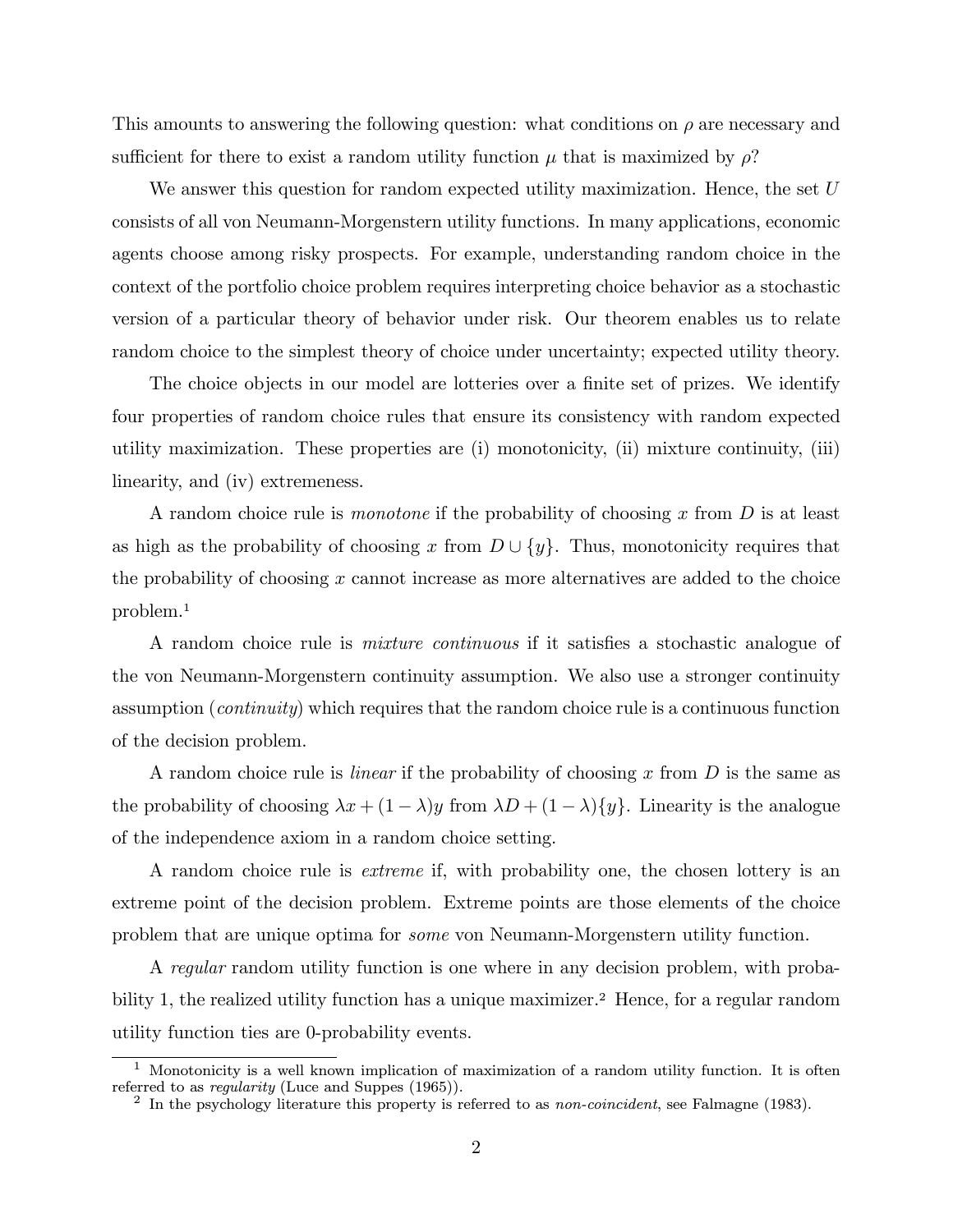Theorem 2 is our main result. It says that a random choice rule maximizes some regular (finitely additive) random utility function if and only if the random choice rule is monotone, mixture continuous, linear and extreme. Hence, monotonicity, mixture continuity, linearity, and extremeness are the only implications of random expected utility maximization.

Theorem 2 permits random utility functions that are not countably additive. In Theorem 3 we characterize the behavior generated by countably additive random utility functions. Theorem 3 says that a random choice rule maximizes some regular, countably additive, random utility function if and only if the random choice rule is monotone, continuous, linear and extreme. Hence, if we add the requirement that the random utility function is countably additive then the maximizing random choice rule is continuous (rather than mixture continuous). Conversely, if we add the requirement that the random choice rule is continuous (which implies mixture continuity) then the corresponding random utility function is countably additive.

A deterministic utility function is a special case of a random utility function. Clearly, it is not regular since there are choice problems for which ties occur with positive probability. The difficulty with non-regular random utility functions is that the associated choice behavior is ambiguous. In section 5, we show that this difficulty can be overcome by adding a tie-breaking rule. Theorem 5 demonstrates that our tie-breaking rules lead to well defined random choice rules that are monotone, mixture continuous, linear and extreme. Hence, the maximizers of non-regular random utilities are identified by the same conditions as the maximizers of regular random utilities. In this sense, the restriction to regular random utilities is without loss of generality. Put differently, for any maximizer  $\rho$ of a non-regular random utility function there is a regular random utility function  $\mu'$  such that  $\rho$  also maximizes  $\mu'$  (Theorem 7). To achieve this generality it is essential that we allow random utilities that are not countably additive: Theorem 8 shows that - except for trivial cases - imposing a tie-breaker on a non-regular random utility yields a regular but only finitely additive random utility function.

Studies that investigate the empirical validity of expected utility theory predominantly use a random choice setting. For example, the studies described in Kahneman and Tversky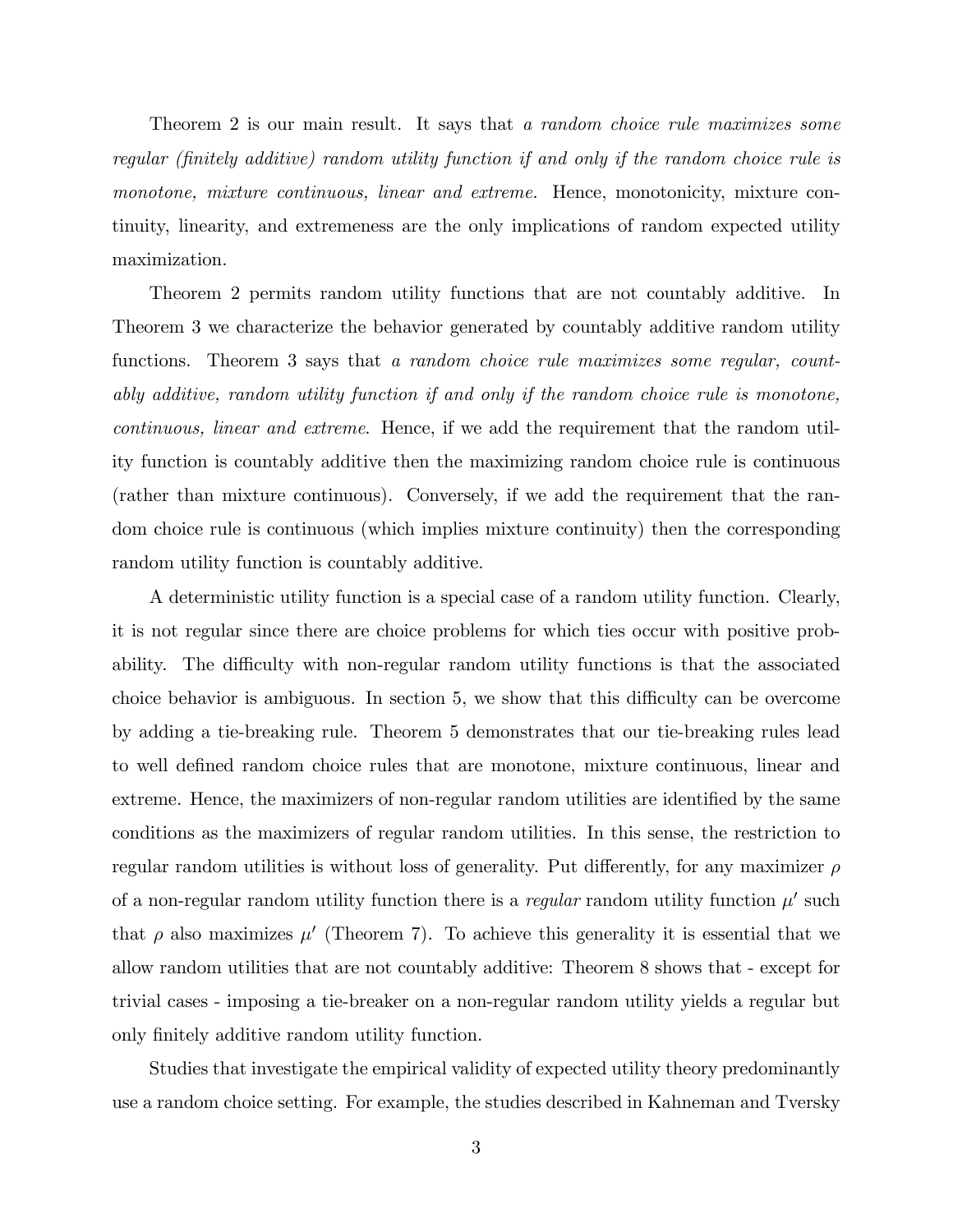(1979) report frequency distributions of the choices among lotteries by groups of individuals. Their tests of expected utility theory focus on the independence axiom. In particular, the version of the independence axiom tested in their experiments corresponds exactly to our linearity axiom. It requires that choice frequencies stay unchanged when each alternative is combined with some fixed lottery. Our theorems identify all of implications of random expected utility maximization that are relevant for the typical experimental setting.

The related literature on stochastic choice (McFadden and Richter (1991), Falmagne (1978), Clark (1995)) has focused on deterministic alternatives rather than lotteries. In the supplement to this paper (Gul and Pesendorfer (2004)) we adapt the analysis found in the literature to our setting to facilitate a precise comparison of the results.<sup>3</sup>

McFadden and Richter (1991) consider a setting with a finite set of alternatives.<sup>4</sup> They introduce the axiom of revealed stochastic preference (ARSP) - a stochastic analogue of the strong axiom of revealed preference - and show that it is necessary and sufficient for a random choice rule to maximize some regular random utility function. In the supplement (Gul and Pesendorfer (2004)) we provide an appropriate version of ARSP for the setting considered in this paper. It is immediate that this axiom is necessary for a random choice rule to maximize some random utility function. We show that it implies monotonicity, linearity, extremeness and mixture continuity. Hence, our main theorem implies that ARSP applied to our setting is equivalent to monotonicity, linearity, extremeness and mixture continuity.<sup>5</sup>

Clark (1995) considers a setting that allows for an arbitrary collection of utility functions and decision problems. He introduces an axiom termed "coherency" and shows that it is necessary and sufficient for a random choice rule to maximize a regular random utility function. Coherency is closely related to a theorem of De Finetti's which provides a necessary and sufficient condition for a function defined on a collection of subsets to have

 $3\,$  In addition to the literature discussed below, there is also an extensive literature on stochastic binary choice. See Fishburn (1992) for a survey of this literature.

<sup>&</sup>lt;sup>4</sup> McFadden (2003) provides extensions of the results in McFadden and Richter (1991) to the case with an infinite set of alternatives.

<sup>&</sup>lt;sup>5</sup> Note that ARSP is a condition that is imposed jointly on the space of utility functions and on the random choice rule. Because we consider von Neumann-Morgenstern utility functions, ARSP implies linearity and extremeness in our setting.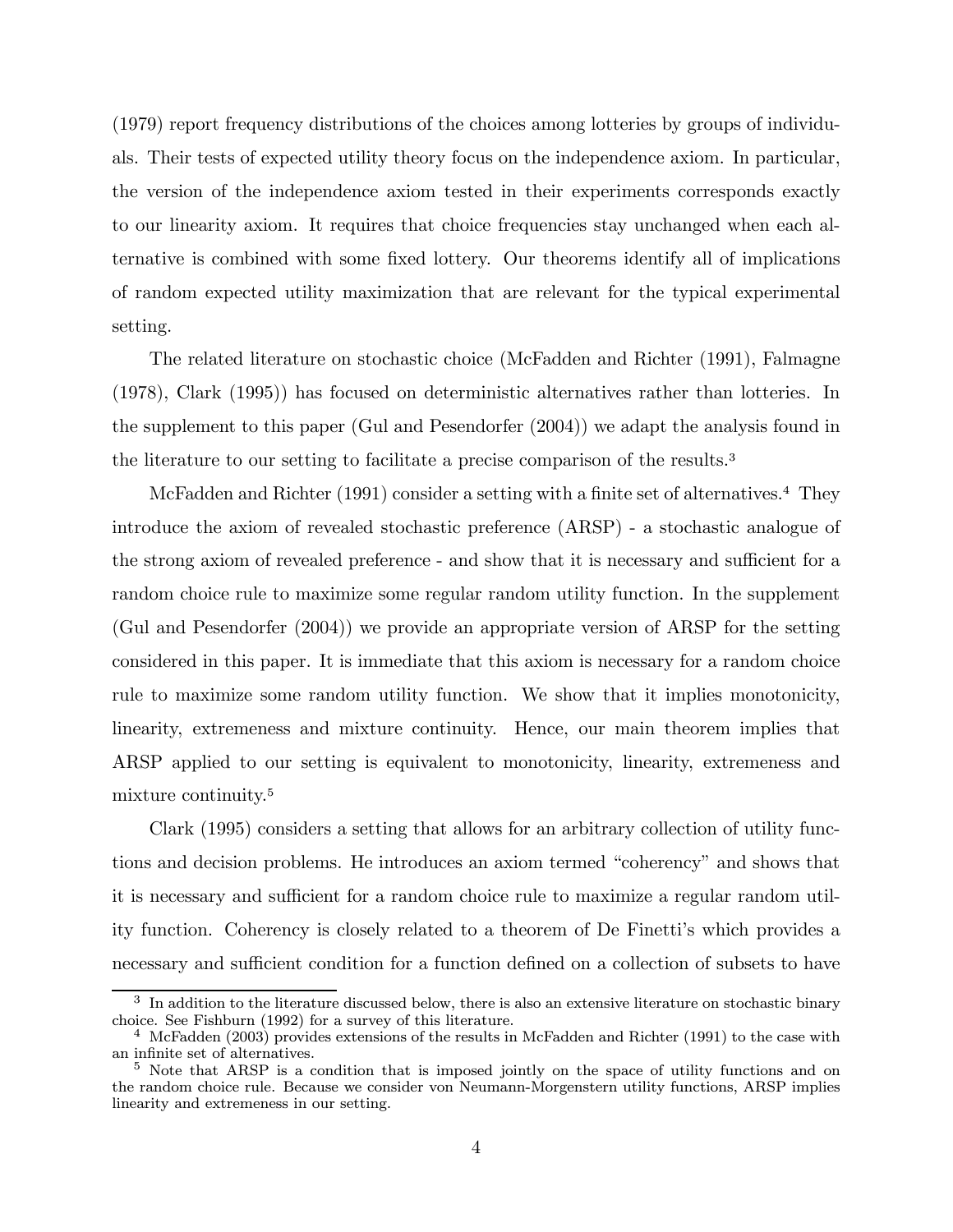an extension to a finitely additive probability measure on the smallest algebra containing those subsets. In the supplement (Gul and Pesendorfer (2004)) we apply coherency to our setting and show that it implies monotonicity, linearity, extremeness and mixture continuity.<sup>6</sup> Clark shows that coherency is necessary and hence our main theorem implies that monotonicity, mixture continuity, linearity, and extremeness are equivalent to coherency in our model.

Coherency can also be applied in settings where we only observe the choice behavior in a subset of the possible decision problems. In that case, coherency is necessary and sufficient for the implied random utility function to have an extension that is a probability measure. Thus the observed choice probabilities satisfy coherency if and only if one can construct a random utility function  $\mu$  such that the observed behavior is consistent with  $\mu$ –maximization. This is in contrast to the conditions given in this paper. A finite data set may not violate any of our axioms but nevertheless be inconsistent with maximization of any random utility function.

A third strand of the literature related to our work is Falmagne (1978) and Barbera and Pattanaik (1986)7. Falmagne studies the case where choice problems are arbitrary subsets of a finite set of alternatives. His characterization of random choice identifies a finite number (depending on the number of available alternatives) of non-negativity conditions as necessary and sufficient for a random choice rule to maximize some regular random utility function. We can relate our results to those of Falmagne by considering a finite subset of decision problems. In particular, consider the decision problems consisting of degenerate lotteries that yield one of the prizes with probability 1. If a random choice rule on this restricted class of decision problems satisfies Falmagne's conditions then it can be extended to a random choice rule on all decision problems that satisfies monotonicity, mixture continuity, linearity, and extremeness. Our main result implies that the converse is true as well. Thus, Falmagne's conditions are necessary and sufficient for a random choice function over a finite set of prizes to have a mixture continuous, monotone, linear

 $6$  Like ARSP, coherency is a condition that is imposed jointly on the space of utility functions and on the random choice rule.

<sup>7</sup> Barbera and Pattanaik (1986) provide an exposition and refinement of the work of Falmagne (1978)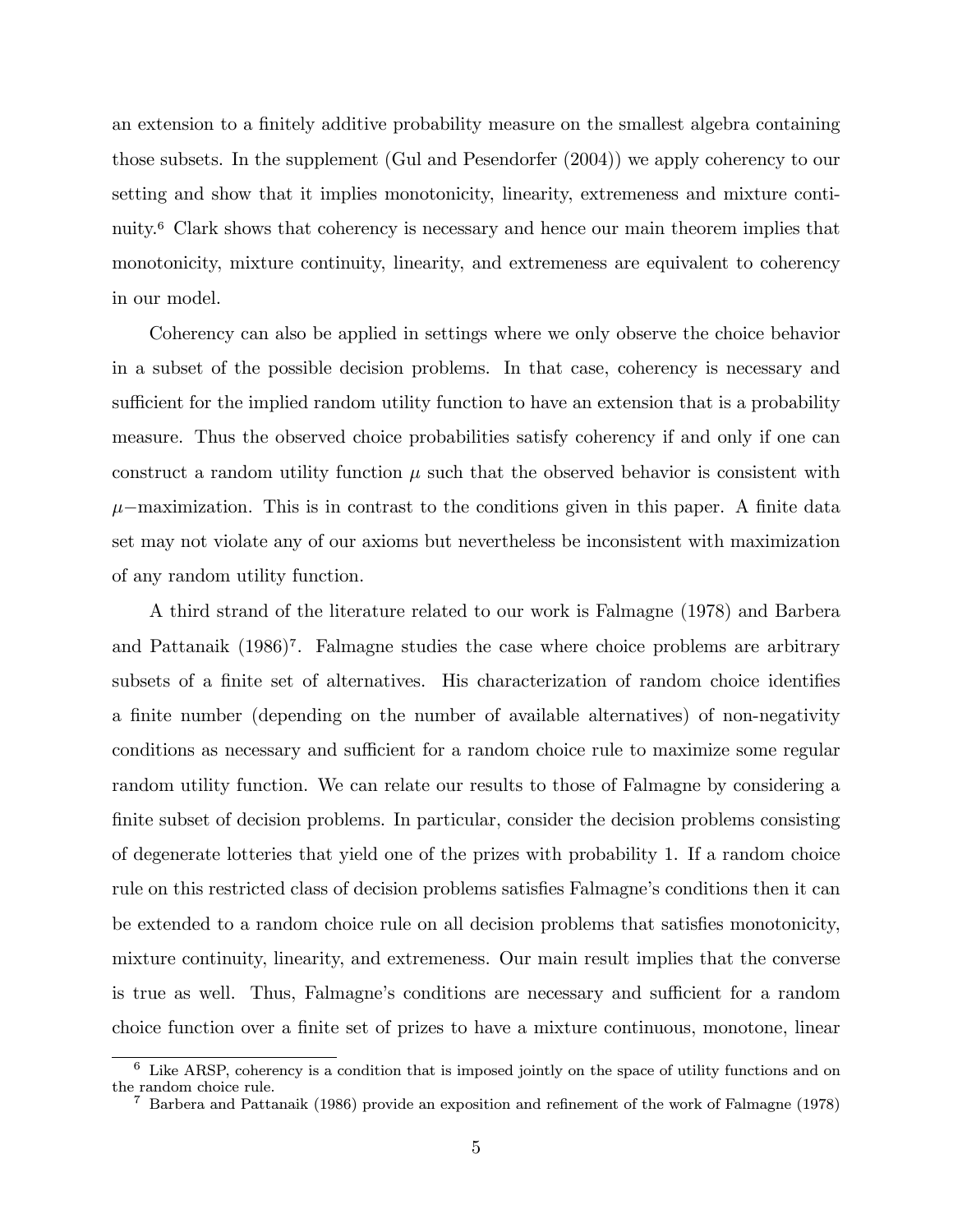and extreme extension to the set of decision problems generated by lotteries over those prizes.<sup>8</sup>

ARSP, Coherency and Falmagne's conditions are complicated restrictions on arbitrary finite collections of decision problems. This makes them difficult to interpret. In contrast, monotonicity, linearity and extremeness are simple conditions in that each involves the comparison of pairs of decision problems. Moreover, each of these axioms is a straightforward extensions of axioms from the deterministic setting and therefore easy to interpret. The simplicity of the axioms facilitates the construction of experiments that attempt to falsify the theory.<sup>9</sup> In fact, linearity has been tested extensively (see for example, Kahnemann and Tversky (1979)). We could imagine similar tests for monotonicity and extremeness.

As in the case of linearity one would expect to find circumstances under which our other assumptions are violated in experimental settings. These violations can be the impetus for theories that generalize our model just like violations of linearity have stimulated theoretical research that generalizes expected utility (see Machina (1989)). To provide this impetus the axioms must be interpretable and must separate the key ingredients of the theory. Our axioms accomplish this for a stochastic version of expected utility theory. Violations of linearity or extremeness point to distinct violations of the expected utility hypothesis. Potentially, these violations could be addressed by generalizing the set of admissible utility functions. Violations of monotonicity point to a more basic failure of Chernoff's postulate 4 (or Sen's condition  $\alpha$ ) which requires an optimal choice to remain optimal when alternatives are removed from the choice set. Therefore, violations of monotonicity are inconsistent with maximization of a random utility function even if those utility functions are allowed to be non-linear.

<sup>8</sup> Assuming that Falmagne's conditions hold for any finite collection of decision problems, Cohen (1980) extends Falmagne's model to arbitrary infinite sets of alternatives (maintaining the assumption that decision problems are finite). In contrast, our model provides an extension of Falmagne's model to a specific infinite set - the set of lotteries over a finite set of prizes. Cohen does not place any restriction on the utility functions while we restrict attention to von Neumann-Morgenstern utility functions. Hence, monotonicity, mixture continuity, linearity, and extremeness imply that Cohen's conditions are satisfied in our setting but the converse is not true. Cohen's conditions imply monotonicity but not linearity or extremeness.

 $9\text{ It seems straightforward to construct experiments that test linearity, extremeness or monotonicity.}$ However, like any continuity assumption, mixture continuity cannot be falsified by a finite data set. Hence, empirical tests based on our conditions must assume mixture continuity.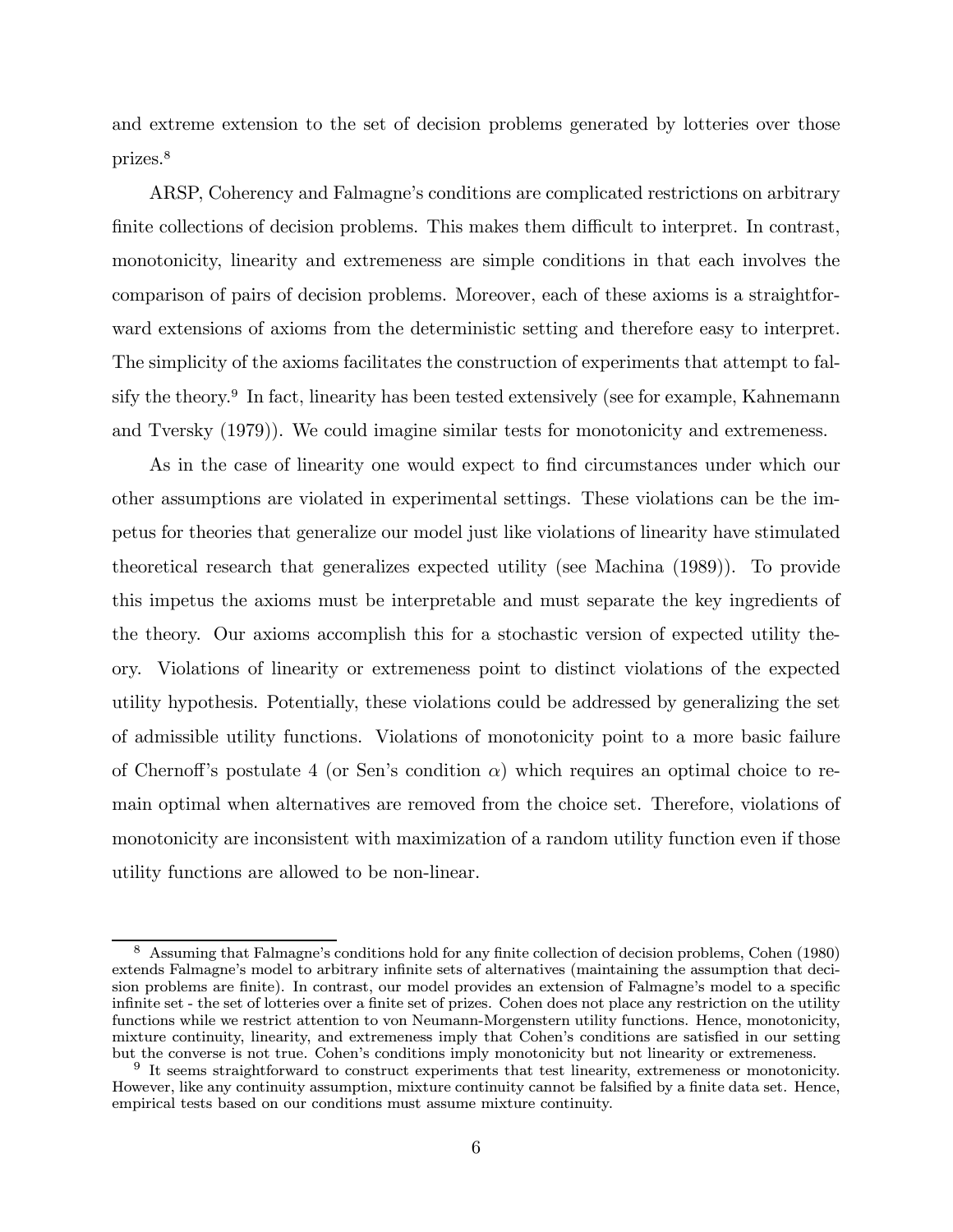### 2. Random Choice and Random Utility

There is a finite set of prizes denoted  $N = \{1, 2, ..., n+1\}$  for  $n \geq 1$ . The objects of choice are lotteries over the prizes N. Let  $P := \{x \in \mathbb{R}^{n+1}_+ | \sum_{i=1}^{n+1} x^i = 1\}$  be the unit simplex in  $\mathbb{R}^{n+1}$ . We denote with  $x \in P$  a lottery over N.

A decision problem is a nonempty, finite set of lotteries  $D \subset P$ . Let  $D$  denote the set of all decision problems. We are concerned with a decision maker who makes stochastic choices from decision problems. The decision maker is characterized by a random choice rule that associates each decision problem D with a probability measure over choices.

Let  $\mathcal B$  denote the Borel sets of P and  $\Pi$  be the set of all probability measures on the measurable space  $(P, \mathcal{B})$ .

# **Definition:** A random choice rule (RCR) is a function  $\rho : \mathcal{D} \to \Pi$  with  $\rho^D(D)=1$ .

The probability measure  $\rho^D$  describes the agent's behavior when facing the decision problem D. We use  $\rho^{D}(B)$  to denote the probability that the agent chooses a lottery in the set  $B \in \mathcal{B}$  when faced with the decision problem D and write  $\rho^{D}(x)$  instead of  $\rho^{D}(\lbrace x \rbrace)$ . Note that  $\rho^D$  is defined to be a measure on  $(P, B)$  rather than on the set of feasible choices D. Feasibility is ensured by the requirement that the support of  $\rho^D$  is D, i.e.,  $\rho^D(D) = 1$ .

The purpose of this paper is to relate random choice rules and the behavior associated with maximizing a *random utility function*. We consider von Neumann-Morgenstern utility functions and therefore each utility function u can be identified with an element of  $\mathbb{R}^{n+1}$ . We write  $u \cdot x$  rather than  $u(x)$ , where  $u \cdot x = \sum_{i=1}^{n+1} u^i x^i$ . Since  $(u^1, \ldots, u^{n+1}) \cdot x \geq$  $(u^1,\ldots,u^{n+1})$  · y if and only if  $(u^1-u^{n+1},u^2-u^{n+1},\ldots,0)$  ·  $x \ge (u^1-u^{n+1},u^2-u^2)$  $u^{n+1},\ldots, 0) \cdot y$  for all  $x, y \in P$ , we can normalize the set of utility functions and work with  $U := \{u \in \mathbb{R}^{n+1} \mid u^{n+1} = 0\}.$ 

Let  $M(D, u)$  denote the maximizers of u in the choice problem D. That is,

$$
M(D, u) = \{x \in D \mid u \cdot x \ge u \cdot y \,\forall y \in D\}
$$

When the agent faces the decision problem  $D$  and the utility function  $u$  is realized the agent must choose an element in  $M(D, u)$ . Conversely, when the choice  $x \in D$  is observed the agent's utility function must be in the set

$$
N(D, x) := \{ u \in U | u \cdot x \ge u \cdot y \,\forall y \in D \}
$$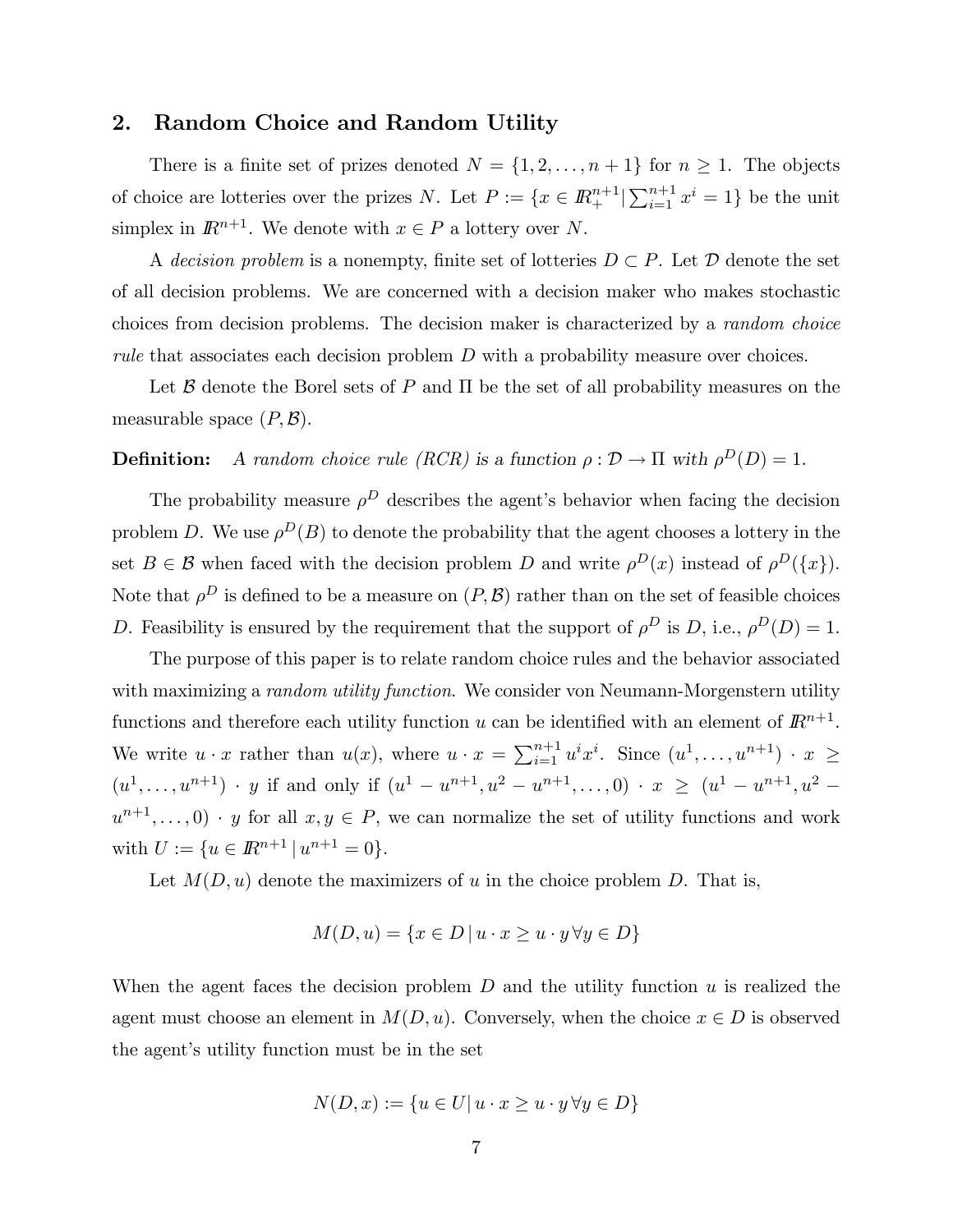(For  $x \notin D$ , we set  $N(D, x) = \emptyset$ .)

Let F denote the smallest field (algebra) that contains  $N(D, x)$  for all  $(D, x)$ . A random utility function is a probability measure defined on  $(U, \mathcal{F})$ .

**Definition:** A random utility function (RUF) is a function  $\mu : \mathcal{F} \to [0,1]$  such that  $\mu(U) = 1$  and  $\mu(F \cup F') = \mu(F) + \mu(F')$  whenever  $F \cap F' = \emptyset$  and  $F, F' \in \mathcal{F}$ . The RUF  $\mu$  is countably additive if  $\sum_{i=1}^{\infty} \mu(F_i) = \mu(\bigcup_{i=1}^{\infty} F_i)$  whenever  $F_i, i = 1, \ldots$  is a countable collection of pairwise disjoint sets in  $\mathcal F$  such that  $\bigcup_{i=1}^{\infty} F_i \in \mathcal F$ .

When we refer to a RUF  $\mu$ , it is implied that  $\mu$  is finitely additive but may not be countably additive. We refer to a countably additive  $\mu$  as a countably additive RUF.

**Example 1:** Assume there are two prizes, i.e.,  $n+1=2$ . The set U consists of all the linear combinations of the vectors  $(1,0)$  and  $(-1,0)$ . There are three distinct (von Neumann-Morgenstern) utility functions, corresponding to the vectors  $u = (0,0), u' = (1,0), u'' =$  $(-1, 0)$ . The algebra F consists of all unions of the sets  $\emptyset, F_0, F_1, F_{-1}$  where  $F_0 = \{(0, 0)\},$  $F_1 = {\lambda(1,0) | \lambda > 0}$  and  $F_{-1} = {\lambda(-1,0) | \lambda > 0}$ . Let  $\mu(F_0) = 0, \mu(F_1) = \mu(F_{-1}) = \frac{1}{2}$ . The RUF  $\mu$  describes an agent who is equally likely to have a strict preference for prize 1 and a strict preference for prize 2.

**Example 2:** Assume there are three prizes, i.e.,  $n + 1 = 3$  and  $U : \{(u, 0)|u \in \mathbb{R}^2\}$ . Let  $F_{uv} := {\alpha(u, 0) + \beta(v, 0)|\alpha, \beta > 0}.$  The set  $F_{uv}$  is the collection of von Neumann-Morgenstern utility functions that are positive linear transformations of a strict convex combinations of  $(u, 0)$  and  $(v, 0)$ . The set  $F_{uu}$  is the collection of utility functions that are positive linear transformations of  $(u, 0)$ . Let  $\mathcal{H} := \{F_{uv}|u, v \in \mathbb{R}^2\} \cup \emptyset$ . The algebra  $\mathcal F$  is the collection of finite unions of sets in  $H$ . The following random utility corresponds to the "uniform distribution" over von Neumann-Morgenstern utility functions. Let  $\mu(F_{uv})=0$ if  $u = \lambda v$  for some  $\lambda \in \mathbb{R}$  and let  $\mu(F_{uv}) = \frac{1}{2\pi} \arccos \left( \frac{uv}{\|u\| \|v\|} \right)$ ) if  $u \neq \lambda v$  for  $\lambda \in I\!\!R$ .<sup>10</sup> The RUF  $\mu$  assigns each  $F_{uv}$  a measure proportional to the angle between the vectors u and v.

A regular RUF is one for which in every decision problem with probability 1 the realized utility function has a unique maximizer. For  $x \in D$ , let

$$
N^+(D, x) := \{ u \in U | u \cdot x > u \cdot y \,\forall y \in D, y \neq x \}
$$

 $10 \parallel \cdot \parallel$  denotes the Euclidian norm.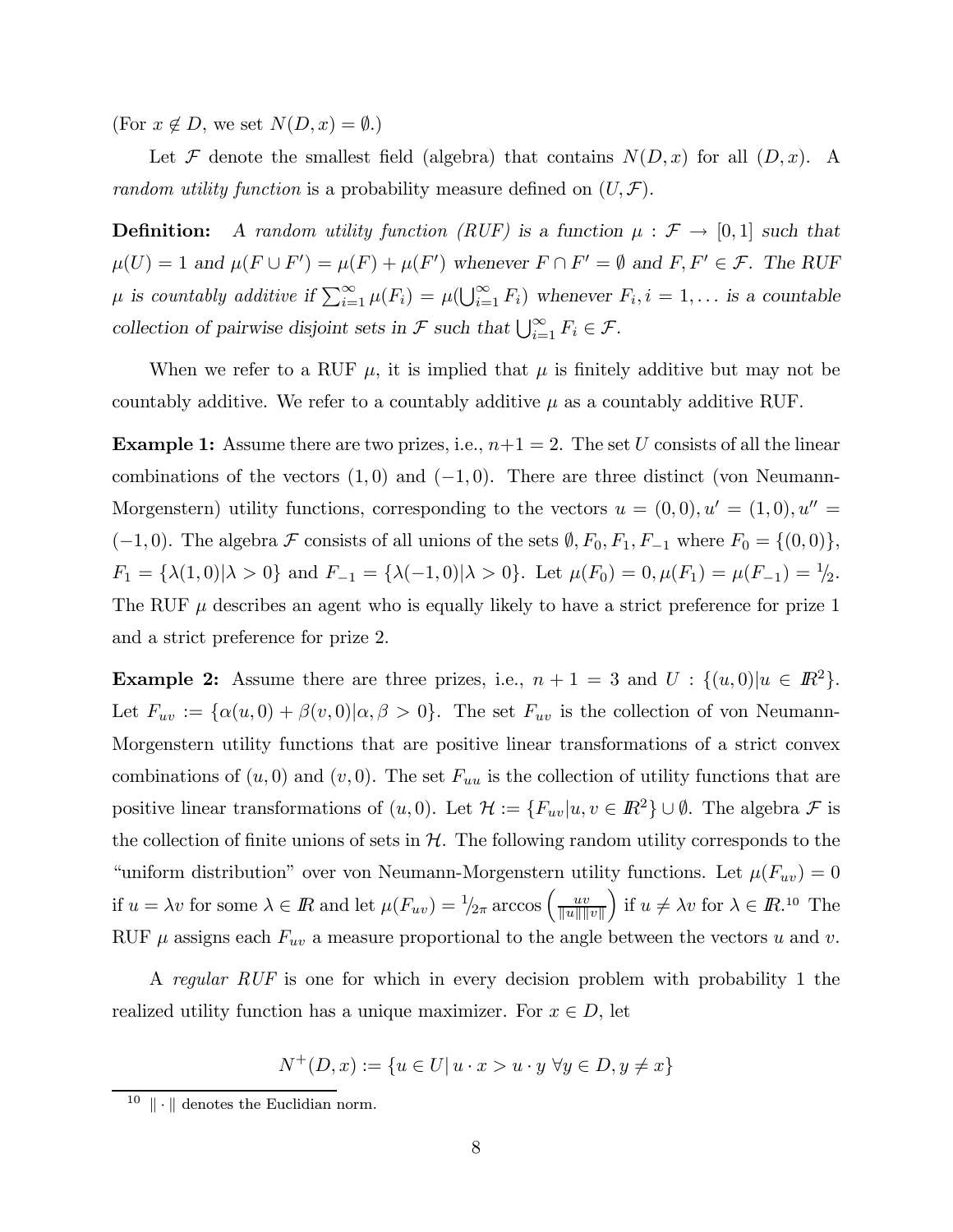be the set of utility functions that have x as the unique maximizer in D. (For  $x \notin D$ , we set  $N^+(D, x) = \emptyset$ .) The set  $\bigcup_{x \in D} N^+(D, x)$  is the set of utility functions that have a unique maximizer in D. Proposition 6 shows that  $\mathcal F$  contains  $N^+(D, x)$  for all  $(x, D)$ .

**Definition:** The RUF  $\mu$  is regular if  $\mu(\bigcup_{x \in D} N^+(D, x)) = 1$  for all  $D \in \mathcal{D}$ .

The definition of regularity can be re-stated as

$$
\mu(N^+(D, x)) = \mu(N(D, x))
$$

for all  $D \in \mathcal{D}$  and  $x \in D$ .

The RUFs in Examples 1 and 2 are regular. In the one-dimensional case (illustrated in Example 1) the RUF  $\mu$  is regular if and only if  $\mu(F_0) = 0$ , that is, the utility function that is indifferent between the two prizes  $(u = (0,0))$  is chosen with probability zero. In the two-dimensional case (illustrated in Example 2) the RUF  $\mu$  is regular if and only if  $\mu(F_{uv}) > 0$  implies  $u \neq \lambda v$ , i.e., the utility functions  $(v, 0)$  is not a linear transformation of  $(u, 0)$ . Hence, any set  $F_{uu}$  that consists of the positive linear transformations of a single utility function must have measure zero.<sup>11</sup>

The RCR  $\rho$  maximizes the regular RUF  $\mu$  if for any  $x \in D$ , the probability of choosing x from D is equal to the probability of choosing a utility function that is maximized at x.

**Definition:** The RCR  $\rho$  maximizes the regular RUF  $\mu$  if  $\rho^{D}(x) = \mu(N(D, x))$  for all  $D \in \mathcal{D}$  and  $x \in P$ .

Below, we describe the maximizing random choice rules for Examples 1 and 2.

**Example 1 continued:** The regular RUF  $\mu$  in Example 1 is maximized by the RCR  $\rho$ that chooses each extreme point of every decision problem with equal probability. That is, for any decision problem  $D = \{x_1, ..., x_k\}$  with  $x_1^1 \leq ... \leq x_k^1$  the lotteries  $x_1$  and  $x_k$  are each chosen with probability  $\frac{1}{2}$ . (Obviously, if  $k = 1$  then the lottery  $x_1$  is chosen with probability 1.)

<sup>&</sup>lt;sup>11</sup> To see why  $\mu(F_{uu}) = 0$  is necessary for regularity, let  $\bar{u} = (u, 0)$  and note that we can always find  $x, y, x \neq y$  such that  $\overline{u}x = \overline{u}y$ . If  $\mu(F_{uu}) > 0$  then there is a strictly positive probability of drawing a utility function that is indifferent between x and y in decision problem  $D = \{x, y\}$ . Hence,  $\mu$  is not regular. Sufficiency of the stated condition is a consequence of Lemma 2 in the Appendix.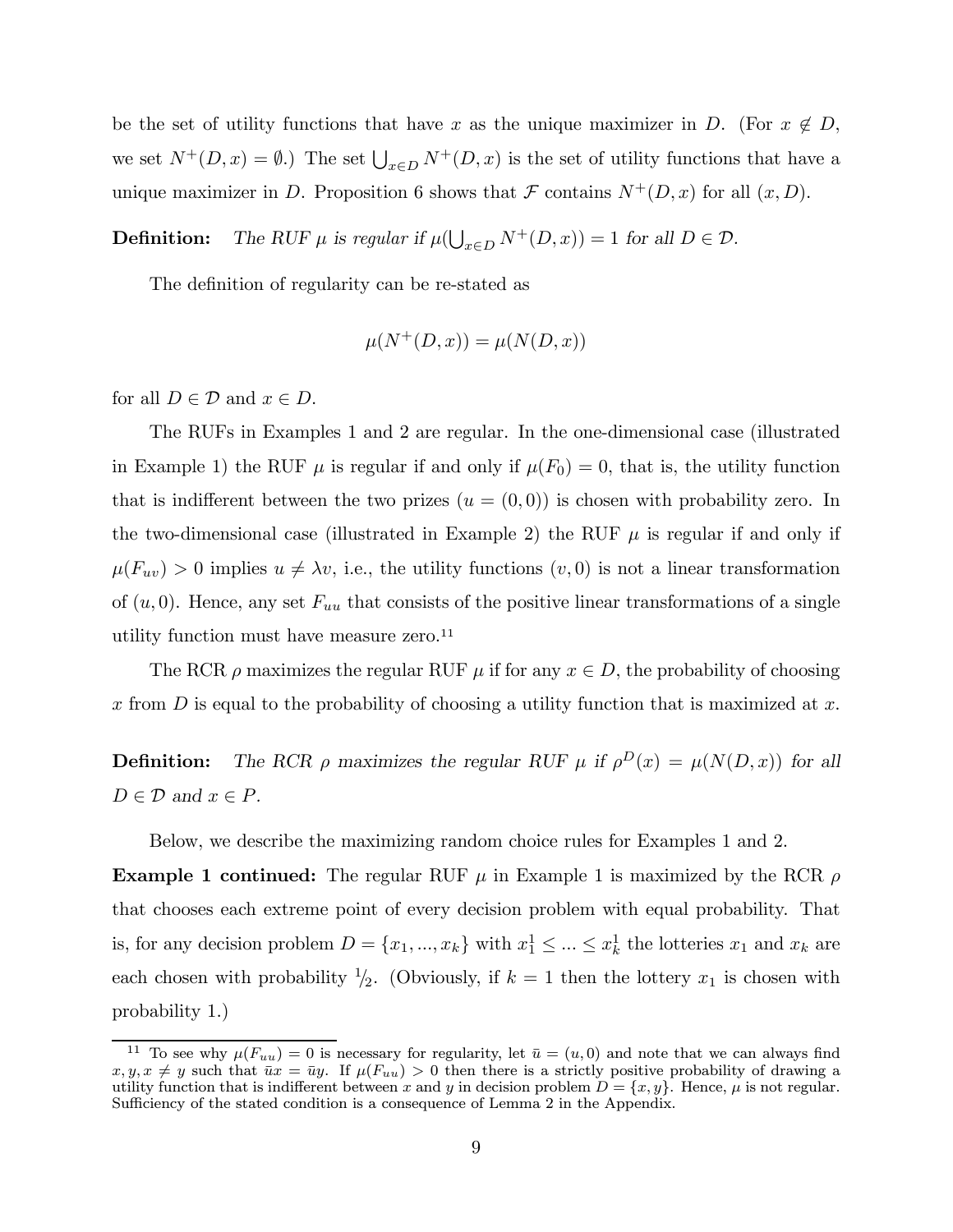**Example 2 continued:** The regular RUF  $\mu$  in Example 2 is maximized by the following RCR  $\rho$ . If all choices of the decision problem can be expressed as a convex combination of two extreme lotteries (and hence the decision problem is one-dimensional<sup>12</sup>) then each of the two extreme lotteries is chosen with equal probability. Hence, for one-dimensional decision problems, Example 2 reduces to Example 1 above. If D is two-dimensional, then  $N(D, x)$  has the form  $\{\alpha u + \beta v | \alpha \geq 0, \beta \geq 0\}$  for some  $u, v \in \mathbb{R}^2$ . Then,  $\rho^D(x)$  is proportional to the angle between u and v. More precisely,  $\rho^{D}(x) = \mu(F_{uv})$  where  $\mu(F_{uv})$ is as defined in Example 2 above.

Not all RUF's are regular. In particular, as illustrated in Example 3 below, deterministic choice interpreted as a degenerate RUF is not regular whenever  $n > 1$ . In section 5, we extend the notion of RUF maximization to include non-regular RUFs.

**Example 3:** For the utility function  $\bar{u} \in \mathbb{R}^{n+1}$  define  $\mu_{\bar{u}}$  as follows:  $\mu_{\bar{u}}(F) = 1$  if  $\bar{u} \in F$ and  $\mu_{\bar{u}}(F) = 0$  if  $\bar{u} \notin F$ . The RUF  $\mu_{\bar{u}}$  corresponds to a deterministic utility function  $\bar{u}$ . In the case of two prizes  $(n + 1 = 2)$  the RUF  $\mu_{\bar{u}}$  is regular if  $\bar{u} \neq (0, 0)$ . When there are more than two prizes  $(n + 1 > 2)$  then  $\mu_{\bar{u}}$  is not regular irrespective of the choice of  $\bar{u}$ . This follows because we can find distinct lotteries x, y such that  $\bar{u}x = \bar{u}y$  and therefore  $\bar{u}$ does not have a unique maximizer in the decision problem  $D = \{x, y\}.$ 

We conclude this section by showing that there is a one-to-one correspondence between regular RUFs and their maximizers.

**Theorem 1:** (i) Every regular  $\mu$  has a unique maximizer. (ii) For every RCR  $\rho$  there is at most one regular RUF  $\mu$  such that  $\rho$  maximizes  $\mu$ .

#### Proof: See Appendix 8.1

Let  $\rho : \mathcal{D} \to \Pi$  be defined by  $\rho^D(B) := \sum_{x \in D \cap B} \mu(N(D, x))$  for all  $D \in \mathcal{D}, B \in \mathcal{B}$ . Since  $\mu$  is regular,  $\rho$  is a well defined RCR. This is the only RCR that satisfies  $\rho^D(x)$  =  $\mu(N(D, x))$  for all D, x and therefore part (i) follows. For part (ii) it suffices to show that if  $\mu$  and  $\mu'$  are two regular RUFs with  $\mu(N(D,x)) = \mu'(N(D,x)) = \rho^{D}(x)$  for all  $D, x$ then  $\mu(F) = \mu'(F)$  for all  $F \in \mathcal{F}$ . We prove this result in section 8.1.

 $\Box$ 

 $12$  The dimension of a set is the dimension of its affine hull.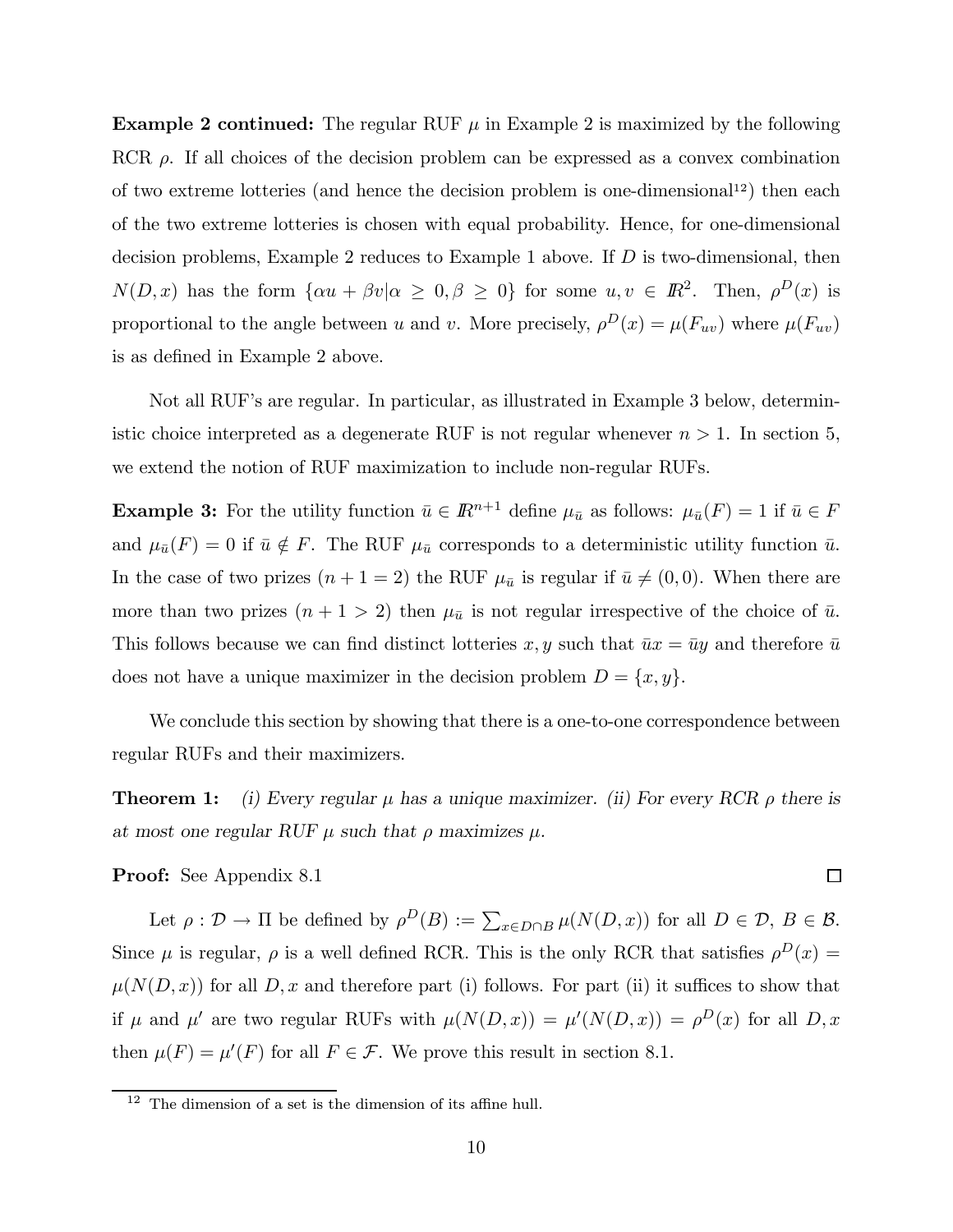# 3. Properties of Random Choice Rules

This section describes the properties of random choice rules that identify random utility models.

We endow  $\mathcal D$  with the Hausdorff topology. The Hausdorff distance between  $D$  and  $D'$ is given by

$$
d_h(D, D') := \max \{ \max_{x \in D} \min_{x' \in D'} ||x - x'||, \max_{x' \in D'} \min_{x \in D} ||x - x'|| \}
$$

This choice of topology implies that when lotteries are added to D that are close to some  $x \in D$  then the choice problem remains close to D. We endow  $\Pi$  with the topology of weak convergence. For any  $D, D' \subset \mathcal{D}$  and  $\lambda \in [0, 1]$ , let  $\lambda D + (1 - \lambda)D' := {\lambda x + (1 - \lambda)y | x \in \mathcal{D}}$  $D, y \in D'$ . Note that if  $D, D' \in \mathcal{D}$  then  $\lambda D + (1 - \lambda)D' \in \mathcal{D}$ .

We consider two notions of continuity for RCRs. The weaker notion (*mixture con*tinuity) is analogous to von Neumann-Morgenstern's notion of continuity for preferences over lotteries.

**Definition:** The RCR  $\rho$  is mixture continuous if  $\rho^{\alpha D+(1-\alpha)D'}$  is continuous in  $\alpha$  for all  $D, D' \in \mathcal{D}$ .

The stronger notion of continuity requires that the choice rule be a continuous function of the decision problem.

#### **Definition:** The RCR  $\rho$  is continuous if  $\rho : \mathcal{D} \to \Pi$  is a continuous function.

Continuity implies mixture continuity since  $\alpha D + (1 - \alpha)D'$  and  $\beta D + (1 - \beta)D'$  are close (with respect to the Hausdorff metric) whenever  $\alpha$  and  $\beta$  are close. To see that continuity is stronger than mixture continuity suppose that  $D'$  is obtained by rotating  $D$ . Mixture continuity permits the probability of choosing  $x$  in  $D$  to be very different even if the angle of rotation is very small.

The next property is *monotonicity*. Monotonicity says that the probability of choosing an alternative x cannot increase as more options are added to the decision problem.

**Definition:** The RCR  $\rho$  is monotone if  $x \in D \subset D'$  implies  $\rho^{D'}(x) \leq \rho^{D}(x)$ .

Monotonicity is the stochastic analogue of Chernoff's Postulate 4 or equivalently, Sen's condition  $\alpha$ , a well-known consistency condition on deterministic choice rules. This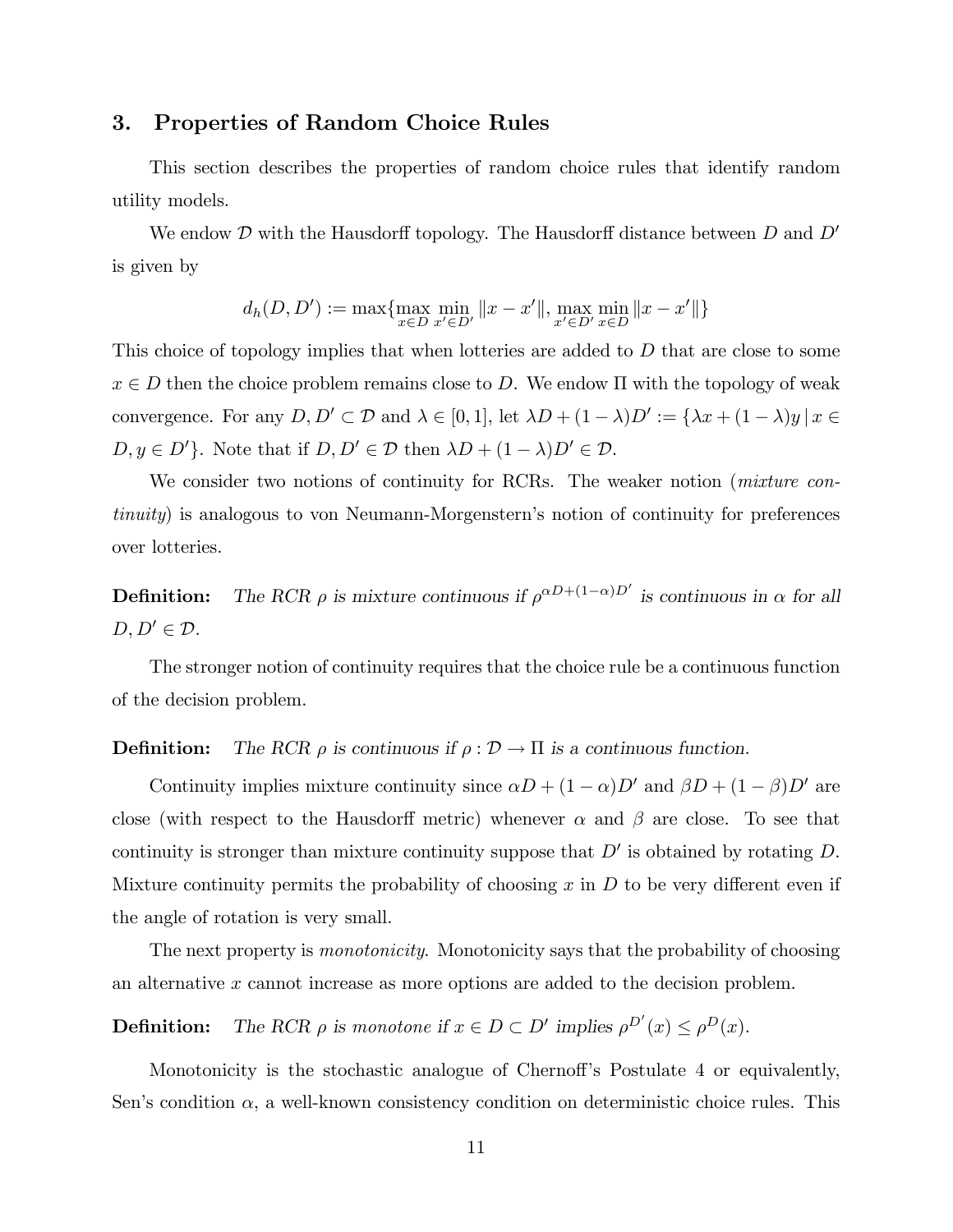condition says that if x is chosen from  $D$  then it must also be chosen from every subset of D that contains x. Hence, Chernoff's Postulate 4 is monotonicity for deterministic choice rules.<sup>13</sup>

Our random utility model restricts attention to von Neumann-Morgenstern utility functions. As a consequence, the corresponding random choice rules must also be linear. Linearity requires that the choice probabilities remain unchanged when each element  $x$  of the choice problem D is replaced with the lottery  $\lambda x + (1 - \lambda)y$  for some fixed y.

**Definition:** The RCR  $\rho$  is linear if  $\rho^{\lambda D+(1-\lambda)\{y\}}(\lambda x + (1-\lambda)y) = \rho^D(x)$  for all  $x \in$  $D, \lambda \in (0,1)$ .

Linearity is analogous to the independence axiom of von Neumann-Morgenstern theory. Note that this "version" of the independence axiom corresponds exactly to the version used in experimental settings. In the experimental setting, a group of subjects is asked to make a choice from a binary choice problem  $D = \{x, x'\}$ . Then the same group must choose from a second choice problem that differs from the first by replacing the original lotteries x, x' with  $\lambda x + (1 - \lambda)y$  and  $\lambda x' + (1 - \lambda)y$ . Linearity requires that the frequency with which the lottery  $x$  is chosen is the same as the frequency with which the lottery  $\lambda x + (1 - \lambda)y$  is chosen.

The final condition on random choice rules requires that from each decision problem only extreme points are chosen. The extreme points of  $D$  are denoted ext  $D$ . Note that the extreme points of  $D$  are those elements of  $D$  that are unique maximizers of some utility function. Hence, x is an extreme point of D if  $N^+(D, x) \neq \emptyset$ .

**Definition:** The RCR  $\rho$  is extreme if  $\rho^D(\text{ext } D)=1$ .

A decision-maker who maximizes expected utility can without any loss, restrict himself to extreme points of the decision problem. Moreover, a decision maker who maximizes a regular RUF must choose an extreme point with probability 1. Hence, extremeness is a necessary condition for maximizing a regular RUF.

<sup>13</sup> Monotonicity rules out "complementarities" as illustrated in the following example of a choice rule given by Kalai et al. (2001). An economics department hires only in the field that has the highest number of applicants. The rationale is that a popular field is active and competitive and hence hiring in that field is a good idea. In other words, the composition of the choice set itself provides information for the decision-maker. Monotonicity rules this out.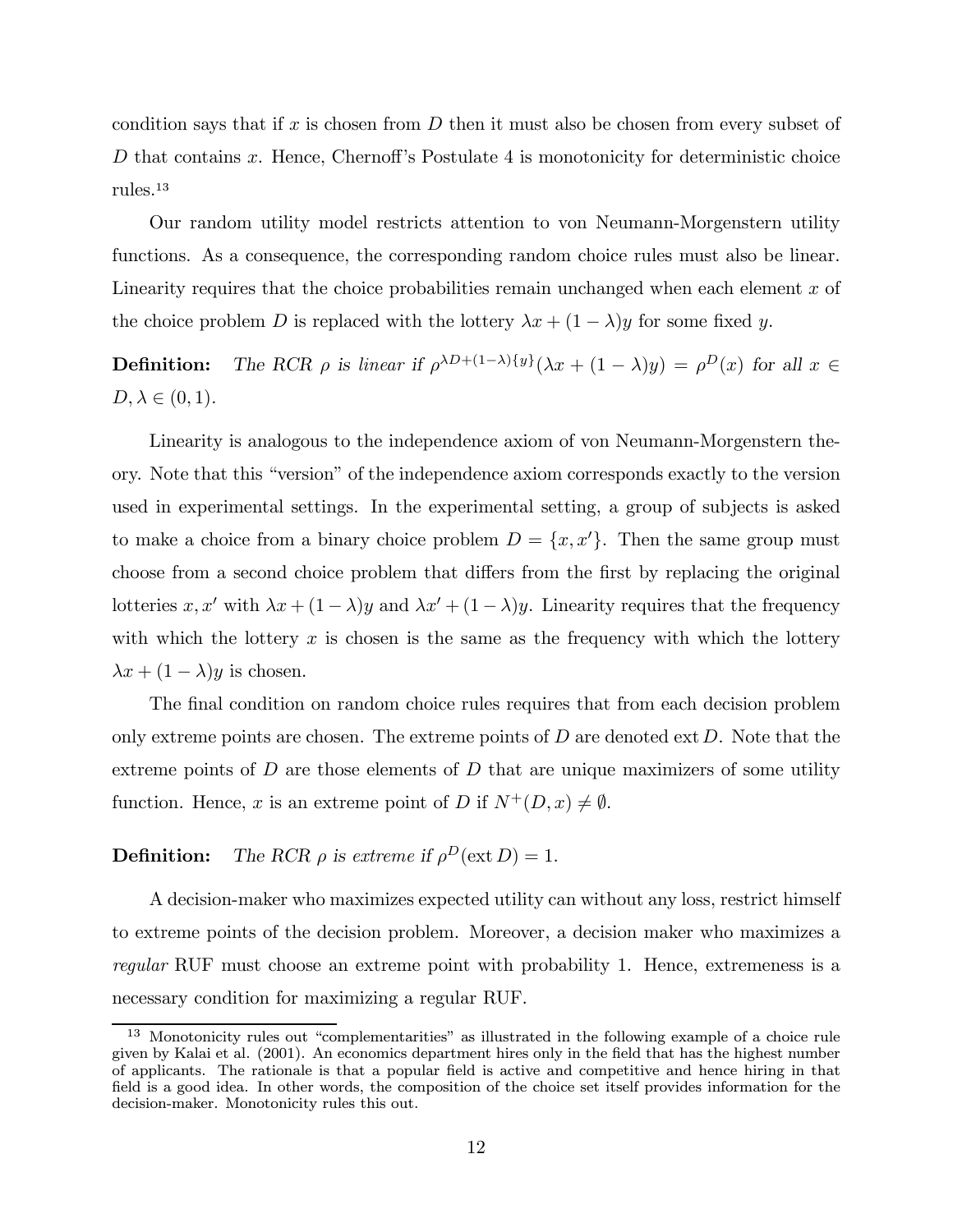### 4. Main Results

In this section we present our results on regular RUF maximization. Theorems 2 and 3 below are our main results. Theorem 2 establishes that mixture continuity, monotonicity, linearity, and extremeness are necessary and sufficient for  $\rho$  to maximize a regular RUF. Theorem 3 shows that replacing mixture continuity with continuity yields necessary and sufficient conditions for maximizing a regular and countably additive RUF.

**Theorem 2:** The RCR  $\rho$  is mixture continuous, monotone, linear and extreme if and only if there exists a regular RUF  $\mu$  such that  $\rho$  maximizes  $\mu$ .

Proof: See section 8.2.

It follows from Theorems 1 and 2 that there is a one-to-one correspondence between mixture continuous, monotone, linear and extreme RCRs and the RUFs they maximize.

To see the intuition for the "only if" part of Theorem 2, assume that  $\rho$  maximizes some regular  $\mu$ . Hence,  $\rho^{D}(x) = \mu(N(D, x))$  for all  $D, x$ . The choice rule  $\rho$  is monotone since  $N(D \cup \{y\}, x) \subset N(D, x)$  whenever  $x \in D$ ; it is linear since  $N(D, x) = N(\lambda D + (1 \lambda$ ){y},  $\lambda x + (1 - \lambda)y$ . If x is not an extreme point of D then  $N^+(D, x) = \emptyset$  and therefore regularity of  $\mu$  implies that  $\mu(N(D, x)) = \mu(N^+(D, x)) = 0$ . Hence,  $\rho$  is extreme. For the proof of mixture continuity, see section 8.2 of the Appendix.

Next, we briefly sketch the proof of the "if" part of Theorem 2. Lemma 1 shows that monotonicity, linearity and extremeness of  $\rho$  imply  $\rho^D(x) = \rho^{D'}(y)$  whenever  $N(D, x) =$  $N(D', y)$ . To get intuition for the proof of Lemma 1, consider the choice problems  $D, D'$ illustrated in Figure 1.

#### Insert Figure 1 here

Note that  $K := N(D, x) = N(D', y)$ . By linearity we can translate and "shrink" D' without affecting the choice probabilities. In particular, as illustrated in Figure 1, we may translate  $D'$  so that the translation of y coincides with x and we may shrink  $D'$  so that it "fits into" D (as illustrated by the decision problem  $\lambda D' + (1 - \lambda)\{z\}$ ). Monotonicity together with the fact that only extreme points are chosen implies that the probability of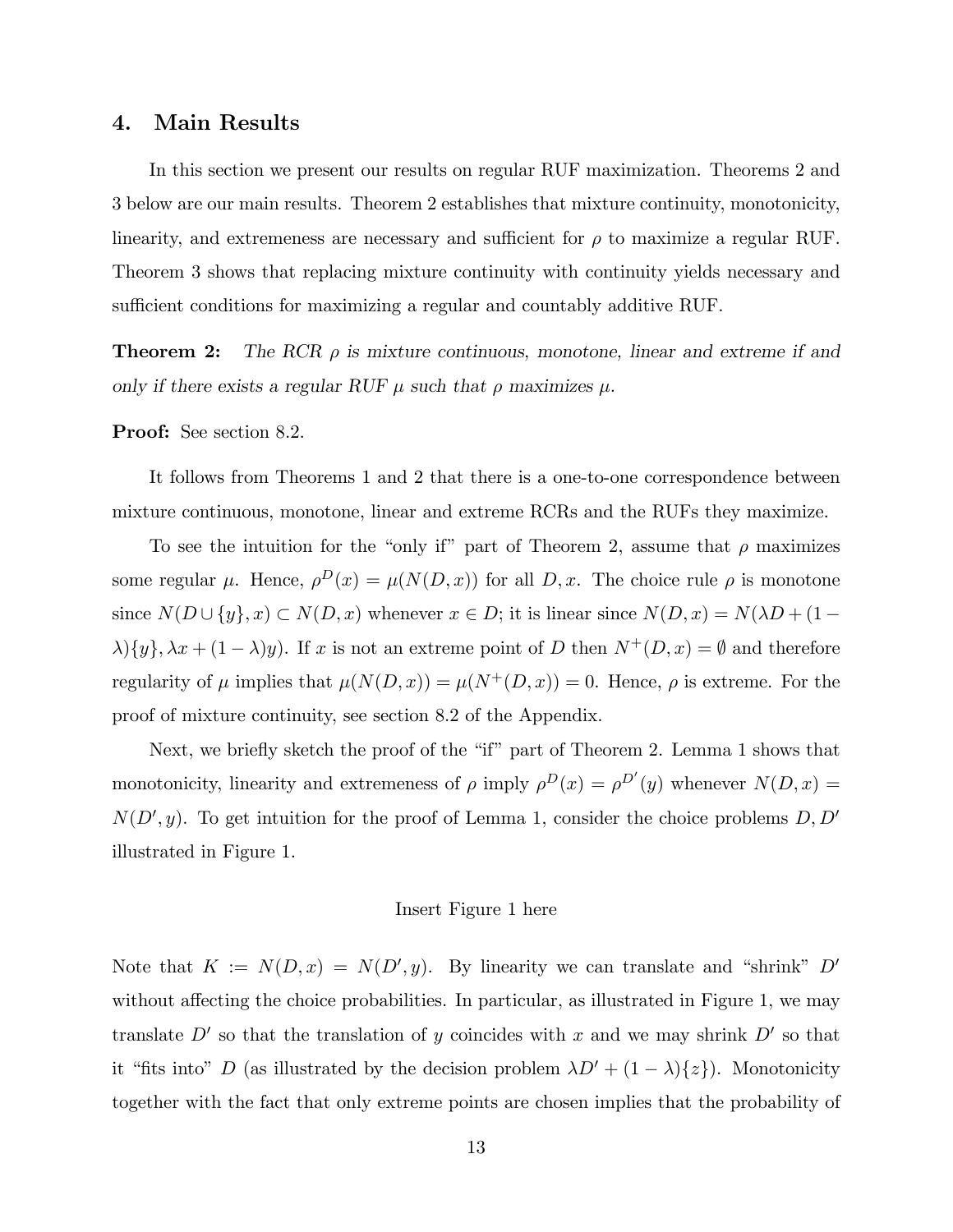choosing y from  $D'$  is at least as large as the probability of choosing x from D. Then, reversing the role of  $D$  and  $D'$  proves Lemma 1.

Finite additivity is proven in Lemma 4. To understand the argument for finite additivity consider the decision problems  $D, D', D''$  as illustrated in Figure 2.

### Insert Figure 2 here

Note that  $N(D, x) = N(D', y) \cup N(D'', z)$ . For a regular  $\mu$  we have  $\mu(N^+(D, x)) =$  $\mu(N(D,x))$  for all  $(D,x)$  and hence we must show that  $\mu(N(D,x)) = \mu(N(D',y)) +$  $\mu(N(D'',z))$  which is equivalent to  $\rho^{D}(x) = \rho^{D'}(y) + \rho^{D''}(z)$ . Consider the decision problems  $D_{\lambda} := (1 - 2\lambda)D + \lambda D' + \lambda D''$  as illustrated in Figure 2. By Lemma 1, we know that  $\rho^{D_{\lambda}}(y_{\lambda}) = \rho^{D'}(y), \rho^{D_{\lambda}}(z_{\lambda}) = \rho^{D''}(z)$ . Mixture continuity implies that  $\rho^{D_{\lambda}}(B) \to \rho^{D}(x)$  for any Borel set B such that  $B \cap D = \{x\} = \overline{B} \cap D$ , where  $\overline{B}$  denotes the closure of B. As  $\lambda \to 0$  we have  $y_{\lambda} \to x$  and  $z_{\lambda} \to x$ . This in turn implies that  $\rho^{D_{\lambda}}(y_{\lambda}) + \rho^{D_{\lambda}}(z_{\lambda}) = \rho^{D'}(y) + \rho^{D''}(z) = \rho^{D}(x)$  as desired.

Next, we characterize the behavior associated with countably additive RUFs. Theorem 3 proves that continuity, monotonicity, linearity and extremeness are necessary and sufficient conditions for regular random utility maximization.

**Theorem 3:** The RCR  $\rho$  is continuous, monotone, linear and extreme if and only if there exists a regular, countably additive RUF  $\mu$  such that  $\rho$  maximizes  $\mu$ .

#### Proof: See section 8.3.

Theorem 3 implies that regular RUFs that are not countably additive lead to behavior that is not continuous. To see this, suppose  $\rho$  maximizes some regular but not countably additive  $\mu$ . By Theorem 2,  $\rho$  must be monotone, linear and extreme. If  $\rho$  were continuous then (by Theorem 3) it would maximize some regular and countably additive  $\mu'$ . But, by Theorem 1(ii),  $\rho$  cannot maximize two distinct regular RUFs.

For continuous  $\rho$ , extremeness can replaced with a weaker condition. Consider the choice problem D and a lottery x such that  $x \in O$  for some open set O with  $O \subset \text{conv } D$ . Clearly, the lottery x is not an optimal choice from D for any utility function  $u \in U$ , except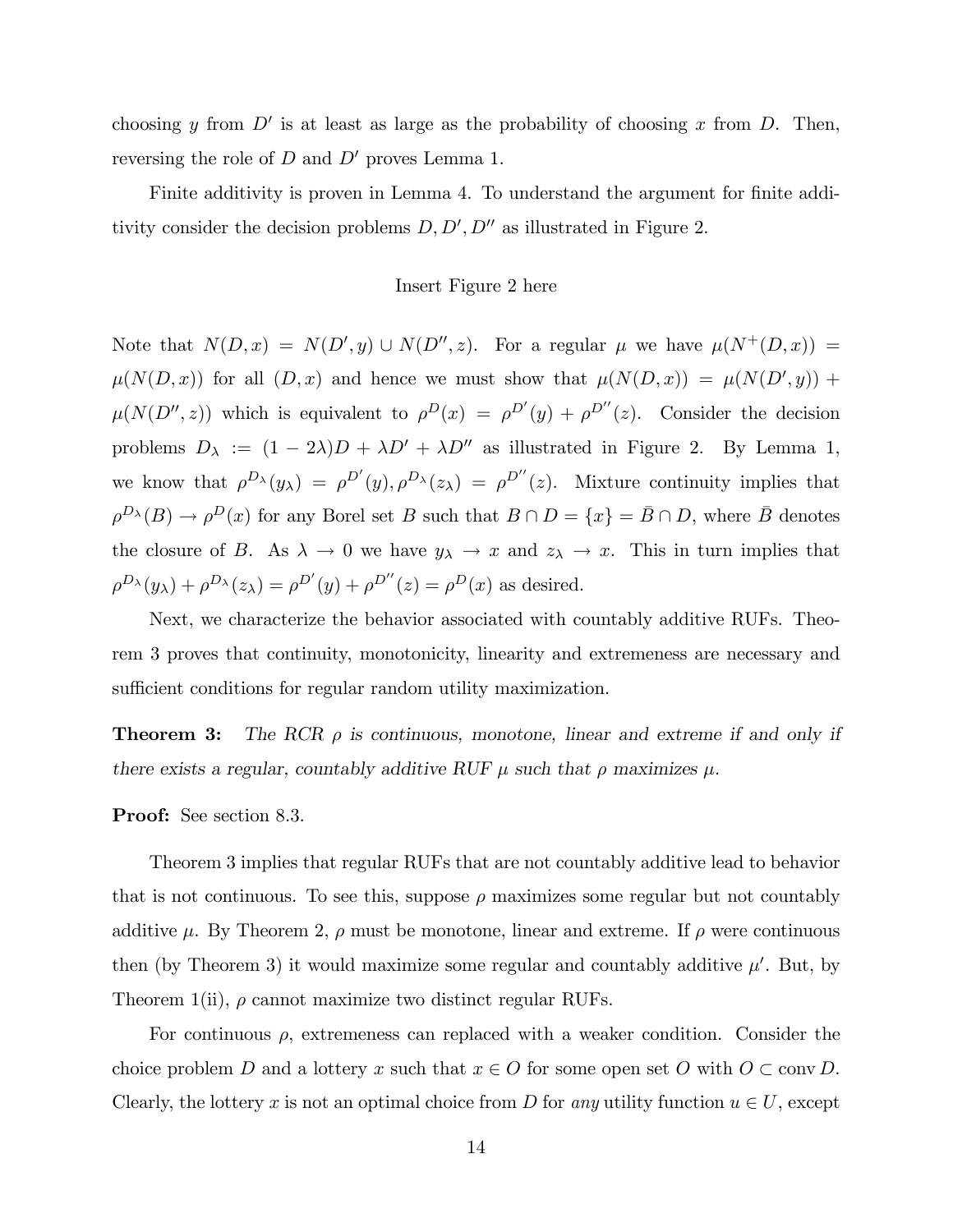$u = (0, \ldots, 0)$ . Therefore x cannot be chosen from D with positive probability if the agent maximizes some regular RUF. Let bd X denote the boundary of the set  $X \subset \mathbb{R}^{n+1}$ .

**Definition:** The RCR  $\rho$  is undominated if  $\rho^D(\text{bd conv } D) = 1$  whenever dim  $D = n$ .

Undominated choice rules place zero probability on  $x \in D$  such that any lottery in a neighborhood of x can be attained by a linear combination of lotteries in  $D$ . Such lotteries are never optimal for linear preferences unless the preference is indifferent among all options in P.

**Theorem 4:** The RCR  $\rho$  is continuous, monotone, linear and undominated if and only if there exists a regular, countably additive RUF  $\mu$  such that  $\rho$  maximizes  $\mu$ .

Proof: See section 8.4.

To prove Theorem 4, we show that a continuous RCR is extreme if and only if it is undominated. Then the result follows from Theorem 3.

### 5. Counterexamples

In this section, we provide examples that show that none of the assumptions in Theorems 2, 3, and 4 are redundant. Example 4 provides a RCR that is continuous (hence mixture continuous), linear and extreme (hence undominated) but not monotone. This shows that monotonicity cannot be dispensed with in Theorems 2, 3 and 4.

Example 4: Let  $n + 1 = 2$ . Hence, P can be identified with the unit interval and  $x \in P$ is the probability of getting prize 2. For  $D \in \mathcal{D}$ , let  $\underline{m}(D)$  denote the smallest element in  $D, \overline{m}(D)$  denote the largest element in D, and define

$$
a(D) := \sup\{x - y \mid \underline{m}(D) \le y \le x \le \overline{m}(D), (y, x) \cap D = \emptyset\}
$$

Hence,  $a(D)$  is the length of the largest open interval that does not intersect D, but is contained in the convex hull of D. If  $D = \{x\}$  then  $\rho^{D}(x) = 1$ . If D is not a singleton, let

$$
\rho^{D}(\underline{m}(D)) = \frac{a(D)}{\overline{m}(D) - \underline{m}(D)}
$$

$$
\rho^{D}(\overline{m}(D)) = 1 - \rho^{D}(\underline{m}(D))
$$

 $\Box$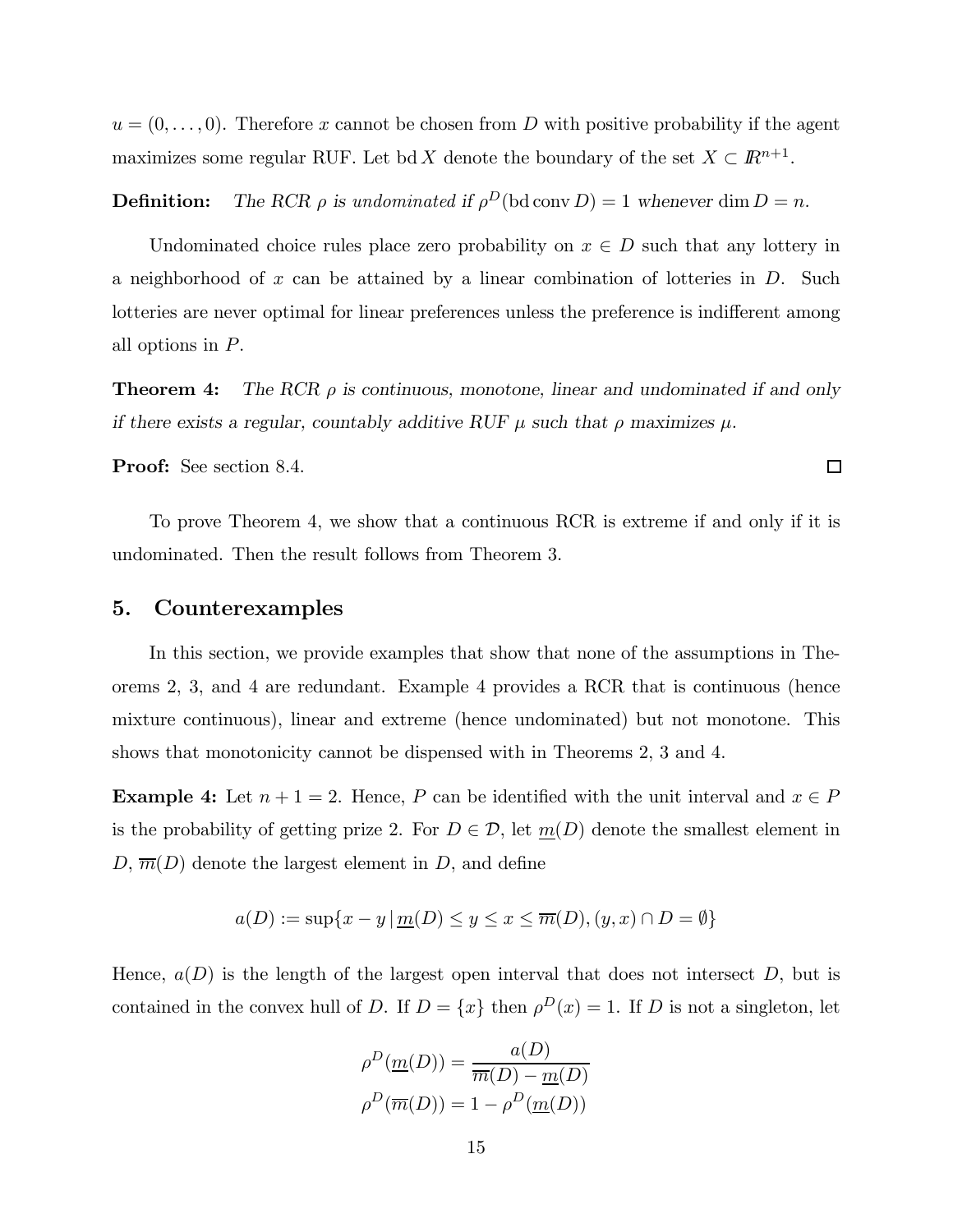and  $\rho^{D}(x) = 0$  for  $x \notin {\underline{m}(D), \overline{m}(D)}$ . Then,  $\rho$  is continuous (hence mixture continuous), linear, extreme, (hence undominated) but not monotone.

Example 5 provides a RCR that is continuous (hence mixture continuous), monotone and linear but not undominated (and hence not extreme). This shows that the requirement that the choice rule is undominated cannot be dropped in Theorem 4 and the requirement that the choice rule is extreme cannot be dropped in Theorems 2 and Theorem 3.

**Example 5:** Let  $n + 1 = 2$  and let  $x \in [0, 1]$  denote the probability of getting prize 2. For any  $D = \{x_1, \ldots, x_m\}$ , where  $x_1 < x_2 < \ldots < x_m$ , let

$$
\rho^{D}(x_1) = \begin{cases} 1 & \text{if } m = 1 \\ 1/2 & \text{otherwise.} \end{cases}
$$

For  $k > 1$ , let

$$
\rho^{D}(x_k) = \frac{x_k - x_{k-1}}{2(x_m - x_1)}
$$

Then,  $\rho$  is continuous, monotone and linear but not undominated (hence not extreme).

Example 6 provides a RCR that is continuous (hence mixture continuous), extreme (and hence undominated) and monotone but not linear. This shows that linearity cannot be dropped in Theorems 2, 3, and 4.

**Example 6:** Let  $n + 1 = 2$  and let  $x \in [0, 1]$  denote the probability of getting prize 2. As in Example 4, let  $m(D)$  and  $\overline{m}(D)$  be the smallest and largest elements in D. Let  $\rho^{D}(x) = 1$  for  $D = \{x\}$ . If D is not a singleton then

$$
\rho^D(\overline{m}(D)) = \overline{m}(D)
$$

$$
\rho^D(\underline{m}(D)) = 1 - \overline{m}(D)
$$

and  $\rho^{D}(x) = 0$  for  $x \notin {\underline{m}(D), \overline{m}(D)}$ . Then,  $\rho$  is continuous, monotone and extreme but not linear.

Example 7 provides a RCR that is monotone, linear, and extreme (hence undominated) but not mixture continuous (and hence is not continuous). This shows that mixture continuity cannot be dispensed with in Theorem 2 and continuity cannot be dispensed with in Theorems 3 and 4.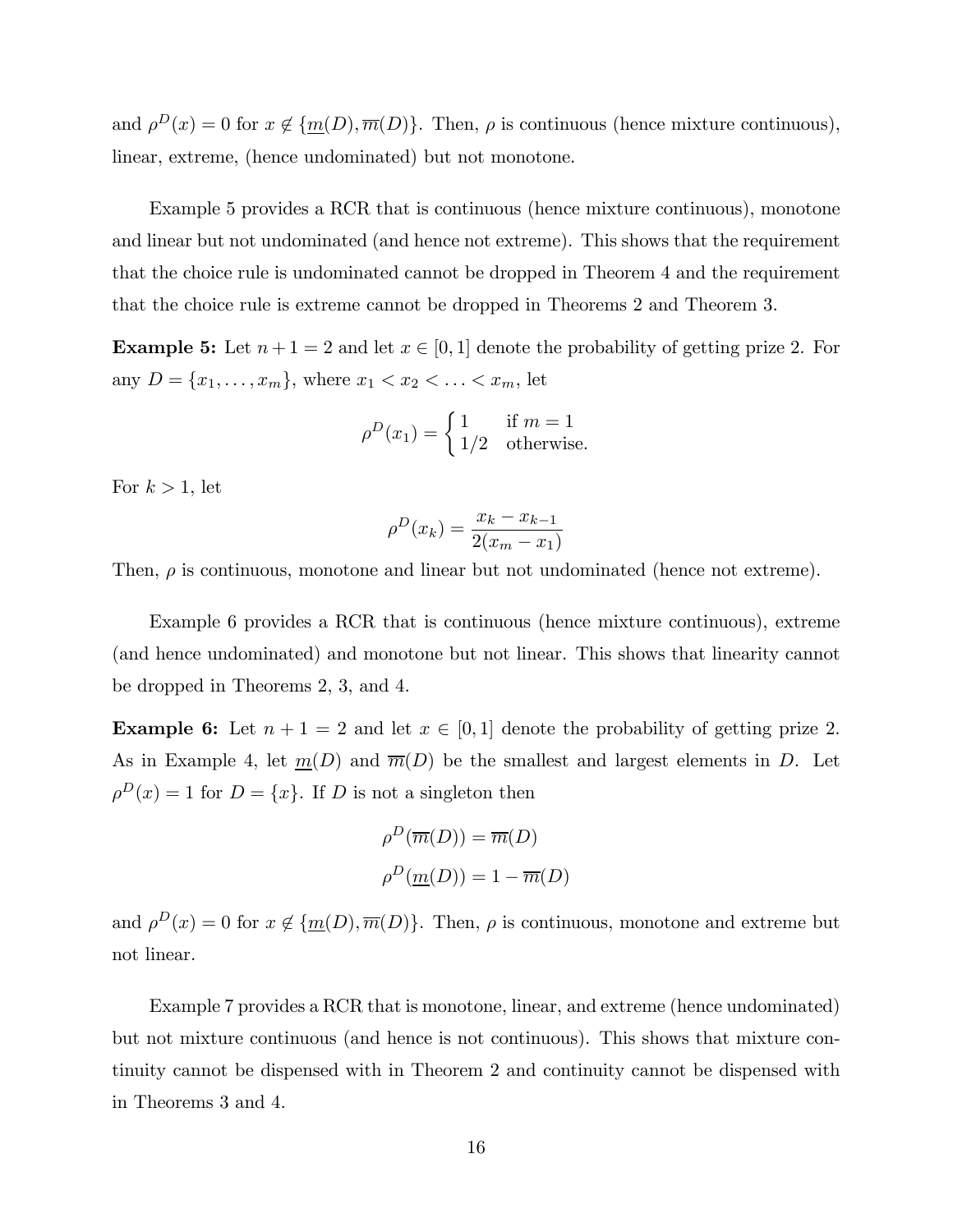**Example 7:** The RCR  $\rho$  takes on the values  $0, \frac{1}{2}$  and 1. If  $N(D, x) = U$  and hence the decision problem is a singleton, then  $\rho^{D}(x) = 1$ . There are three cases in which  $\rho$  takes on the value  $\frac{1}{2}$ :

$$
\rho^D(x) = \frac{1}{2}
$$
 if  $N(D, x)$  is a halfspace or  
\nif there is  $\epsilon > 0$  such that  $(1 + \epsilon, -1, 0), (1, -1, 0) \in N(D, x)$  or  
\nif there is  $\epsilon > 0$  such that  $(-1, 1 + \epsilon, 0), (-1, 1, 0) \in N(D, x)$ 

In all other cases,  $\rho^{D}(x) = 0$ .

To see that this  $\rho$  constitutes a well defined RCR note that  $N(D, x)$  is a halfspace if and only if  $D$  is one-dimensional and  $x$  is an extreme point of  $D$ . Clearly, a one-dimensional decision problem has two extreme points. If D is 2-dimensional then  $\rho^{D}(x)=1/2$  if x is the maximizer of  $(1, -1, 0)$  in D with the largest first coordinate or if x is the maximizer of  $(-1, 1, 0)$  in D with the largest second coordinate.

This RCR is extreme by definition. It is linear because the probability of choosing x from D depends only on the set  $N(D, x)$  which is invariant to linear translations of D. To see that the choice rule is monotone, note that the construction ensures that the probability of choosing x from D is monotone in  $N(D, x)$ . That is,  $N(D, x) \subset N(D', y)$ implies  $\rho^{D}(x) \leq \rho^{D'}(y)$ . Since  $N(D \cup \{y\}, x) \subset N(D, x)$  it follows that  $\rho$  is monotone. It remains to show that  $\rho$  is not mixture continuous.

Let  $D = \{(\frac{1}{4}, \frac{1}{2}, \frac{1}{4}), (\frac{1}{2}, \frac{1}{4}, \frac{1}{4})\}$  and let  $D' = \{(\frac{3}{8}, \frac{3}{8}, \frac{1}{4}), (\frac{1}{8}, \frac{1}{8}, \frac{3}{4})\}$ . For  $\lambda > 0$  the agent chooses from  $\lambda D + (1 - \lambda)D'$  either  $\lambda (\frac{1}{4}, \frac{1}{2}, \frac{1}{4}) + (1 - \lambda) (\frac{3}{8}, \frac{3}{8}, \frac{1}{4})$ or  $\lambda(\frac{1}{2}, \frac{1}{4}, \frac{1}{4}) + (1 - \lambda)(\frac{3}{8}, \frac{3}{8}, \frac{1}{4})$ , each with probability  $\frac{1}{2}$ . For  $\lambda = 0$  the agent chooses  $\left(\frac{3}{8}, \frac{3}{8}, \frac{1}{4}\right)$  or  $\left(\frac{1}{8}, \frac{1}{8}, \frac{3}{4}\right)$  each with probability  $\frac{1}{2}$ . Clearly, this violates mixture continuity at  $\lambda = 0$ .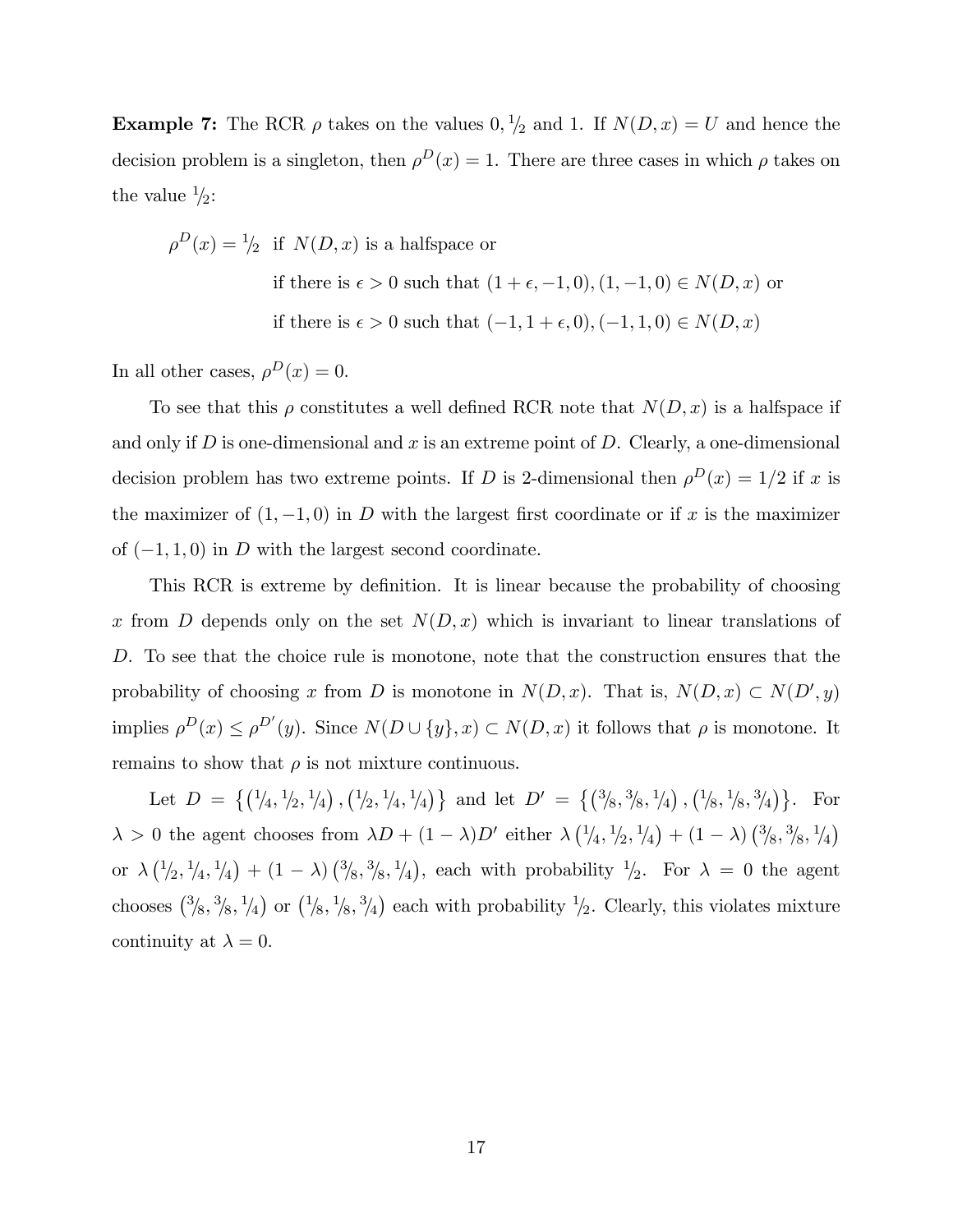# 6. Non-regular Random Utility

Not all RUFs are regular. For non-regular RUFs we cannot identify a unique maximizing RCR since there is a positive probability of a "tie" in some decision problems. More precisely, for some decision problem  $D$  there is a positive probability of choosing a utility function that does not have a unique maximizer in D.

To deal with non-regular RUFs we introduce tie-breakers. Suppose that the agent with RUF  $\mu$  faces the decision problem D. Assume that in order to eliminate ties, the decision-maker chooses two utility functions  $(u, v)$  according to some measure  $\eta$ . If the set of maximizers of u in D (denoted  $M(D, u)$ ) is a singleton, then the agent chooses the unique element of  $M(D, u)$ . Otherwise, the agent chooses an element of  $M(D, u)$  that maximizes v; that is, an element of  $M(M(D, u), v)$ . If  $\eta$  is a product measure  $\eta = \mu \times \hat{\mu}$ and  $\hat{\mu}$  is regular then it is clear that this procedure will lead to a unique choice with probability one. In this case, the choice of  $v$  is independent of the choice of  $u$  and the regularity of  $\hat{\mu}$  ensures that  $M(M(D, u), v)$  is a singleton with probability 1. It turns out that independence is not necessary for a tie-breaker to generate a unique choice as long as the marginal on the second coordinate is a regular RUF. Therefore, our model does not restrict to product measures and allows for correlation.

In order to describe the lexicographic procedure above formally, we need to describe a measure on the set  $U \times U$ . Let  $\mathcal{F}^2$  denote the smallest field that contains  $\mathcal{F} \times \mathcal{F}$ . The marginals  $\eta_i$  of  $\eta$  are defined by:

$$
\eta_1(F) = \eta(F, U)
$$

$$
\eta_2(F) = \eta(U, F)
$$

for all  $F \in \mathcal{F}$ .

**Definition:** (i) The measure  $\eta$  on  $\mathcal{F}^2$  is a tie-breaker if  $\eta_2$  is regular. (ii) The measure  $\eta$  is a tie-breaker for  $\mu$  if  $\eta_1 = \mu$  and  $\eta_2$  is regular.

Let  $N_l(D, x) = \{(u, v) | x \in M(M(D, u), v)\}$ . Hence,  $(u, v) \in N_l(D, x)$  if and only if x is a lexicographic maximizer of  $(u, v)$  in D. We show in Lemma 8 that  $N_l(D, x) \in \mathcal{F}^2$  for all  $D, x$ . A random choice rule  $\rho$  maximizes the tie-breaker  $\eta$  if the probability of choosing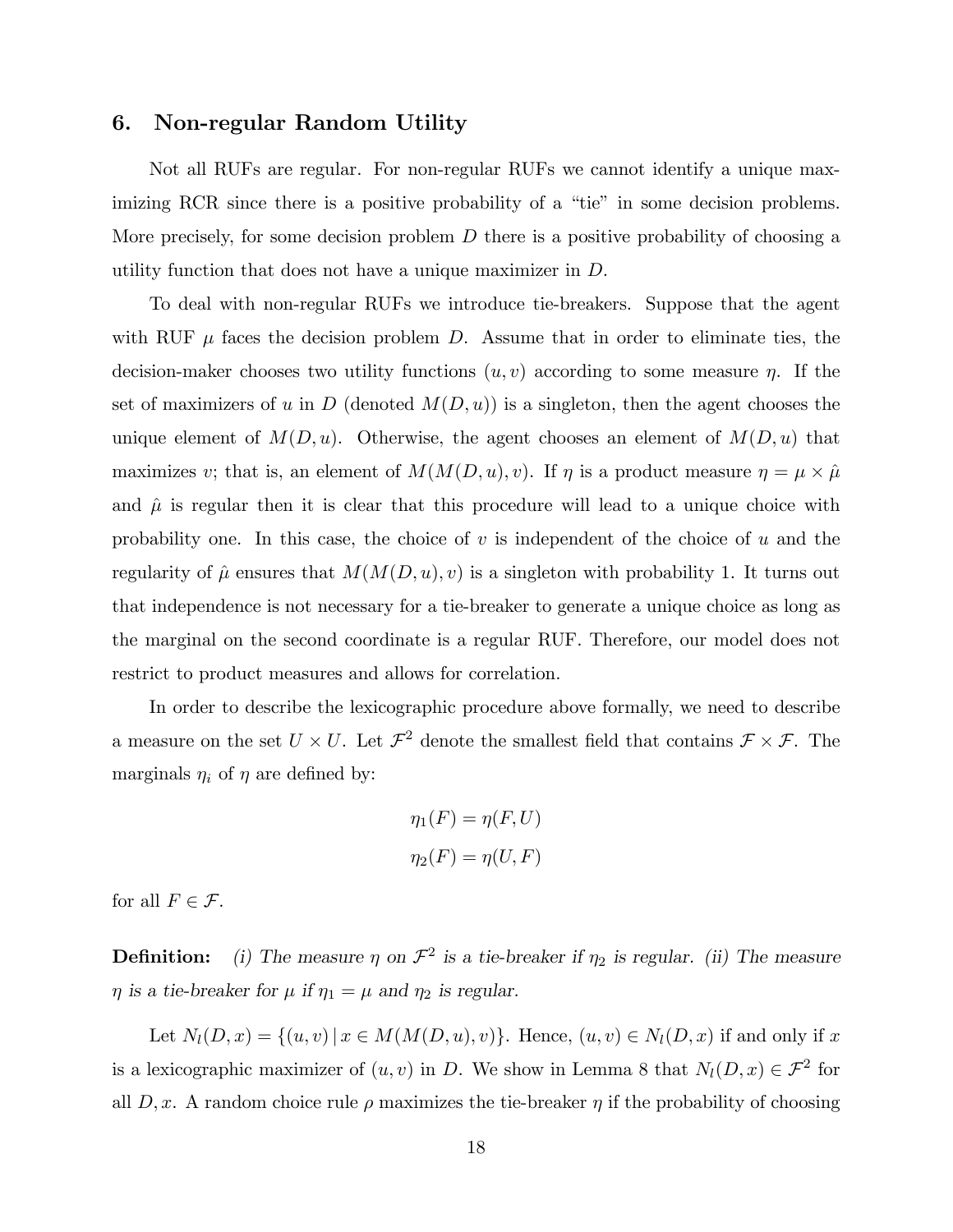x in D is equal to the probability of choosing  $(u, v)$  in  $N_l(D, x)$ . The random choice rule maximizes the (not necessarily regular) RUF  $\mu$  if  $\rho$  maximizes a tie-breaker for  $\mu$ .

**Definition:** (i) The RCR  $\rho$  maximizes the tie-breaker  $\eta$  if  $\rho^{D}(x) = \eta(N_l(D, x))$  for all D, x. (ii) The RCR  $\rho$  maximizes the RUF  $\mu$  if  $\rho$  maximizes a tie-breaker for  $\mu$ .

Part (ii) of the definition above applies to regular and non-regular RUFs. To see this note that

$$
\mu(N^+(D,x)) \le \eta(N_l(D,x)) \le \mu(N(D,x))
$$

for all  $D, x$ . The first inequality follows from the fact that if x is the unique maximizer of u in D then x is the lexicographic maximizer of  $(u, v)$  for all  $v \in U$ . The second inequality follows from the fact that any lexicographic maximizer of  $(u, v)$  is a maximizer of u. Hence, if  $\eta$  is tie-breaker for the regular RUF  $\mu$  and  $\rho^{D}(x) = \eta(N_l(D, x))$  for all  $D, x$ then  $\rho^{D}(x) = \mu(N(D, x))$  for all D, x. Therefore,  $\rho$  maximizes  $\mu$ .

Theorem 5 demonstrates that tie-breakers have a unique maximizing RCR. Moreover, this RCR is monotone, linear, mixture continuous and extreme.

**Theorem 5:** Every tie-breaker is maximized by a unique RCR. If the RCR  $\rho$  maximizes a tie-breaker then  $\rho$  is monotone, linear, mixture continuous and extreme.

Proof: See Appendix, section 8.5.

To prove part (i) of Theorem 5 we show that the function  $\rho : \mathcal{D} \to \Pi$  defined as  $\rho^D(B) := \sum_{x \in D \cap B} \eta(N_l(D, x))$  for all  $D \in \mathcal{D}, B \in \mathcal{B}$  is a well defined random choice rule. To prove this we establish that  $M(M(D, u), v)$  is a singleton with probability 1 when  $\eta_2$ is regular. Clearly, this is the only RCR that satisfies  $\rho^{D}(x) = \eta(N_l(D, x))$  and hence uniqueness follows. Part (ii) of Theorem 5 is analogous to the "only if" part of Theorem 2.

Example 3 above described the RUF that corresponds to a deterministic utility function  $\bar{u}$ . Below, we provide an example of a tie-breaker for this RUF.

**Example 3 continued:** There are three prizes  $(n+1=3)$ . Consider the RUF  $\mu_{\bar{u}}$  which assigns probability 1 to the utility function  $\bar{u} \neq (0, 0, 0)$ . An example of a tie-breaker for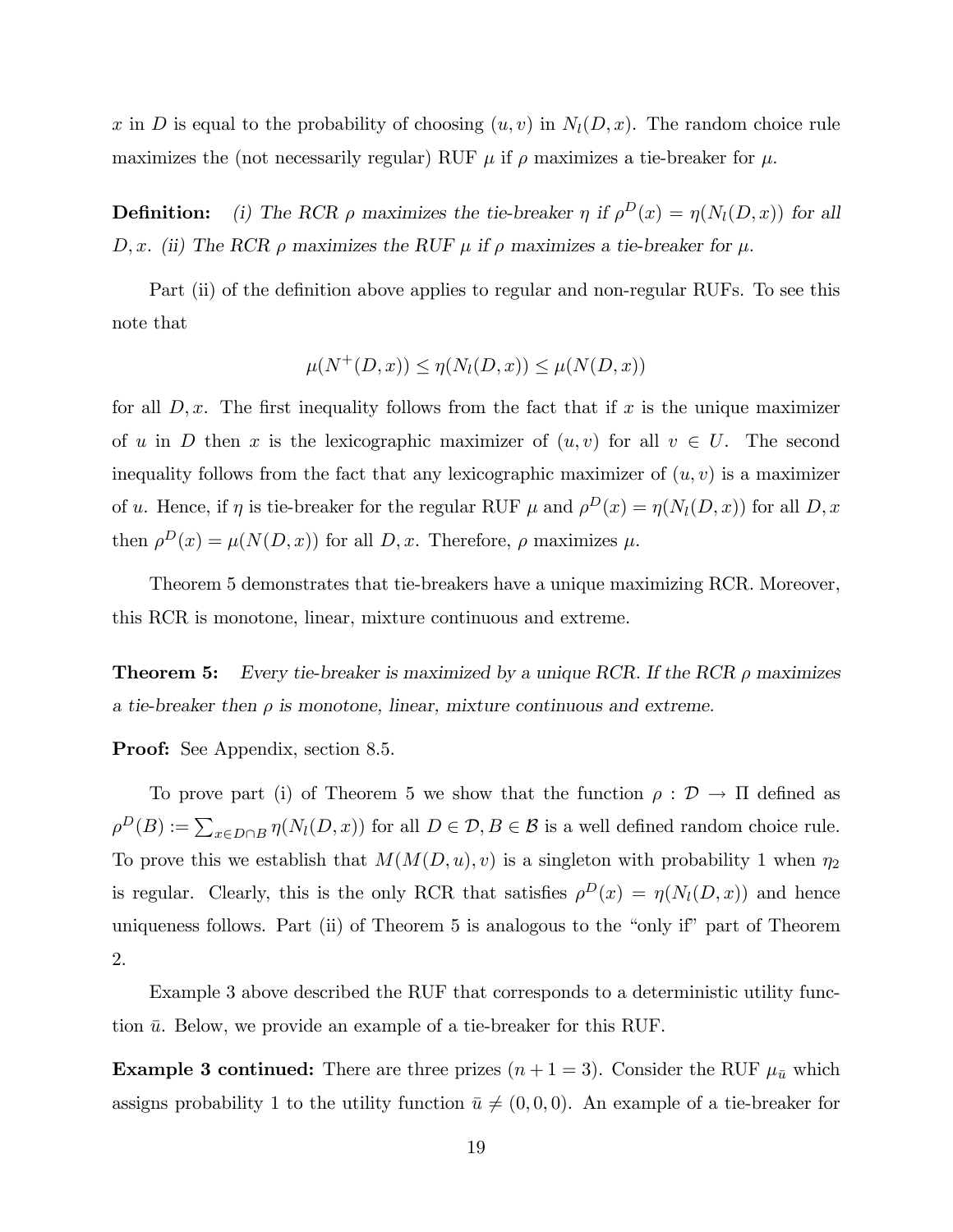$\mu_{\bar{u}}$  is the measure  $\eta = \mu_{\bar{u}} \times \mu$  where  $\mu$  is the uniform RUF defined in Example 2. The tie-breaker  $\eta$  is maximized by the following RCR  $\rho$ . If  $M(D, \bar{u}) = \{x\}$  and hence  $\bar{u}$  has a unique maximizer in D then  $\rho^{D}(x) = 1$ . If  $M(D, \bar{u})$  is not a singleton then the convex hull of  $M(D, \bar{u})$  is a line segment. In that case,  $\rho^D$  assigns probability 1/2 to each end-point of this line segment.

Let  $\hat{\mu}$  be any regular random utility.<sup>14</sup> Then, the product measure  $\eta := \mu \times \hat{\mu}$  is a tie-breaker for  $\mu$ . By Theorem 5, every tie-breaker has a maximizer and therefore it follows that every non-regular RUF has a maximizer. For a non-regular RUF the choice of a tiebreaker affects behavior and therefore there are multiple maximizing random choice rules. In contrast, regular random utilities have a unique maximizer. Theorem 6 summarizes these facts.

**Theorem 6:** (i) Every RUF  $\mu$  has a maximizer. (ii) A RUF has a unique maximizer if and only if it is regular.

Proof: See Appendix, section 8.6.

Theorem 5 shows that the generalization of RUF maximization to non-regular RUFs preserves the properties identified in section 4. If  $\rho$  is a maximizer of some (not necessarily regular) RUF then it satisfies monotonicity, linearity, mixture continuity and extremeness. Therefore we can apply Theorem 2 to conclude that  $\rho$  must also maximize some *regular* RUF  $\mu'$ .

**Theorem 7:** If the RCR  $\rho$  maximizes some RUF then  $\rho$  maximizes a regular RUF.

Proof: Follows from Theorem 5 and Theorem 2.

Consider a non-regular RUF  $\mu$ . Let  $\eta$  be a tie-breaker for  $\mu$  and let  $\rho$  be the maximizer of  $\eta$ . By Theorem 7 the RCR  $\rho$  also maximizes a regular RUF  $\mu'$ . Hence,

$$
\mu'(N(D,x)) = \eta(N_l(D,x)) = \rho^D(x)
$$

for all  $D \in \mathcal{D}$  and  $x \in D$ . We call this  $\mu'$  a dilation of  $\mu$ . A dilation  $\mu'$  of  $\mu$  satisfies

$$
\mu(N^+(D, x)) \le \mu'(N(D, x)) \le \mu(N(D, x))
$$

 $\Box$ 

<sup>14</sup> Lemma 3 proves the existence of a regular RUF.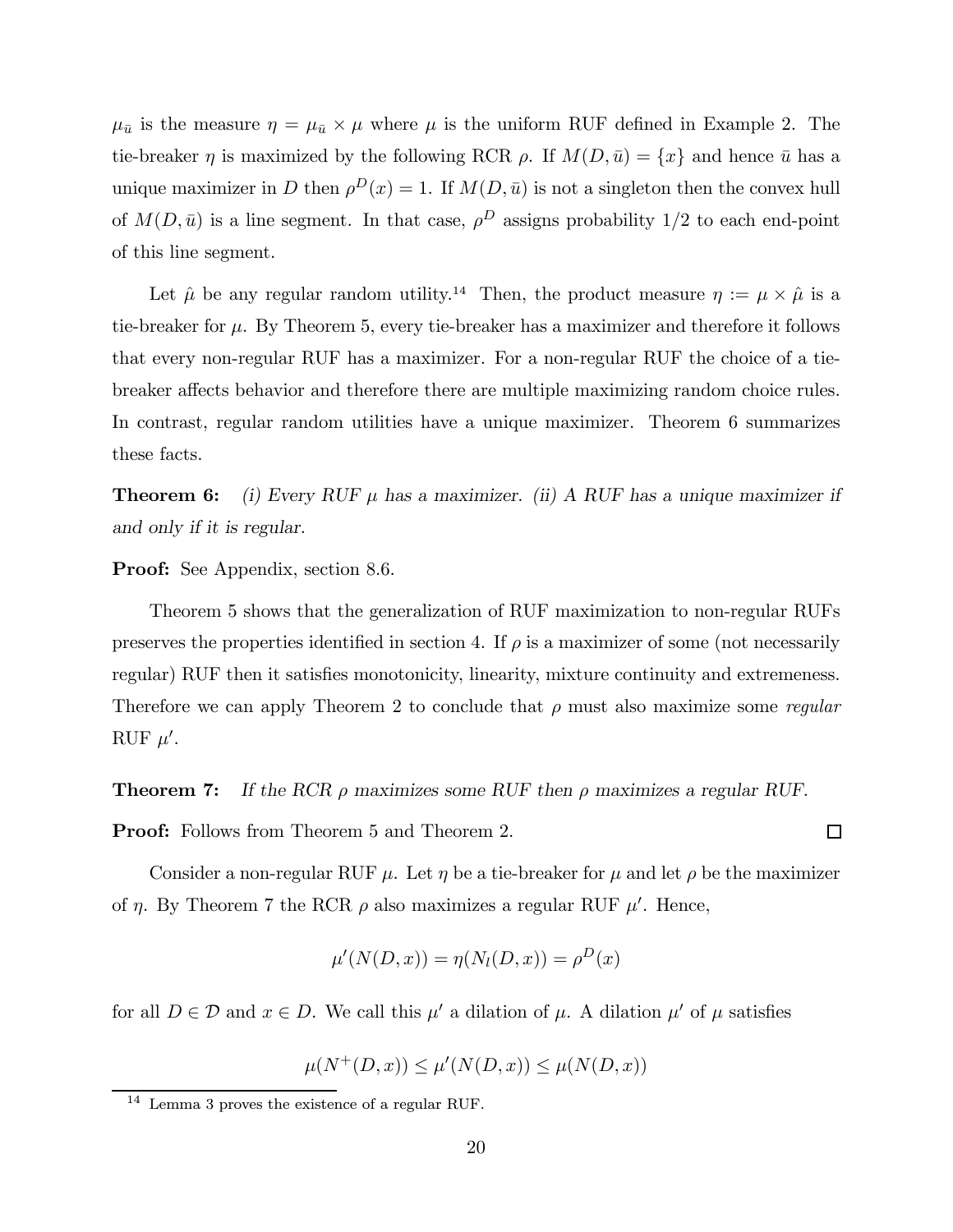Intuitively, a dilation of  $\mu$  takes probability mass from lower dimensional subsets of U and (with the aid of the tie-breaker) spreads it over adjacent  $n-\text{dimensional sets}$ . Below, we illustrate a dilation of the RUF in Example 3.

**Example 3 continued:** There are three prizes  $(n + 1 = 3)$ . Consider the RUF  $\mu_{\bar{u}}$  which assigns probability 1 to the utility function  $\bar{u} \neq (0, 0, 0)$ . The following regular random utility  $\mu'$  is a dilation of  $\mu_{\bar{u}}$ . Recall that for any  $u, v \in U$ ,  $F_{uv} := {\alpha u + \beta v \mid \alpha, \beta > 0}$ . Let  $\mu'(F_{uv}) = 1$  if  $u \neq \lambda v$  (and hence  $F_{uv}$  is two-dimensional) and  $\bar{u}$  is in the relative interior of  $F_{uv}$ . Let  $\mu'(F_{uv})=1/2$  if  $u \neq \lambda v$  for  $\lambda \in \mathbb{R}$  and  $\bar{u}$  is on the boundary of  $F_{uv}$ . That is,  $\bar{u} = \lambda u$  or  $\bar{u} = \lambda v$  for some  $\lambda > 0$ . In all other cases,  $\mu'(F_{uv}) = 0$ . In particular, every one-dimensional subset of U has  $\mu'$ -measure 0 and therefore,  $\mu'$  is regular. The RUF  $\mu'$ is maximized by same RCR as the uniform tie-breaker described above: If  $M(D, \bar{u}) = \{x\}$ then  $\bar{u}$  is in the interior of  $N(D, x)$ . Therefore,  $\rho^{D}(x) = \mu'(N(D, x)) = 1$  in this case. If  $M(D, x)$  is not a singleton then  $\rho^D$  assigns probability 1/2 to each extreme point of  $M(D, \bar{u})$ . (Note that  $M(D, \bar{u})$  has at most two extreme points).

Theorem 8 shows that except for the case of complete indifference a dilation of a nonregular random utility is not countably additive. In other words, ties cannot be broken in a manner that preserves countable additivity. Recall that  $o = (0, \ldots, 0)$  denotes the utility function that is indifferent between all prizes.

**Theorem 8:** If  $\mu'$  is a dilation of some non-regular  $\mu$  such that  $\mu(o) = 0$  then  $\mu'$  is not countably additive.

Proof: See section 8.7.

Theorem 8 is closely related to Theorem 3 above. Theorem 3 implies that a maximizer of a regular, countably additive RUF is continuous. In the proof of Theorem 8 we show that a maximizer of a non-regular RUF  $\mu$  with  $\mu(o) = 0$  must fail continuity and therefore, Theorem 3 implies Theorem 8. We illustrate Theorem 8 by demonstrating that the dilation in Example 3 above is not countably additive.

**Example 3 continued:** In Example 3 above, we define a dilation  $\mu'$  of the random utility  $\mu_{\bar{u}}$ . To see that  $\mu'$  is not countably additive, let  $v \neq \lambda \bar{u}$  and let  $v_n$  be on the relative interior

 $\Box$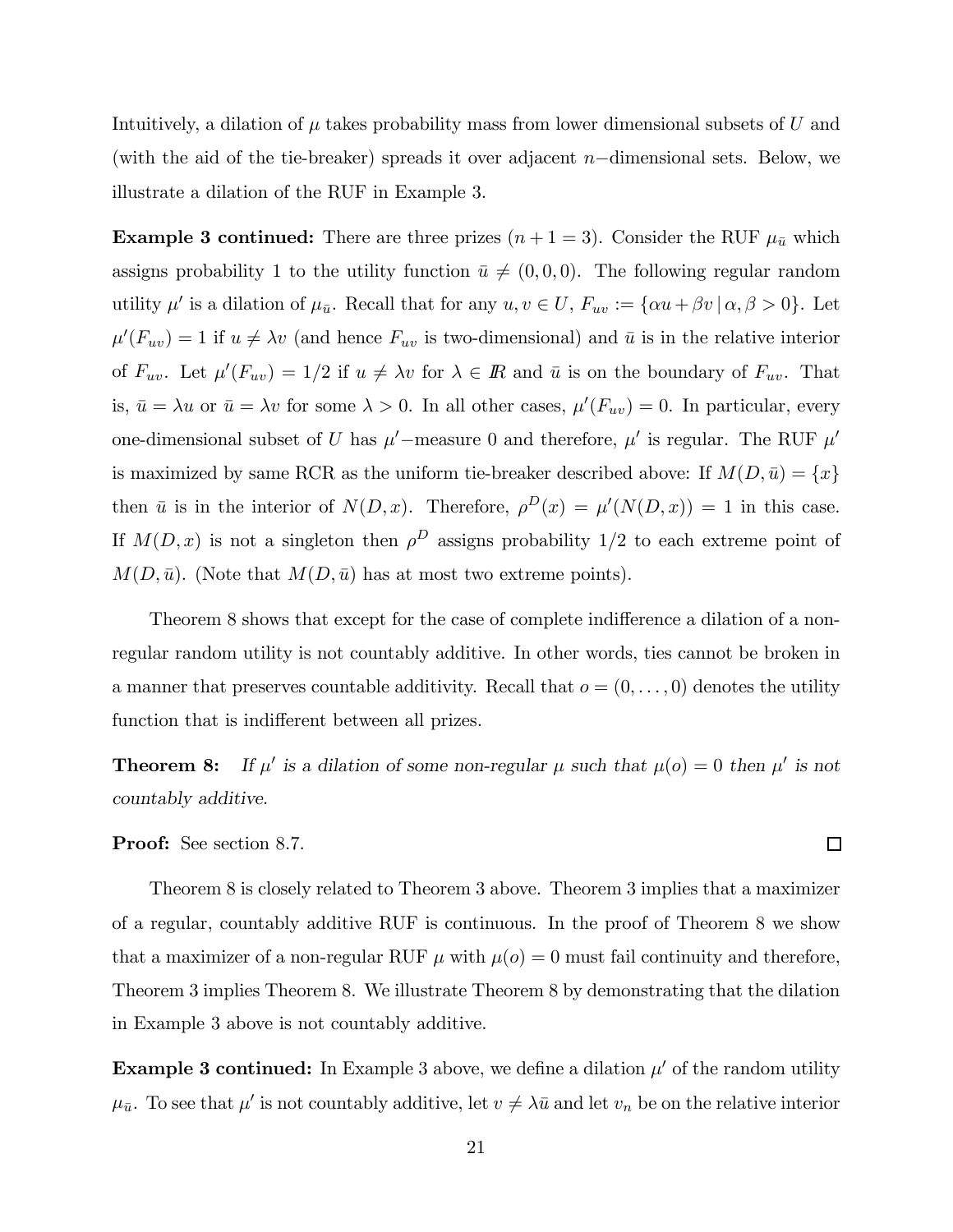of the line segment connecting  $\bar{u}$  and v. Choose the sequence  $v_n$  so that it converges to  $\bar{u}$ . Note that  $\mu'(F_{vv_n}) = 0$  for all n yet  $\mu'(\bigcup_n F_{vv_n}) = 1/2$ . Hence, the dilation  $\mu'$  is not countably additive. Note, that the original random utility  $\mu_{\bar{u}}$  is countably additive.

We can interpret the results in this section as a justification for restricting attention to regular RUFs. When tie-breakers are used to resolve the ambiguity associated with non-regular RUFs, the resulting behavior maximizes some regular random utility. In this sense, the restriction to regular RUFs is without loss of generality. However, applying a tie-breaker to a non-regular  $\mu$  typically results in a regular RUF (i.e., dilation of  $\mu$ ) that fails countable additivity.

# 7. Appendix A: Preliminaries

In this section, we define the concepts and state results from convex analysis that are used in the proofs. Throughout this section, all points and all sets are in n−dimensional Euclidian space  $\mathbb{R}^n$ . For any  $x \in \mathbb{R}^n$  we use  $x^i$  to denote the *i*'th coordinate of x and o to denote the origin. If  $x = \sum_i \lambda_i x_i$  with  $\lambda_i \in \mathbb{R}$  for all  $i = 1, ..., k$  then x is a (linear) combination of the  $x_1, \ldots, x_k$ . If  $\lambda_i \geq 0$ , then x is a positive combination, if  $\sum_i \lambda_i = 1$ then x is an affine combination and if  $\lambda_i \geq 0$ ,  $\sum_i \lambda_i = 1$  then x is a convex combination of  $x_1,\ldots,x_k$ . For any set A, we let aff A (pos A, conv A) denote the set of all affine (positive, convex) combinations of points in A. The set A is affine (a cone, convex) if  $A = \text{aff } A$  $(A = pos A, A = conv A)$ . The interior of a set A is denoted int A. The relative interior of A, denoted ri A, is the interior of A in the relative topology of aff A. The dimension of the affine set A is the dimension of the subspace  $A - x$  for  $x \in A$ . The dimension of any set  $A$ , denoted dim  $A$  is the dimension of the affine hull of  $A$ .

The open ball with radius  $\epsilon$  and center x is denoted  $B_{\epsilon}(x)$ . The unit sphere is denoted  $S = \{u \in \mathbb{R}^n \mid ||u|| = 1\}$ , and the *n*-dimensional cube is denoted  $E^* := \{u \in \mathbb{R}^n \mid ||u^i|| = 1\}$ 1 for some i and  $u_j = 0 \forall j \neq i$ . We use e to denote the vector of 1's in  $\mathbb{R}^n$ .

A set of the form  $K(u, \alpha) := \{z \in \mathbb{R}^n \mid u \cdot z \leq \alpha\}$  for  $u \neq o$ , is called a halfspace. For  $x \neq o$ , the set  $H(x, \alpha) := K(x, \alpha) \cap K(-x, -\alpha)$  is called a hyperplane. A set A is polyhedral (or is a polyhedron) if it can be expressed as the intersection of a finite collection of halfspaces. Obviously, polyhedral sets are closed and convex. The set A is a polytope if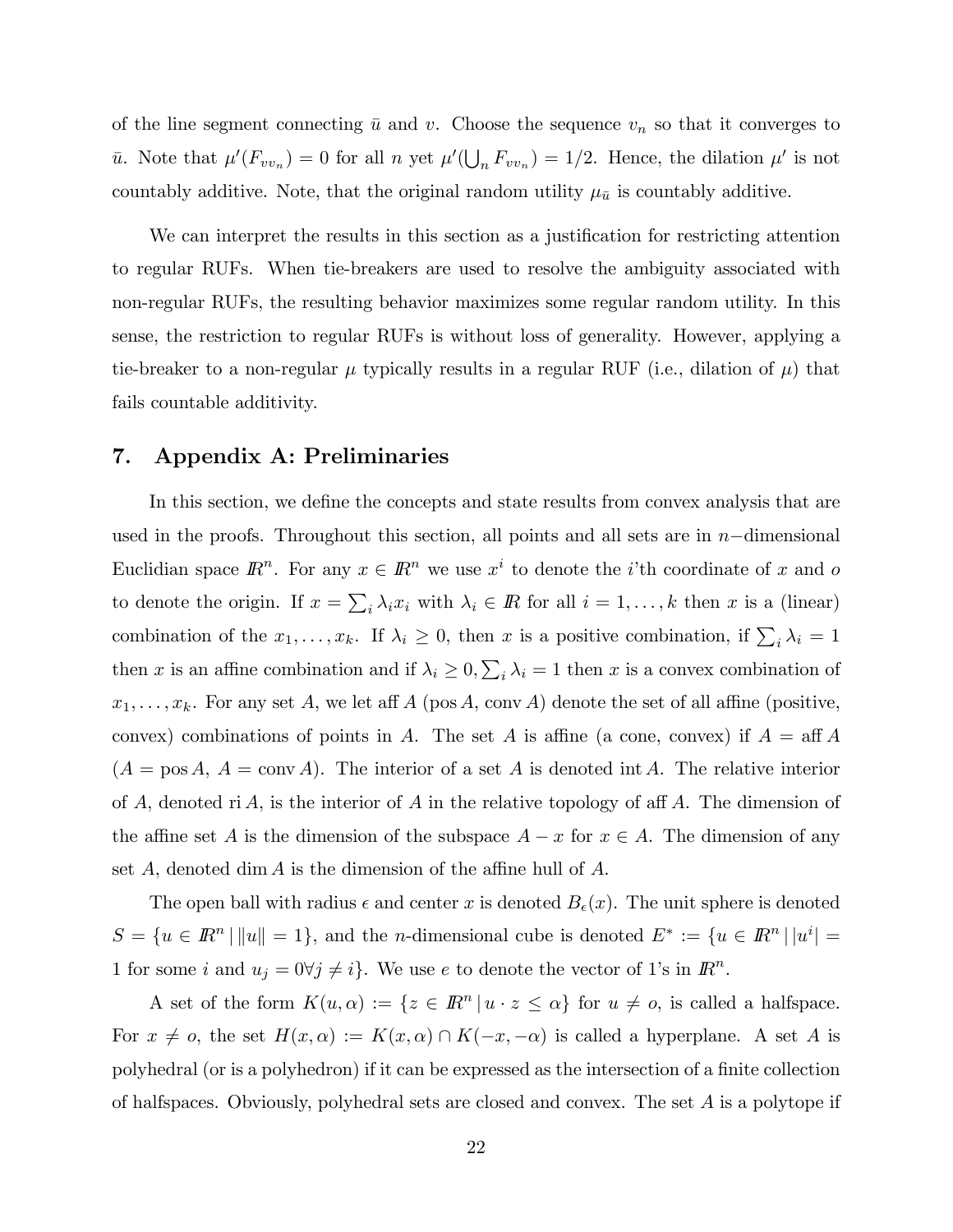$A = \text{conv } B$  for some finite set B. Every polytope is a polyhedron and a polyhedron is a polytope if and only if it is bounded. A cone is polyhedral if and only if it can be expressed as pos C for some finite C. Let  $K^*$  denote the set of all polyhedral cones and K denote the set of all *pointed* polyhedral cones; that is, the elements of K are those elements of  $\mathcal{K}^*$ that have o as an extreme point.

For the polyhedron A and  $x \in A$ , the set  $N(A, x) = \{u \in \mathbb{R}^n \mid u \cdot y \leq u \cdot x \forall y \in A\}$ is called the normal cone to A at x. When D is a finite set, we write  $N(D, x)$  rather than  $N(\text{conv }D, x)$ . The set  $N(A, x)$  is polyhedral whenever A is polyhedral. If K is a polyhedral cone then  $L = N(K, o)$  is called the polar cone of K and satisfies  $K = N(L, o)$ .

A face A' of a polyhedron A is a nonempty convex subset of A such that if  $\alpha x + (1 \alpha$ )y  $\in A'$  for some  $x, y \in A, \alpha \in (0,1)$  then  $\{x, y\} \subset A'$ . Let  $F(A)$  denote the set of all nonempty faces of the nonempty polyhedron A and let  $F^0(A) := \{ \text{ri } F \mid F \in F(A) \}.$  Let  $F(A, u) = \{x \in A \mid u \cdot x \geq u \cdot y \forall y \in A\}.$  For  $A \neq \emptyset$ , the set  $F(A, u)$  is called an exposed face of A. Clearly every exposed face of A is a face of A. A singleton set is a face of A if and only if it is an extreme point of  $A$ . For any polyhedron  $A$ ,  $A$  itself is a face of  $A$  and it is the only face  $F \in F(A)$  such that  $\dim(F) = \dim(A)$ . Every face of a polyhedron is a polyhedron;  $A''$  is a face of  $A'$  and  $A'$  is a face of the polyhedron A implies  $A''$  is a face of A and finally, every face of a polyhedron is an exposed face (hence  $F(A) = \bigcup_{u \in \mathbb{R}^n} F(A, u)$ ).

**Proposition 1:** Let  $A, A'$  be two polyhedra and  $x, y \in A$ . Then: (i) dim  $A = n$  if and only if  $o \in$  ext  $N(A, x)$ . (ii)  $L = N(A, x)$  implies  $N(L, o) =$  pos( $A − \{x\}$ ) (iii)  $x ∈$  ext A if and only if dim  $N(A, x) = n$ . (iv) ri  $N(A, x) \cap \text{ri } N(A, y) \neq \emptyset$  implies  $N(A, x) = N(A, y)$ . (v) ri  $A \cap \text{ri } A' \neq \emptyset$  implies ri  $A \cap \text{ri } A' = \text{ri}(A \cap A')$ .

**Proof:** (i) If  $o \notin \text{ext } N(A, x)$ , then  $\{o\}$  is not a face of  $N(A, x)$  and therefore there exists  $u \neq o$  such that  $u, -u \in N(A, x)$ . Hence,  $A \subset \{z | u \cdot z \leq u \cdot x\} \cap \{z | -u \cdot z \leq -u \cdot x\}$ . But  $\{z \mid u \cdot z \leq u \cdot x\} \cap \{z \mid -u \cdot z \leq -u \cdot x\}$  has dimension  $n-1$  and therefore, dim  $A < n$ . The argument can be reversed. (ii) Let  $L = N(A, x)$  and  $K = pos(A - \{x\})$ . Clearly, K is a polyhedral cone and  $L = N(K, o)$  is its polar cone. Hence,  $N(L, o) = K$  as desired. *(iii)* Let  $L = N(\text{pos}(A - \{x\}), o)$ . Then,  $N(A, x) = N(A - \{x\}, o) = L$  and  $N(L, o) = \text{pos}(A - \{x\})$ . Therefore,  $x \in \text{ext } A$  iff  $o \in \text{ext } N(L, o)$ . By part  $(i)$ ,  $o \in \text{ext } N(L, o)$  iff  $\dim L = n$  and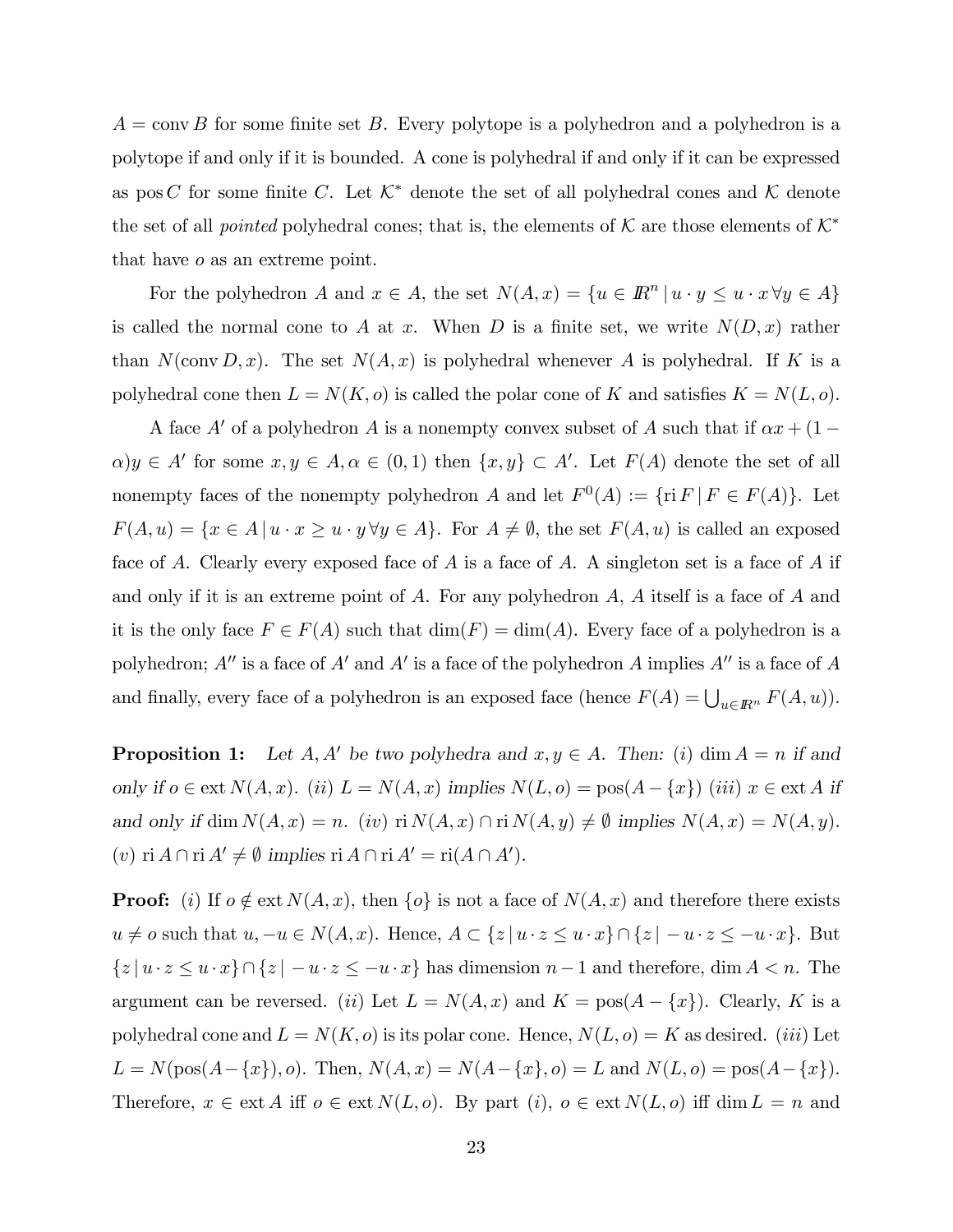therefore  $x \in \text{ext } A$  iff dim  $N(A, x) = n$ . (iv) Schneider (1993) notes this after stating Lemma 2.2.3.  $(v)$  Theorem 6.5 of Rockafeller (1970) proves the same result for all convex sets.  $\Box$ 

**Proposition 2:** (i) Let A be a polytope or polyhedral cone. Then,  $x, y \in \text{ri } F$  for some  $F \in F(A)$  implies  $N(A, x) = N(A, y)$ . (ii) Let A be a polytope with dim  $A = n$  and  $u \neq o$ . Then,  $x \in \text{ri } F(A, u)$  implies  $u \in \text{ri } N(A, x)$ .

**Proof:** Suppose  $x, y \in \text{ri } F$  for some  $F \in F(A)$ . If  $u \in N(A, x)$  then  $x \in F(A, u)$ . Since  $y \in \text{ri } F$  and  $x \in F$ , there exists  $\lambda > 1$  such that  $z := \lambda x + (1 - \lambda)y \in A$ . Hence,  $x = \alpha y + (1 - \alpha)z$  for some  $\alpha \in (0, 1)$ . Since  $F(A, u)$  is a face of A, we conclude that  $y \in F(A, u)$  and therefore  $u \in N(A, y)$ . By symmetry, we have  $N(A, x) = N(A, y)$ . In Schneider (1993) page 99,  $(ii)$  is stated as  $(2.4.3)$ , a consequence of Theorem 2.4.9.  $\Box$ 

**Proposition 3:** If  $D_i \in \mathcal{D}$  for  $i = 1, \ldots, m$  then

$$
N(D_1 + \dots + D_m, \sum_i x_i) = \bigcap_{i=1}^m N(D_i, x_i)
$$
  

$$
N_l(D_1 + \dots + D_m, \sum_i x_i) = \bigcap_{i=1}^m N_l(D_i, x_i)
$$

 $\Box$ 

Proof: Follows from elementary arguments.

**Proposition 4:** If  $K \in \mathcal{K}^*$  then  $K = N(D, o)$  for some  $D \in \mathcal{D}$  with  $o \in D$ .

**Proof:** Let  $A = N(K, o) \cap \text{conv } E^*$ . Clearly, A is bounded and polyhedral. That  $N(A, o)$  =  $N(N(K, o), o)$  is obvious. Since  $N(N(K, o), o) = K$ , ext  $A \cup \{o\}$  is the desired set.  $\Box$ 

Let  $\mathcal{N}(A) := \{ N(A,x) | x \in A \}$  and let  $\mathcal{N}^0(A) := \{ \text{ri } K | K \in \mathcal{N}(A) \}.$  A finite collection of subsets P of X is called a partition (of X) if  $\emptyset \notin \mathcal{P}, A, B \in \mathcal{P}, A \cap B \neq \emptyset$ implies  $A = B$ , and  $\bigcup_{A \in \mathcal{P}} A = X$ . If  $\mathcal{P}$  is partition of X and  $\emptyset \neq Y \subset X$  then we say that P measures Y if there exists  $A_i \in \mathcal{P}$  for  $i = 1, ..., m$  such that  $\bigcup_{i=1}^{m} A_i = Y$ . Note that the partition P measures Y if and only if  $A \in \mathcal{P}$ ,  $A \cap Y \neq \emptyset$  implies  $A \subset Y$ . We say that the partition  $P$  refines  $P'$ , if  $P$  measures each element of  $P'$ .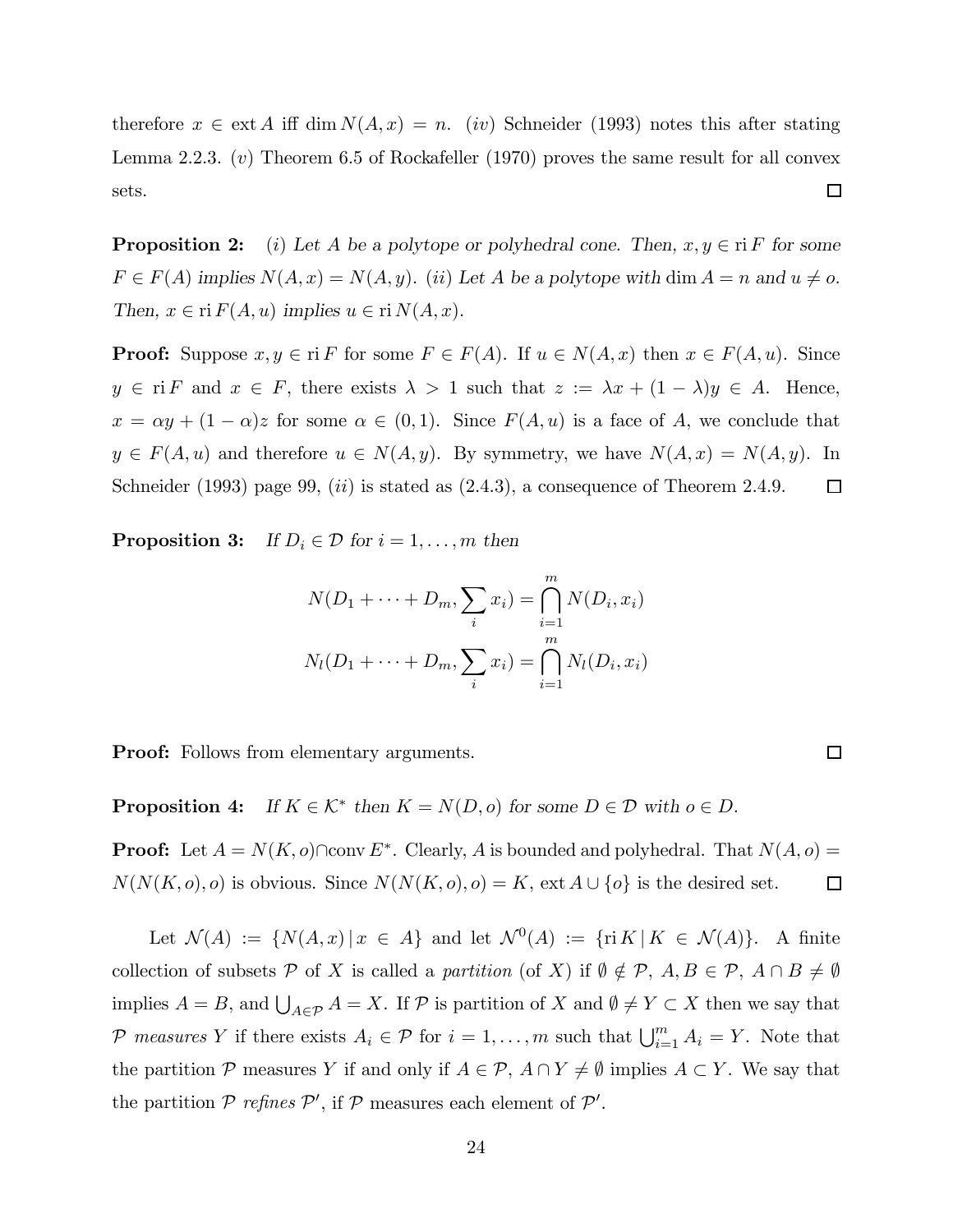**Proposition 5:** (i) For any nonempty polyhedron A,  $F^{0}(A)$  is a partition of A and measures each element of  $F(A)$ . (ii) For any polytope A such that  $dim(A) = n$ ,  $\mathcal{N}^0(A)$  is a partition of  $\mathbb{R}^n$ .

**Proof:** (i) That  $F^0(A)$  is a partition of A follows from the fact that the set of relative interiors of faces of any closed, convex set is a pairwise disjoint cover i.e., a decomposition of A, (Theorem 2.1.2 of Schneider (1993)) and the fact that a polyhedron has a finite number of faces. Then, suppose  $B \in F(A)$ ,  $H \in F^{0}(A)$  and  $B \cap H \neq \emptyset$ . Since any face of  $B \in F(A)$  is also a face of A and  $F^0(B)$  is a partition of B, we can express B as  $\bigcup_{i=1}^m H_i$ for  $H_1,\ldots,H_m \in F^0(A)$ . But since  $F^0(A)$  is a partition, it follows that  $H_i \cap H \neq \emptyset$  implies  $H = H_i$ . Hence,  $F^0(A)$  measures each element of  $F(A)$ .

(ii) For any u the face  $F(A, u)$  is a non-empty convex set. Therefore,  $\text{ri } F(A, u)$  is non-empty (Theorem 1.1.12 of Schneider (1993)). By Proposition  $2(ii)$ ,  $x \in \text{ri } F(A, u)$ implies  $u \in \text{ri } N(A, x)$  and hence  $u \in \bigcup_{K \in \mathcal{N}^0(A)} K$ . It follows that  $\mathbb{R}^n \subset \bigcup_{K \in \mathcal{N}^0(A)} K$ . To complete the proof we must show that  $K, K' \in \mathcal{N}^0$  and  $K \cap K' \neq \emptyset$  implies  $K = K'$ . Suppose, ri  $N(A, x) \cap \text{ri } N(A, y) \neq \emptyset$ . Then, for  $u \in \text{ri } N(A, x) \cap \text{ri } N(A, y)$  Proposition  $2(ii)$  yields  $x, y \in \text{ri } F(A, u)$ . But then Proposition  $2(i)$  establishes  $N(A, x) = N(A, y)$  and therefore ri  $N(A, x) = \text{ri } N(A, y)$ . Hence,  $\mathcal{N}^0$  is a partition.  $\Box$ 

Let F be the smallest field that contains  $\mathcal{K}^*$  and let  $\mathcal{H} := \{ \text{ri } K \mid K \in \mathcal{K} \} \cup \emptyset$ . A collection of subsets P of X is called a *semiring* if  $\emptyset \in \mathcal{P}, A, B \in \mathcal{P}$  implies  $A \cap B \in \mathcal{P}$ , and  $A, B \in \mathcal{P}$  and  $B \subset A$  implies there exists disjoint sets  $A_1, \ldots, A_m \in \mathcal{P}$  such that  $\bigcup_i A_i = A \setminus B.$ 

**Proposition 6:** (i) H is a semiring. (ii)  $\mathcal{F} = \{\cup_{i=1}^m H_i \mid H_i \in \mathcal{H} \text{ for } i = 1, ..., m\}.$ 

**Proof:** (i) First, we show that  $H, H' \in \mathcal{H}$  implies  $H \cap H'$  in  $\mathcal{H}$ . Let  $H = \text{ri } K$  and  $H' = \text{ri } K'$  for  $K, K' \in \mathcal{K}$ . Note that  $o \in \text{ext } K \cap \text{ext } K'$  and hence  $o \in \text{ext}(K \cap K')$ . If  $H \cap H' = \emptyset$ , we are done. Otherwise, by Proposition 1(v),  $H \cap H' = \text{ri}(K \cap K') \in \mathcal{H}$  as desired.

Next, we show that for all polytopes  $A, A'$  such that  $\dim(A+A') = n, \mathcal{N}^0(A+A')$  is a partition that measures each element of  $N^0(A)$  and by symmetry of  $N^0(A')$ . Proposition 5(*ii*),  $\mathcal{N}^0(A + A')$  is a partition of  $\mathbb{R}^n$ . Recall that  $\mathcal{N}^0(A + A')$  refines  $\mathcal{N}^0(A)$  if for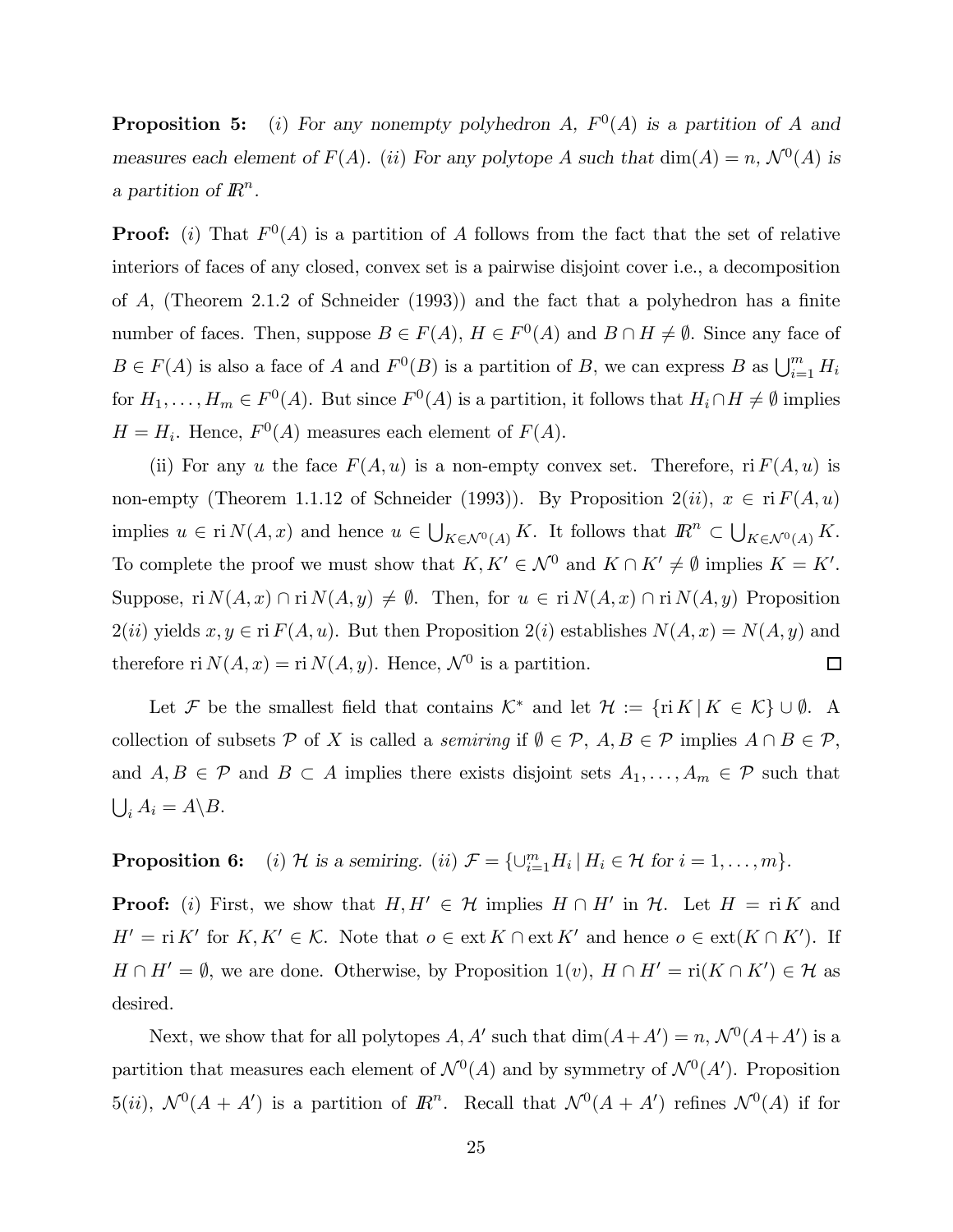each  $H \in \mathcal{N}^0(A)$  and  $H'' \in \mathcal{N}^0(A + A')$ ,  $H \cap H'' \neq \emptyset$  implies  $H'' \subset H$ . Hence, assume  $H = \text{ri } N(A, x)$  for some  $x \in A$ ,  $H'' = \text{ri } N(A + A', y + x')$  for some  $y \in A$ ,  $x' \in A'$  and ri  $N(A, x) \cap \text{ri } N(A + A', y + x') \neq \emptyset$ . Then, by Propositions 1(*v*) and 3,

$$
\emptyset \neq H'' \cap H = \text{ri } N(A + A', y + x') \cap \text{ri } N(A, x)
$$

$$
= \text{ri}[N(A + A', y + x') \cap N(A, x)]
$$

$$
= \text{ri } N(A + A + A', x + y + x')
$$

Since A is a convex set,  $N(A + A + A', x + y + x') = N(A + A', \frac{x+y}{2} + x') \in \mathcal{N}(A + A')$ . It follows that  $ri N(A + A', \frac{x+y}{2} + x') \cap H'' \neq \emptyset$  and therefore, by Proposition 1(iv), ri  $N(A + A', \frac{x+y}{2} + x') = H''$ , establishing  $H'' \cap H = H''$  (i.e.,  $H'' \subset H$ ) as desired.

Assume that  $H, H' \in \mathcal{H}$  such that  $H' \subset H$ . Hence, by Proposition 4,  $H \in \mathcal{N}^0(A)$  and  $H' \in \mathcal{N}^0(A')$  for some polytopes  $A, A'$ . By Proposition 1(i) each of these polytopes and hence  $A + A'$  has dimension n. Hence,  $\mathcal{N}^0(A + A')$  refines both  $\mathcal{N}^0(A)$  and  $\mathcal{N}^0(A')$  and therefore measures  $H\backslash H'$  proving that  $\mathcal H$  is semiring.

(*ii*) We first show that  $\mathcal{F} \subset \{\cup_{i=1}^m H_i \mid H_i \in \mathcal{H} \text{ for } i = 1,\ldots,m\}$ . Clearly, the set of all finite unions of elements of a semiring is a field. Hence,  $\{\cup_{i=1}^m H_i \mid H_i \in \mathcal{H} \text{ for } i = 1, \ldots, m\}$ is a field. Let  $K \in \mathcal{K}$ , then  $F(K) \subset \mathcal{K}$  and hence  $F^0(K) \subset \mathcal{H}$ . By Proposition 5(i),  $\bigcup_{H\in F^0(K)} H = K$  and hence  $\{\cup_{i=1}^m H_i \mid H_i \in \mathcal{H} \text{ for } i = 1,\ldots,m\}$  contains K. Let  $K \in \mathcal{K}^*$ . Then, by Proposition 4, there exists  $A, x$  such that  $N(A, x) = K$ . Since  $\bigcup_{ext B} N(B, x) =$  $\mathbb{R}^n$ , Proposition 3 implies  $\bigcup_{y \in \text{ext } E^*} N(A+E^*, x+y) = N(A, x)$ . Since  $\dim(A+E^*) = n$ , by Proposition 1(*i*), each  $N(A+E^*,x+y) \in \mathcal{K}$ . Since,  $\{\cup_{i=1}^m H_i \mid H_i \in \mathcal{H} \text{ for } i=1,\ldots,m\}$  is a field, we conclude  $K \in \{ \cup_{i=1}^m H_i \mid H_i \in \mathcal{H} \text{ for } i = 1, \ldots, m \}$  and hence  $\mathcal{F} \subset \{ \cup_{i=1}^m H_i \mid H_i \in \mathcal{H} \text{ for } i = 1, \ldots, m \}$ H for  $i = 1, \ldots, m$ .

Since F is a field, to show that  $\{\cup_{i=1}^m H_i \mid H_i \in \mathcal{H} \text{ for } i = 1,\ldots,m\} \subset \mathcal{F}$ , it is enough to show that  $H \in \mathcal{F}$  for all  $H \in \mathcal{H}$ . Let  $H = \text{ri } K$  for some  $K \in \mathcal{K}$ . Since  $\mathcal{K}^* \subset \mathcal{F}$ ,  $K \in \mathcal{F}$ . By Proposition 5(i),  $F^0(K)$  is a partition of K that measures each face of K. Hence,

$$
K = \mathrm{ri}\,K \cup (\bigcup_{F \in F(K), F \neq K} F)
$$

$$
\emptyset = \mathrm{ri}\,K \cap (\bigcup_{F \in F(K), F \neq K} F)
$$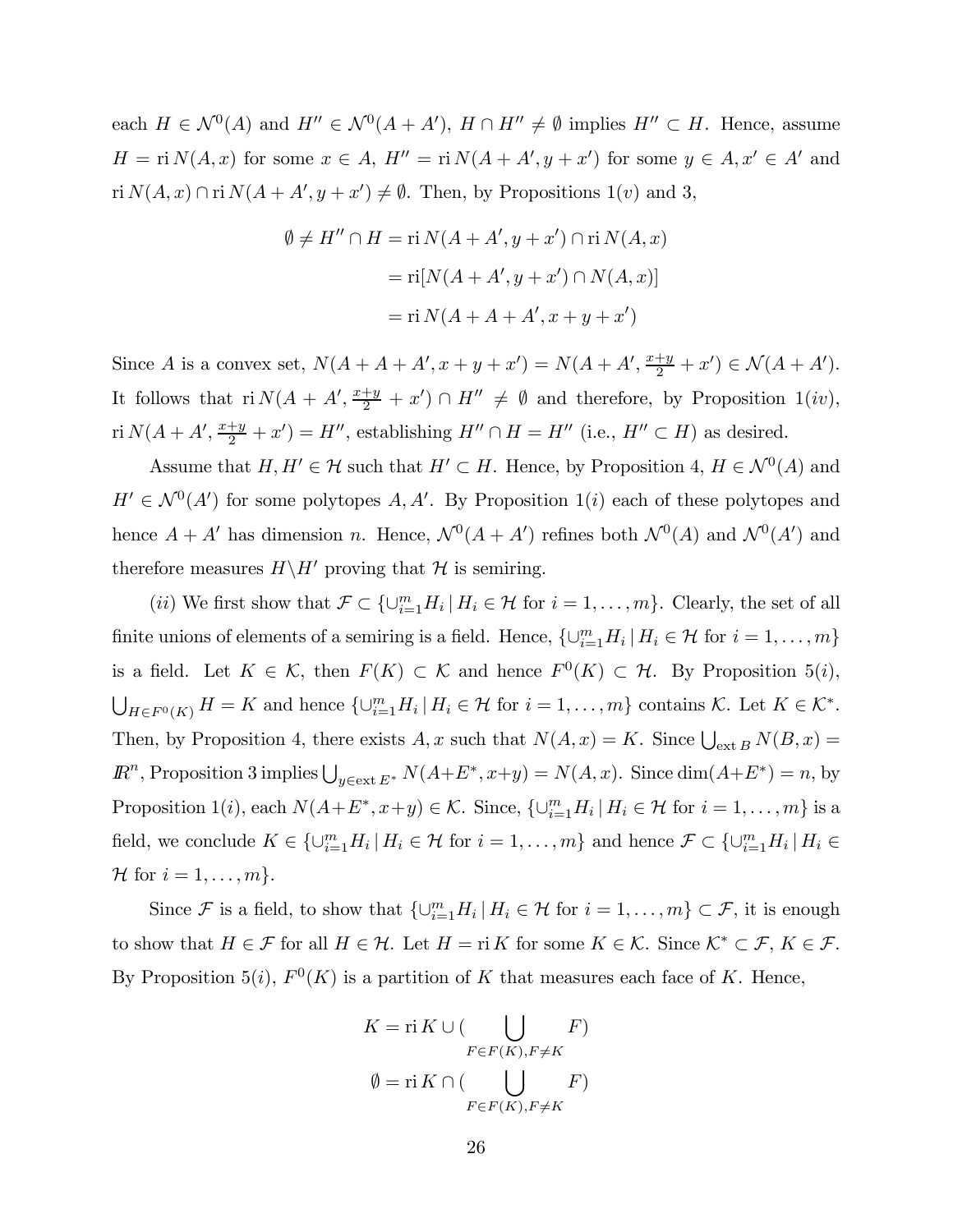Since F is a field that contains  $F(K)$ , it follows that ri  $K = K \cap (\bigcup_{F \in F(K), F \neq K} F)^c \in \mathcal{F}$ as desired.  $\Box$ 

**Proposition 7:** Let  $D_i \in \mathcal{D}$  converge to  $D \in \mathcal{D}$  and let  $K = N(D, x) \in \mathcal{K}$  for some  $x \in D$ . There exist  $K_j \in \mathcal{K}$ ,  $k_j$  and  $\epsilon_j > 0$  for  $j = 1, 2, \ldots$  such that (i)  $K_{j+1} \subset K_j$  for all j, (ii)  $\bigcap_j K_j = K$ , and (iii)  $\bigcup_{x_i \in D_i \cap B_{\epsilon_j}(x)} N(D_i, x_i) \subset K_j$  for  $i > k_j$ .

**Proof:** Since  $K \in \mathcal{K}$  Proposition 1(i) implies dim conv  $D = n$ . Let  $y^* \in \text{int} \text{ conv } D$  and let  $\tilde{D}_j = \{x\} \cup (\frac{j}{j+1}D + \frac{1}{j+1}\{y^*\})$ . Note that  $y^* \in \text{int conv }\tilde{D}_j$ . Define  $K_j := N(\tilde{D}_j, x)$ .

To prove (*i*) let  $u \in K_{j+1}$  and hence  $u \cdot x \geq u \cdot (\frac{j+1}{j+2}y + \frac{1}{j+2}y^*)$  for all  $y \in D$ . Note that  $u \cdot x \geq u \cdot y^*$  since  $y^* \in \text{int} \text{ conv } \tilde{D}_{j+1}$ . It follows that  $u \cdot x \geq u \cdot (\frac{j}{j+1}y + \frac{1}{j+1}y^*)$  for all  $y \in D$  and hence  $u \in K_j$ .

If  $u \in K$  then  $u \cdot x \geq u \cdot y$  for all  $y \in D$  and hence  $u \cdot x \geq u \cdot (\frac{j}{j+1}y + \frac{1}{j+1}y^*)$  for all  $y \in D$  and therefore  $u \in K_j$  for all j. Let  $u \in \bigcap_j K_j$  then  $u \cdot x \geq u \cdot (\frac{j}{j+1}y + \frac{1}{j+1}y^*)$  for all j and all  $y \in D$ . It follows that  $u \cdot x \geq u \cdot y$  for all  $y \in D$  and hence  $u \in K$ . This proves  $(ii).$ 

To prove *(iii)*, first, we observe that  $u \cdot y > u \cdot x$  for all  $u \in N(\tilde{D}_j, \frac{j}{j+1}y + \frac{1}{j+1}y^*)$ ,  $u \neq o$ . To see this, note that for  $u \in N(\tilde{D}_j, \frac{j}{j+1}y + \frac{1}{j+1}y^*)$ ,  $u \neq o$  there is z with  $u \cdot z > 0$ . Since  $y^* + \epsilon' z \in \text{int} \text{ conv }\tilde{D}_j \text{ for some } \epsilon' > 0 \text{ and since } u \cdot (\frac{j}{j+1}y + \frac{1}{j+1}y^*) \geq u \cdot (y^* + \epsilon' z), \text{ we}$ conclude that  $u \cdot y > u \cdot y^*$ . But  $u \cdot (\frac{j}{j+1}y + \frac{1}{j+1}y^*) \ge u \cdot x$  and therefore,  $u \cdot y > u \cdot x$ .

Recall that S denotes the unit sphere. For  $y \in D$ , let  $R_j(y) := N(\tilde{D}_j, \frac{j}{j+1}y + \frac{1}{j+1}y^*) \cap$ S. Clearly,  $R_j(y)$  is compact. By the argument above,  $u \cdot y > u \cdot x$  for  $u \in R_j(y)$ . Since  $R_j(y)$  is compact and D is finite, there is an  $\alpha > 0$  such that  $\max_{y \in D} u \cdot (y - x) \ge \alpha$  for all  $u \in R_j := \bigcup_{y \in D, y \neq x} R_j(y)$ . Note that if  $u \notin K_j$  then  $\lambda u \in R_j$  for some  $\lambda > 0$ .

Choose  $\epsilon_j > 0$  so that  $|u \cdot z| < \alpha/4$  for all  $u \in R_j$  and  $z \in B_{\epsilon_j}(o)$ . Choose  $k_j$  so that  $B_{\epsilon_j}(y) \cap D_i \neq \emptyset$  for all  $y \in D$  and  $i>k_j$ . Then, for all  $u \in R_j(y), x_i \in D_i \cap B_{\epsilon_j}(x), y_i \in D_i$  $D_i \cap B_{\epsilon_j}(y)$  we have  $u \cdot (x_i-y_i) \leq u \cdot (x-y) + \max_{x_i \in B_{\epsilon_j}(x)} u \cdot (x_i-x) - \min_{y_i \in B_{\epsilon_j}(y)} u \cdot (y_i-y)$  $u \cdot (x - y) + \alpha/2 < 0$  and hence  $u \notin N(D_i, x_i) \cap S$  for  $x_i \in D_i \cap B_{\epsilon_i}(x)$ . We conclude that  $\bigcup_{x_i \in D_i \cap B_{\epsilon_j}(x)} N(D_i, x_i) \subset K_j$  for all  $i > k_j$ .  $\Box$ 

**Proposition 8:** Let  $K \in \mathcal{K}$  and  $\epsilon > 0$ . There exist  $D, D' \in \mathcal{D}, K' \in \mathcal{K}$  and an open set O such that  $D \cap B_1(o) = D' \cap B_1(o) = \{o\}, K = N(D, o), K' = N(D', o), d_h(D, D') < \epsilon$ and  $K \cap S \subset O \subset K'.$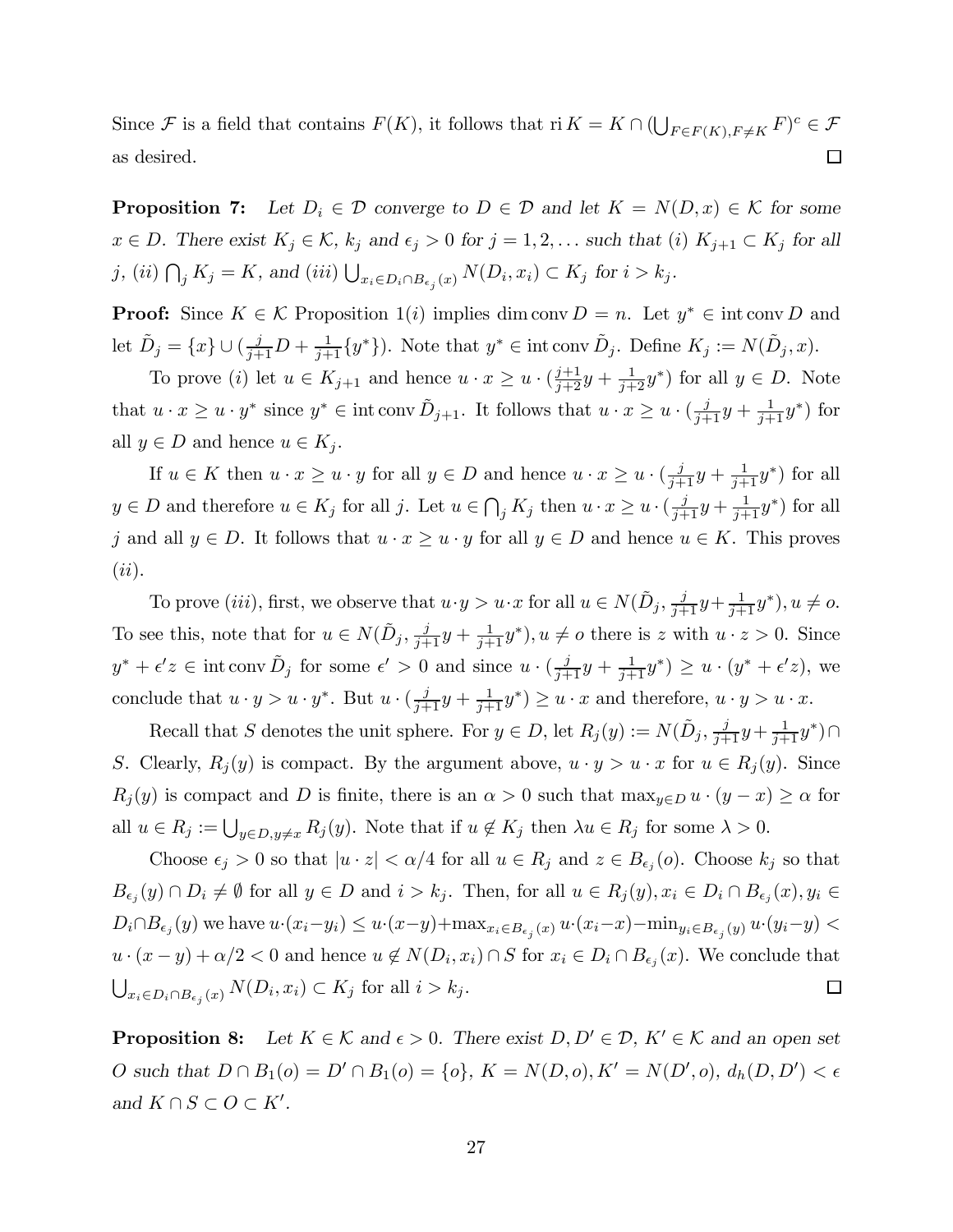**Proof:** By Proposition 4, there is  $D \in \mathcal{D}$  such that  $o \in D$  and  $K = N(D, o)$ . Since  $N(D, o) = N(\lambda D, o)$  for  $\lambda > 0$ , we may choose D so that  $D \cap B_2(o) = \{o\}$ . By Proposition  $1(i)$ , dim  $D = n$ . Choose  $y \in \text{int} \text{ conv } D$  and  $\lambda \in (0, 1)$  so that  $D' := \{o\} \cup ((1 - \lambda)D + \lambda \{y\})$ satisfies  $d_h(D, D') < \epsilon$  and  $D' \cap B_1(o) = \{o\}$ . Clearly, dim conv  $D' = n$  and hence  $K' :=$  $N(D', o) \in \mathcal{K}$ . If  $K = \{o\}$  then  $K' = K$  and  $O = \emptyset$  have the desired property and we are done. Therefore, assume  $K \neq \{o\}$ . Obviously,  $0 > u \cdot y$  for  $u \in K$ ,  $u \neq o$  and  $y \in \text{int} \text{ conv } D.$  Hence,  $0 > u \cdot x \ \forall x \in D' \setminus \{o\}, \forall u \in K, u \neq o$ . Since  $K \cap S$  is compact there is  $\epsilon' > 0$  such that  $-\epsilon' > u \cdot x \ \forall x \in D' \setminus \{o\}, \forall u \in K \cap S$ . Let  $\epsilon'' = \min_{x \in D' \setminus \{o\}} \epsilon'/(2||x||)$ . Then  $0 > -\epsilon'/2 \ge u \cdot x + (u'-u) \cdot x = u' \cdot x \ \forall x \in D' \setminus \{o\}, \forall u' \in \bigcup_{u \in K \cap S} B_{\epsilon''}(u)$ . Let  $O := \bigcup_{u \in K \cap S} B_{\epsilon''}(u)$ . Clearly,  $K \cap S \subset O \subset K'$  as desired.  $\Box$ 

# 8. Appendix B: Proofs

It is convenient to view random choice rules as maps from nonempty finite subsets of the n–dimensional Euclidean space  $\mathbb{R}^n$  (rather than P) to probability measures on the Borel subsets of  $\mathbb{R}^n$ . To see how this can be done, let  $\hat{P} = \{x \in \mathbb{R}^n_+ | \sum_{i=1}^n x^i \leq 1\}$ . Hence,  $\hat{P}$  is the n-dimensional "Machina-Marschak Triangle". There is an obvious way to interpret  $\rho$  as a RCR on finite subsets of  $\hat{P}$  and a RUF as a probability measure on the algebra generated by polyhedral cones in  $\mathbb{R}^n$ . This is done with the aid of the following two bijections. Define,  $T_0: I\!\!R^n \to U$  and  $T_1: \hat{P} \to P$  as follows:

$$
T_0(u^1, ..., u^n) = (u^1, ..., u^n, 0)
$$
 and  
 $T_1(x^1, ..., x^n) = (x^1, ..., x^n, 1 - \sum_{i=1}^n x^i)$ 

Note that  $\hat{P}$  is convex and both  $T_0, T_1$  are homeomorphisms satisfying the following properties:

$$
T_0(\gamma u + \beta v) = \alpha T_0(u) + \beta T_0(v)
$$

$$
T_1(\gamma x + (1 - \gamma)y) = \gamma T_1(x) + (1 - \gamma)T_1(y)
$$

$$
T_0(u) \cdot T_1(v) = u \cdot v
$$

for all  $u, v \in \mathbb{R}^n$ ,  $x, y \in \hat{P}$ ,  $\alpha, \beta \in \mathbb{R}$ , and  $\gamma \in (0, 1)$ .

Let  $\hat{\rho}^{\hat{D}}(x) = \rho^{T_1(\hat{D})}(T_1(x))$ . We extend the RCR  $\hat{\rho}$  to all finite non-empty subsets of  $\mathbb{R}^n$  in the following manner: Choose  $z \in \text{int } P$ . For  $D \subset \mathbb{R}^n$  let  $\gamma_D = \max\{\gamma \in$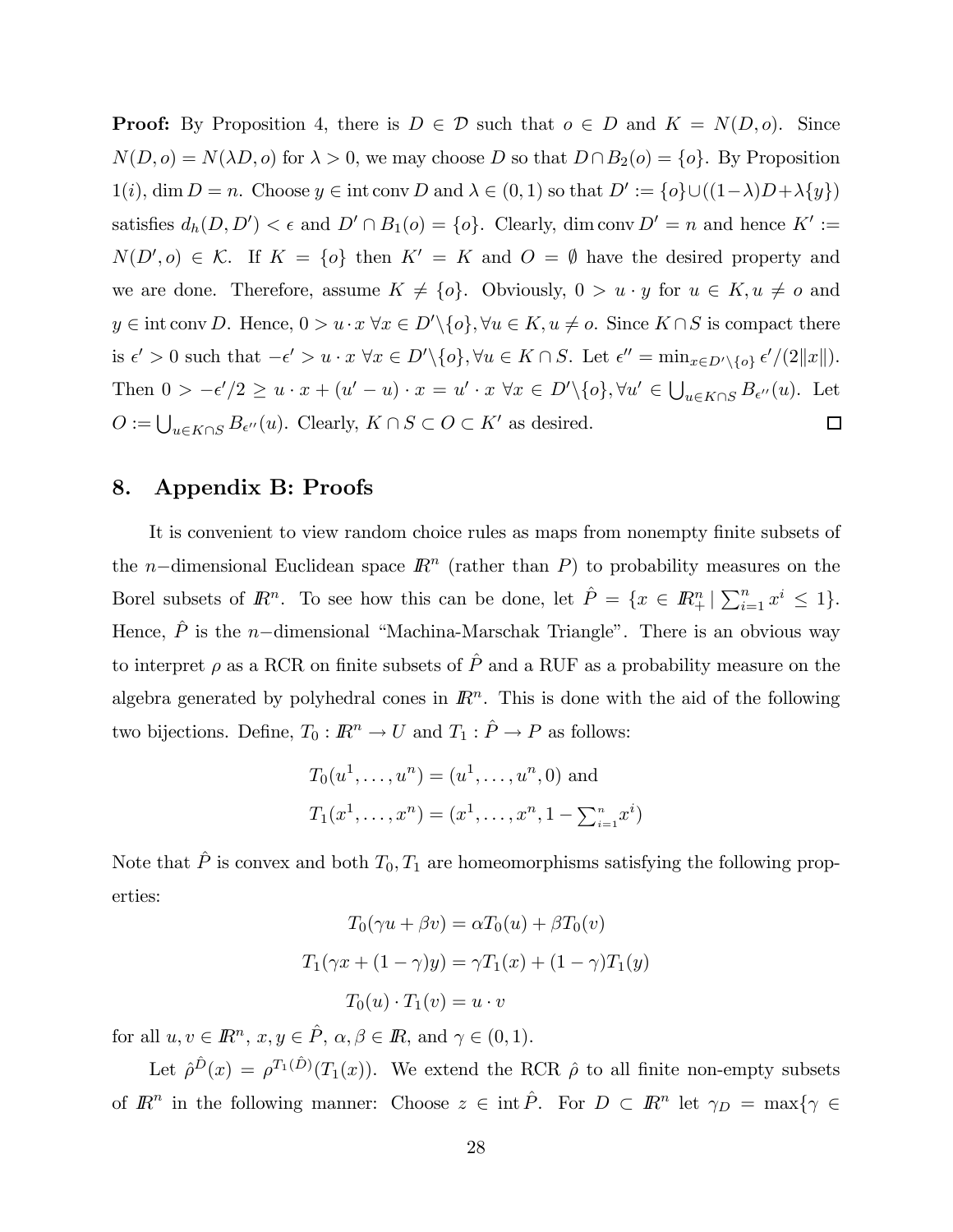$(0, 1] |\gamma D + (1 - \gamma)\{z\} \subset \hat{P}\}.$  Note that  $\gamma_D$  is well-defined since  $\hat{P}$  is closed and  $z \in \text{int } \hat{P}$ . Also, if  $D \subset \hat{P}$ , then  $\gamma_D = 1$ . Extend  $\hat{\rho}$  to all finite, nonempty  $D \subset \mathbb{R}^n$  by letting  $\hat{\rho}^{D}(x)=\hat{\rho}^{\gamma D+(1-\gamma)\{z\}}(\gamma x+(1-\gamma)z)$  for all  $x, D$ .

For the extended RCR, the following definitions of linearity and mixture continuity will be used.

**Definition:** The RCR is linear if  $\rho^{D}(x) = \rho^{tD+\{y\}}(tx + y)$  for all  $t > 0, y \in \mathbb{R}^{n}$  and  $x \in D$ .

**Definition:** The RCR is mixture continuous if  $\rho^{t}D+t'D'$  is continuous in t, t' for all  $t, t' \geq 0.$ 

Continuity, monotonicity, extremeness and undominatedness of  $\hat{\rho}$  are defined the same way as the corresponding properties for  $\rho$ . It follows from the properties of  $T_1$  stated above that  $\hat{\rho}$  is mixture continuous (continuous, monotone, linear, extreme, undominated) if and only if  $\rho$  is mixture continuous (continuous, monotone, linear, extreme, undominated). Furthermore,  $\rho$  maximizes  $\mu \circ T_0$  if and only if  $\mu$  maximizes  $\rho$ . Hence, in the proofs we work in  $\mathbb{R}^n$  so that  $\rho$  refers to the corresponding  $\hat{\rho}$  and  $\mu$  to  $\mu \circ T_0$ .

**Lemma 1:** If  $\rho$  is monotone, linear and extreme then  $x \in D$ ,  $x \in D'$  and  $N(D, x) =$  $N(D', x')$  implies  $\rho^{D}(x) = \rho^{D'}(x')$ .

**Proof:** By linearity,  $\rho^{D-\{x\}}(o) = \rho^{D}(x)$ . Therefore, it suffices to show that  $N(D, o) =$  $N(D', o), o \in D, D'$  implies  $\rho^{D}(o) = \rho^{D'}(o)$ .

We first show that if  $N(D, o) = N(D', o)$  there exists  $\lambda \in (0, 1)$  such that  $D'':=$  $\lambda D' \subset \text{conv } D$ . By Proposition 1(*ii*), pos  $D = N(L, o)$  for  $L = N(D, o)$ . Let  $y \in D'$ . Since  $D' \subset N(L, o)$  it follows that  $y = \sum \alpha_i x_i, x_i \in D, \alpha_i \geq 0$ . Since  $o \in D, \lambda y \in \text{conv } D$  for  $\lambda$ sufficiently small proving the assertion.

By linearity  $\rho^{D''}(o) = \rho^{D'}(o)$ . Then, monotonicity and extremeness imply that  $\rho^{D''}(o) \ge \rho^{D'' \cup D}(o) = \rho^{D}(o)$ . Hence,  $\rho^{D'}(o) \ge \rho^{D}(o)$ . A symmetric argument ensures  $\rho^{D}(o) \geq \rho^{D'}(o)$  and hence  $\rho^{D}(o) = \rho^{D'}(o)$  as desired.  $\Box$ 

A RUF is full-dimensional if algebra elements that have dimension smaller than  $n$ have measure zero.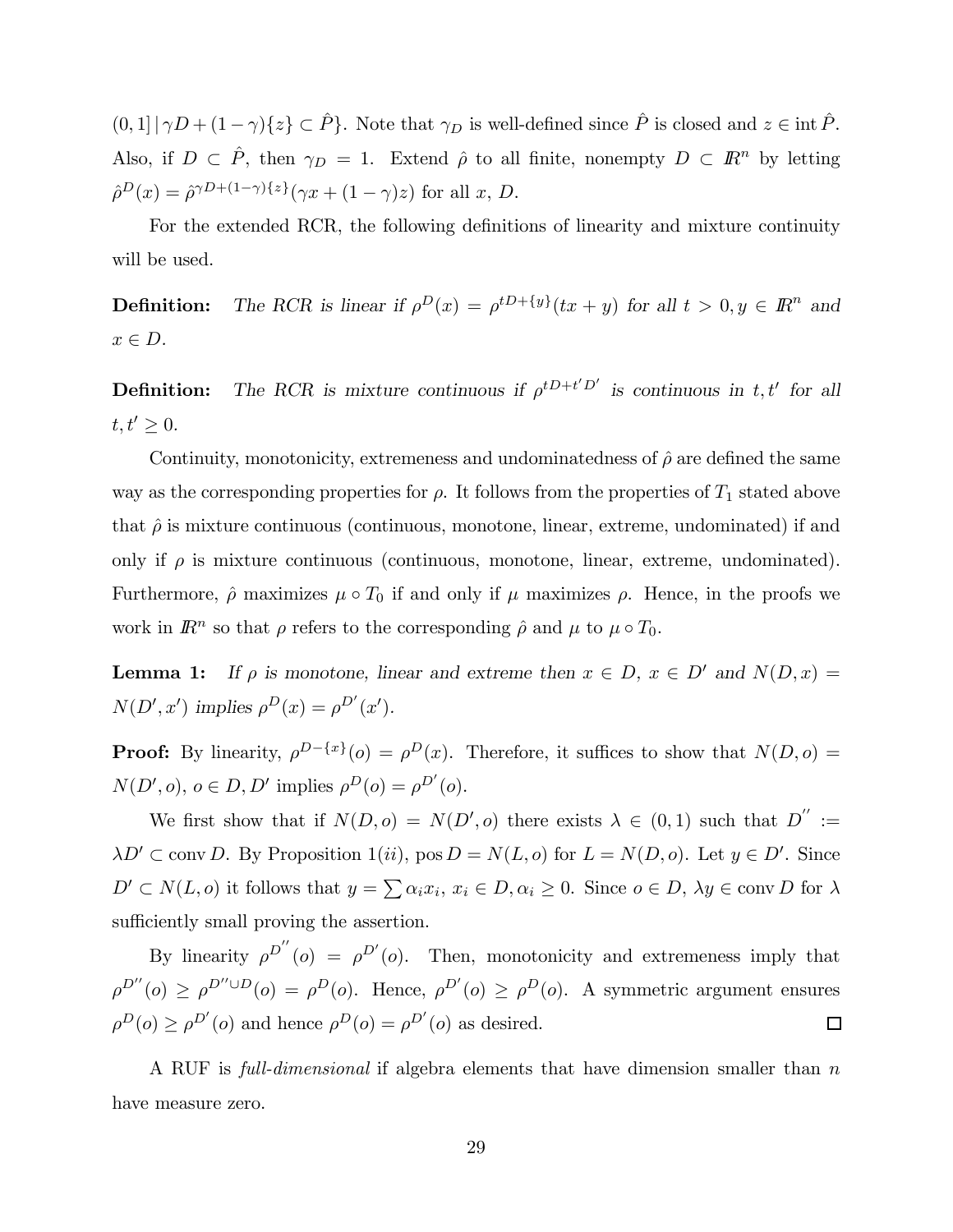**Definition:** The RUF  $\mu$  is full-dimensional if  $\mu(F)=0$  whenever dim  $F < n$ .

#### **Lemma 2:** A RUF  $\mu$  is full-dimensional if and only if it is regular.

**Proof:** Assume  $\mu$  is full-dimensional. We first establish that  $\mathbb{R}^n = \bigcup_{x \in D} N^+(D, x) \cup F$ where  $F$  is a finite union of polyhedral cones of dimension less than  $n$ . It is easy to see that  $\mathbb{R}^n = \bigcup_{x \in D} N(D, x)$ . By Proposition 5(i), each  $N(D, x)$  can be expressed as the disjoint union of sets ri A for  $A \in F(N(D, x))$ . Recall that each face of a polyhedral cone is a polyhedral cone. Note that  $A \in F(K)$  and  $A \neq K$  implies  $A = H(u, \alpha) \cap K$  for some  $u \neq o$  and some  $\alpha \in \mathbb{R}$ . Hence,  $A \neq K$  implies dim  $A < n$ . If dim  $N(D, x) = n$ then ri  $N(D, x) = \text{int } N(D, x) = N^+(D, x)$ . Therefore,  $N(D, x) = N^+(D, x) \cup F'$  where  $F'$  is a finite union of polyhedral cones with dimension less than n and hence  $\mathbb{R}^n =$  $\bigcup_{x\in D} N(D,x) = \bigcup_{x\in D} N^+(D,x) \cup F$  where F is a finite union of polyhedral cones of dimension less than n. If  $\mu$  is full-dimensional then  $\mu(F) = 0$ . Therefore,  $1 = \mu(F) =$  $\mu\left(\bigcup_{x\in D} N^+(D,x)\right)$  which proves the "only if" part of the lemma.

If  $\mu$  is not full-dimensional then there exists a set  $F \in \mathcal{F}$  such that dim  $F < n$  and  $\mu(F) > 0$ . By Proposition 6,  $\mathcal{H} := \{ \text{ri } K | K \in \mathcal{K} \}$  is a semiring and every element of F can be written as a finite union of elements in H. Therefore,  $\mu(K) > 0$  for some  $K \in \mathcal{K}^*$  with dim  $K < n$ . By Proposition 1(i), dim  $K < n$  implies there is  $x \neq 0$  such that  $x, -x \in N(K, o)$ . Let  $D = \{x, -x\}$  and note that  $K \subset N(D, x) \cap N(D, -x)$ . Hence,  $\mu(N^+(D,x) \cup N^+(D,-x)) \leq 1-\mu(K) < 1$  and  $\mu$  is not regular.  $\Box$ 

#### **Lemma 3:** The set of regular RUFs is nonempty.

**Proof:** Let V be the usual notion of volume in  $\mathbb{R}^n$ . For any  $K \in \mathcal{K}^*$ , let  $\mu_V(\text{int }K)$  =  $\frac{V(B_1(o) \cap K)}{V(B_1(o))}$ . Obviously, dim  $K < n$  implies int  $K = \emptyset$  and hence  $V(B_1(o) \cap K) = 0$ . By Proposition 5(i), K int K can be written as a finite union of set of dimension less than n. Hence,  $\mu_V(K) = \mu_V(\text{int } K)$  and therefore  $\mu_V$  is a RUF. Since  $\mu_V$  assigns probability 0 to every set of dimension less than n, by Lemma 2,  $\mu_V$  is a regular RUF.  $\Box$ 

#### 8.1 Proof of Theorem 1

Let  $\mu, \mu'$  be regular RUFs with  $\mu(N(D, x)) = \mu'(N(D, x))$  for all  $(D, x)$ . We must show that  $\mu(F) = \mu'(F)$  for all  $F \in \mathcal{F}$ .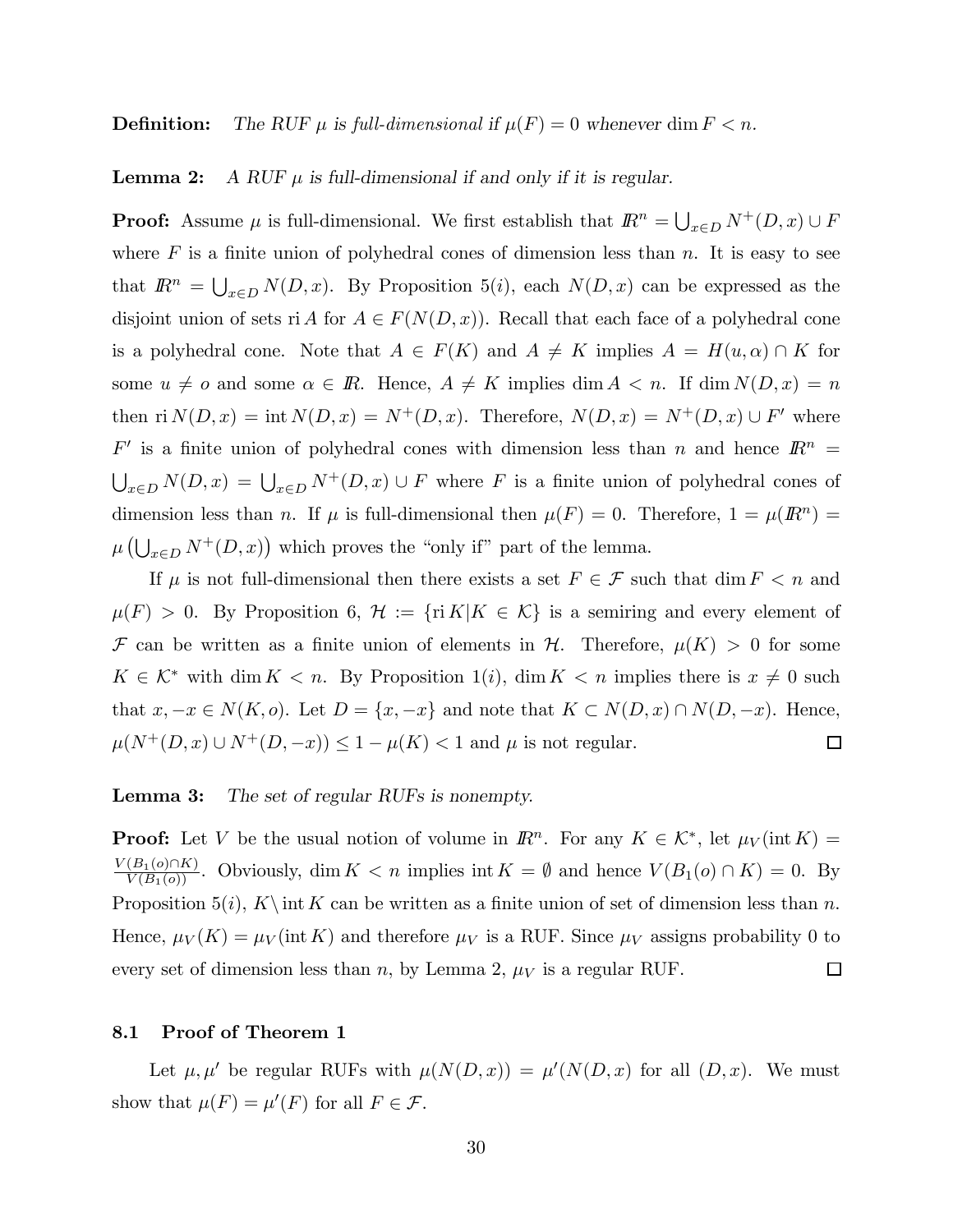Let  $F \in \mathcal{F}$ . By Proposition 6, we can write F as a finite union of elements in  $\mathcal{H}$ . In fact, it is easy to see that we can write F as a finite union of disjoint elements of  $H$ . Recall that  $\mathcal{H} := \{ \text{ri } K | K \in \mathcal{K} \}$ . To prove Theorem 1(ii) it therefore suffices to show that  $\mu(\text{ri } K) = \mu'(\text{ri } K)$  for all  $K \in \mathcal{K}$ .

By Proposition 4, for every  $K \in \mathcal{K}$  there is  $D, x$  such that  $K = N(D, x)$ . Note that  $N^+(D, x) \subset \text{ri } N(D, x) \subset N(D, x)$ . If  $\mu$  is regular then  $\mu(N^+(D, x)) = \mu(N(D, x))$ . Therefore,  $\mu$ (ri K) =  $\mu$ (K) for all K  $\in$  K. It follows that  $\mu$ (ri K) =  $\mu'$ (ri K) for all K  $\in$  K.  $\Box$ 

#### 8.2 Proof of Theorem 2

Let  $\mu$  be regular RUF. By Theorem 1 there exists a unique  $\rho$  that maximizes  $\mu$ . Hence,  $\rho$  and  $\mu$  satisfy

$$
\rho^D(x) = \mu(N(D, x))\tag{1}
$$

for all  $D \in \mathcal{D}$  and  $x \in D$ . We argue in the text that  $\rho$  must be monotone, linear and extreme. To prove mixture continuity, we must show that  $\rho^{t}D^{+t'}D'$  is continuous in t, t'. By equation (1) and Proposition 3,  $\rho^{tD+t'D'}(tx + t'x') = \mu(N(D, x) \cap N(D', x'))$  which implies that  $\rho^{t}D+t'D'$  is continuous in  $(t, t')$  for  $t, t' > 0$ . Hence, it remains to show that  $\rho^{tD+D'} \to \rho^{D'}$  as  $t \to 0$ . Choose  $\epsilon > 0$  small enough so that  $B_{\epsilon}(x') \cap D' = \{x'\}$  and choose t small enough so that  $x' + tx \in B_{\epsilon}(x')$  for all  $x \in D$ . Proposition 3 and the fact that  $\bigcup_{x \in D} N(D, x) = \mathbb{R}^n$  imply that

$$
\rho^{tD+D'}(B_{\epsilon}(x')) = \mu(\bigcup_{x \in D} (N(D, x) \cap N(D', x'))) = \mu(N(D', x')) = \rho^{D'}(x')
$$

which completes the proof of mixture continuity. This proves the only if part of the Theorem.

Let  $\rho$  be a mixture continuous, monotone linear and extreme RCR. By Proposition 4, for any  $K \in \mathcal{K}^*$  there exists  $(D, x)$  such that  $K = N(D, x)$ . We define  $\mu : \mathcal{H} \to \mathbb{R}$  as follows:

$$
\mu(\text{ri } K) = \rho^D(x) \tag{2}
$$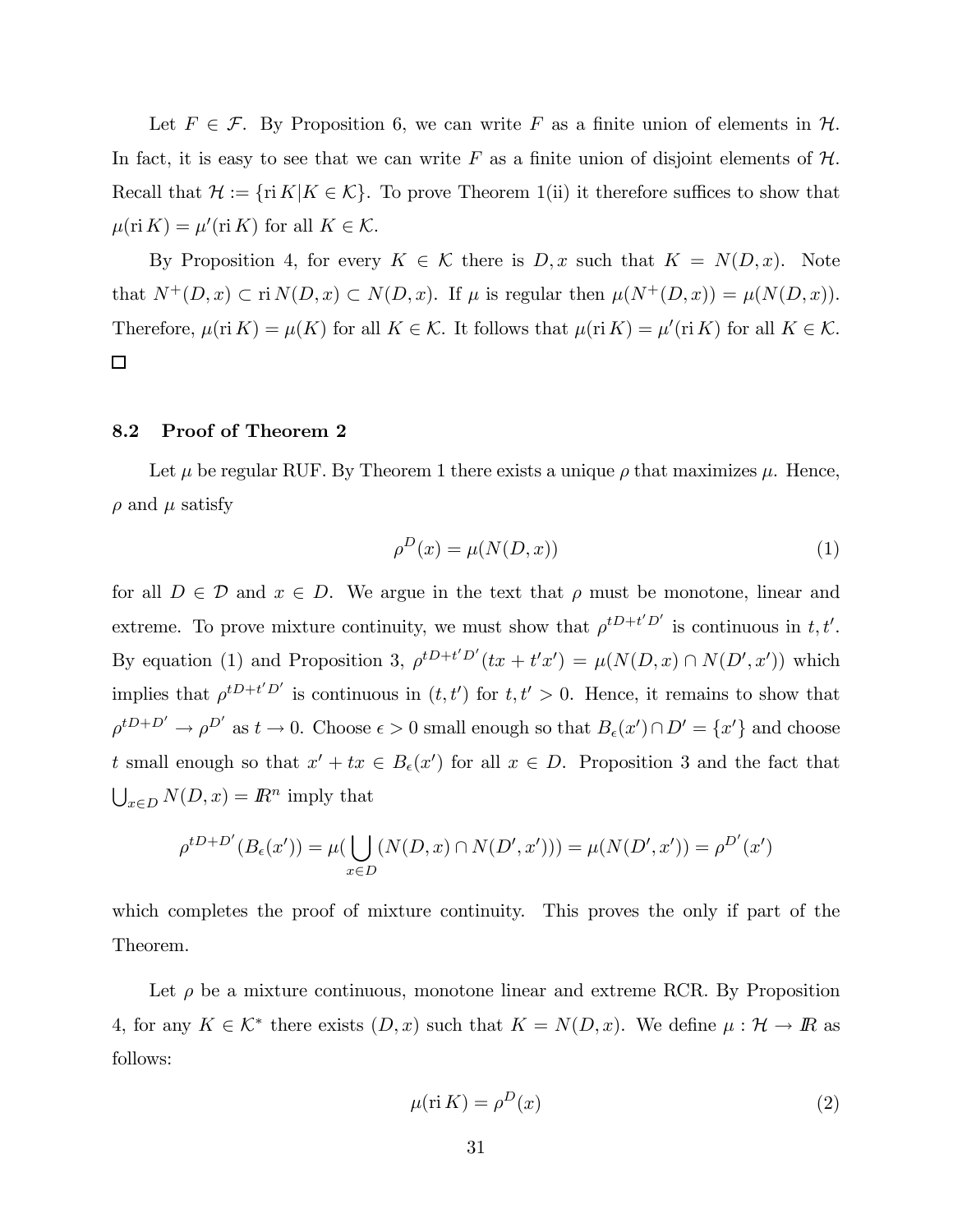for  $D, x$  such that  $K = N(D, x), K \in \mathcal{K}$ . Lemma 1 ensures that  $\mu$  is well-defined. If  $\dim K < n$  then Proposition 1(iii) implies that x is not an extreme point of D. Since ρ is extreme this in turn implies  $ρ<sup>D</sup>(x) = 0$ , so  $μ(ri K) = 0$  for any  $K ∈ K^*$  such that  $\dim(K) < n$ . Note that  $F \in F^0(K)$  and  $\dim F = \dim K$  implies  $F = \text{ri } K$ . It follows from Proposition  $5(i)$  that

$$
\mu(\text{int } K) = \mu(K) \tag{3}
$$

for  $K \in \mathcal{K}$ .

In Lemmas 4 and 5 it is understood that the function  $\mu$  (defined above) and the RCR  $\rho$  satisfy (2).

**Lemma 4:** If  $\rho$  is mixture continuous, monotone, linear and extreme then  $\mu$  is finitely additive.

**Proof:** Assume ri  $K_0 = \bigcup_{i=1}^m \text{ri } K_i$  and  $K_i \in \mathcal{K}$  for all  $i = 1, \ldots, m$  with ri  $K_i, i = 1, \ldots, n$ pairwise disjoint. By Proposition 4, there exist  $D_i \in \mathcal{D}$  and  $x_i \in D_i$  such that  $N(D_i, x_i) =$  $K_i$  for all  $i = 0, \ldots, m$ . Let  $D = D_0 + \cdots + D_m$  and without loss of generality, assume that the  $D_i$ 's are "generic" that is, for each  $y \in D$ , there exists a unique collection of  $y_j$ 's such that  $y = \sum_j y_j$  and for each  $y' \in D_0 + \cdots + D_{i-1} + D_{i+1} + \cdots + D_m$  there exist a unique collection of  $y_j$ 's for  $j \neq i$  such that  $y = \sum_{j \neq i} y_j$ . Let  $\beta^i > 0$  for all i and let  $D(\beta) = \beta^0 D_0 + \cdots + \beta^m D_m$ . Note that  $N(\beta^i D_i, \beta^i y_i) = N(D_i, y_i)$  for  $\beta^i > 0$  and hence Proposition 3 implies

$$
N(D(\beta), \sum_{i} \beta^{i} y_{i}) = \bigcap_{i=1}^{m} N(D_{i}, y_{i})
$$
\n(4)

whenever  $\beta^i > 0$  and  $y_i \in D_i$  for all *i*.

Fix  $i \in \{0, ..., m\}$  and let  $\beta_k = (\beta_k^0, ..., \beta_k^m)$  be such that  $\beta_k^j = \frac{1}{k}$  for  $j \neq i$  and  $\beta_k^i = 1$ . For  $y \in \bigcup_{j=0}^m D_j$ , let

$$
Z(y) = \{ z = (z^0, \dots z^m) \in \times_{j=0}^m D_j \mid z^j \in D_j \text{ for all } j, z^j = y \text{ for some } j \}
$$
  

$$
G_{\beta}(y) = \{ y' \in D(\beta) \mid y' = \sum_{j=0}^m \beta^j z^j \text{ for } z \in Z(y) \}
$$

Let  $G(y) = G_{(1,...,1)}(y)$ . By our genericity assumption, for each  $y \in \bigcup_{j=0}^{m} D_j$  there exists a unique j such that  $y \in D_j$ . Hence, the function  $\phi : G(y) \to G_{\beta_k}(y)$  such that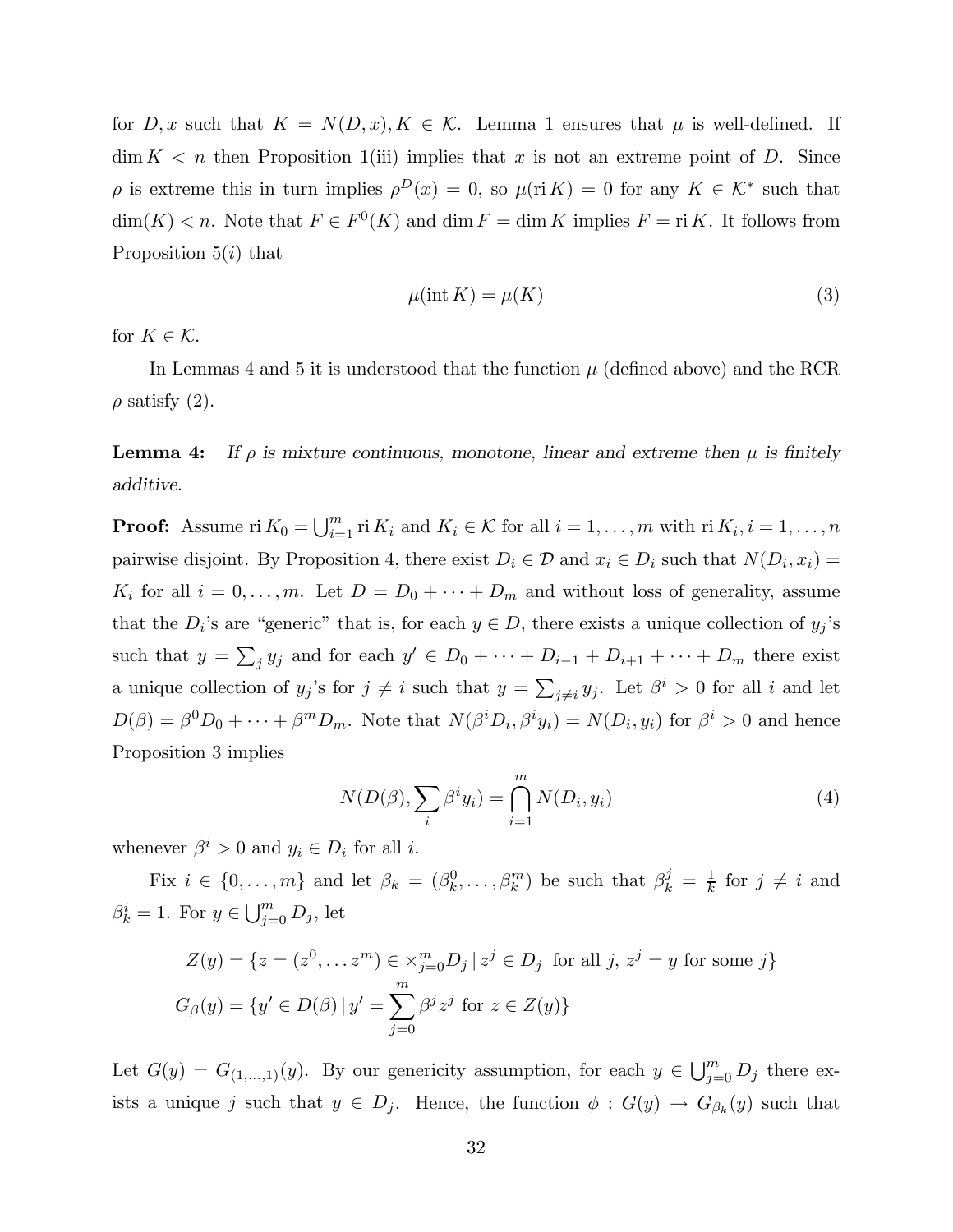$\phi(y_0 + \cdots + y_m) = \beta_k^0 y_0 + \cdots + \beta_k^m y_m$  is well-defined. Again, by our genericity assumption  $\phi$  is a bijection for k sufficiently large. But since  $N(D(\beta), \sum_i \beta^i y_i) = N(D, \sum_i y_i)$ , we have  $\rho^{D(\beta_k)}(G_{\beta_k}(y)) = \rho^{D}(G(y))$  for all  $y \in \bigcup_{j=0}^m D_j$  and for sufficiently large k. Choose open sets  $O, O'$  such that  $\{y\} = O \cap D_i$ ,  $D_i \setminus \{y\} = O' \cap D_i$ . By mixture continuity,  $\lim_{k\to\infty} \rho^{D(\beta_k)}(G_{\beta_k}(y)) = \lim_{k\to\infty} \rho^{D(\beta_k)}(O) \geq \rho^{D_i}(O) = \rho^{D_i}(y)$  and similarly,  $\lim_{k\to\infty}\rho^{D(\beta_k)}(D(\beta_k)\backslash G_{\beta_k}(y)) = \lim_{k\to\infty}\rho^{D(\beta_k)}(O') \geq \rho^{D_i}(O') = \rho^{D_i}(D_i\backslash\{y\}).$  That is,  $\rho^{D(\beta_k)}(G_{\beta_k}(y)) \to \rho^{D_i}(y)$  and hence we conclude for all  $i = 0, \ldots, m$  and  $y \in D_i$ 

$$
\rho^D(G(y)) = \rho^{D_i}(y) \tag{5}
$$

 $\Box$ 

By the definition of  $\mu$ , (4) implies that for  $z^j \in D$ ,  $j = 0, \ldots, m$  and  $y = \sum_{j=0}^m z^j$ ,

$$
\rho^{D}(y) = \mu[\text{int } N(D, y)] = \mu[\bigcap_{j=0}^{m} \text{int } N(D_j, z^{j})]
$$
\n(6)

Since int  $N(D, x_i) \cap \text{int } N(D, x_j) = \emptyset$  and int  $N(D, x_i) \subset \text{int } N(D, x_0)$  for  $i, j \geq 1$ ,  $i \neq j$ , (6) implies

$$
\rho^D(G(x_i) \cap G(x_j)) = 0 \text{ and } \rho^D(G(x_i) \backslash G(x_0)) = 0
$$

for  $i, j \geq 1$ ,  $i \neq j$ . Thus,

$$
\rho^D(G(x_0)) = \rho^D(\bigcup_{i=1}^m (G(x_0) \cap G(x_i))
$$
  
= 
$$
\rho^D(\bigcup_{i=1}^m G(x_i)) = \sum_{i=1}^m \sum_{y \in G(x_i)} \rho^D(y) = \sum_{i=1}^m \rho^D(G(x_i))
$$
 (7)

Again, by the definition of  $\mu$ , (6) and (7) imply that

$$
\mu[\text{int } N(D_0, x_0)] = \rho^{D_0}(x_0) = \sum_{i=1}^m \rho^{D_i}(x_i) = \sum_{i=1}^m \mu[\text{int } N(D_i, x_i)]
$$

as desired.

Next, we extend  $\mu$  to F. Equation (2) defines  $\mu$  for every element of H. By Proposition 6,  $\mathcal F$  consists of all finite unions of elements in  $\mathcal H$ . In fact, it is easy to see that  $\mathcal F$  consists of all finite unions of disjoint sets in  $H$ . To extend  $\mu$  to F, set  $\mu(\emptyset) = 0$  and define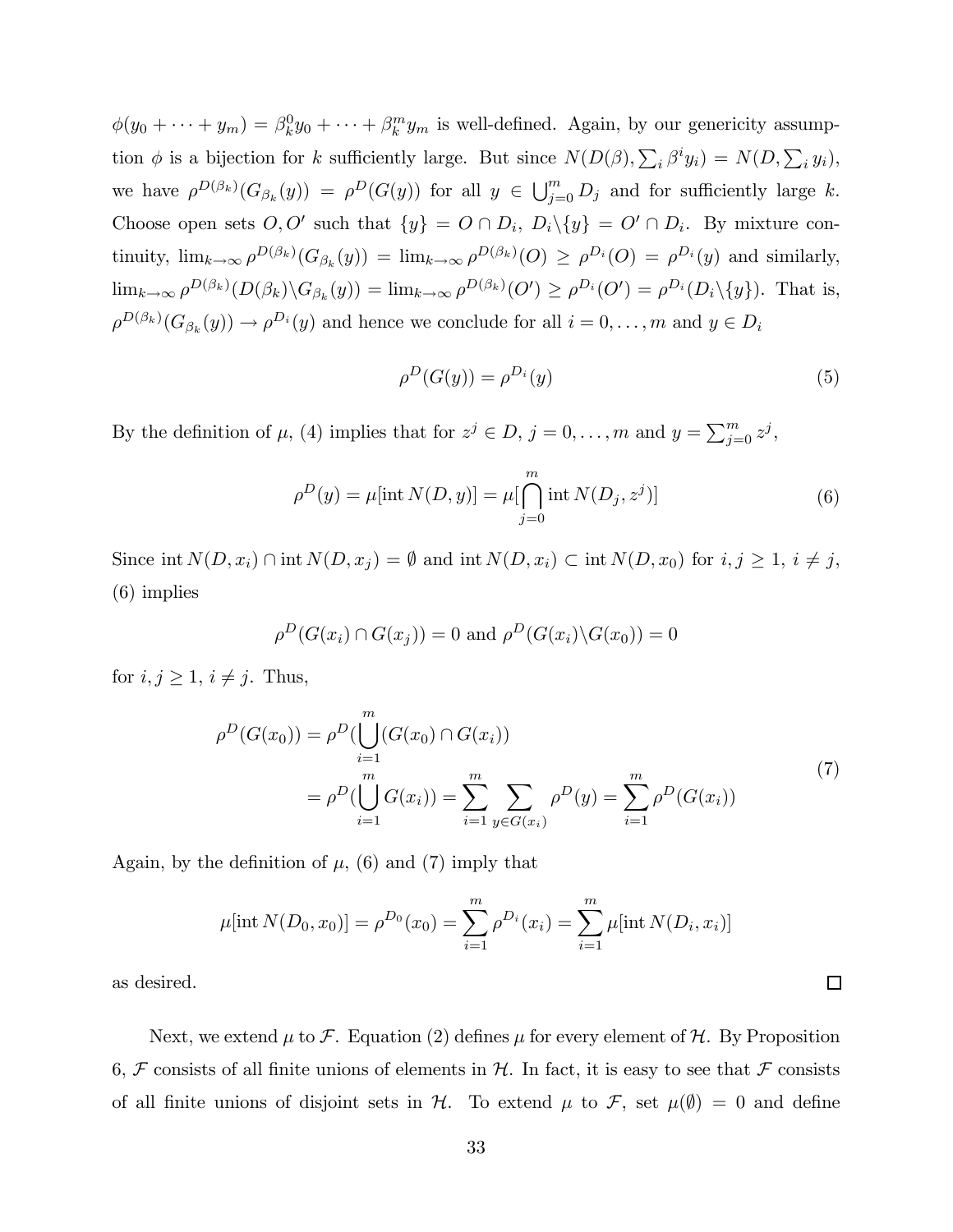$\mu(F) = \sum_{i=1}^{m} \mu(H_i)$  where  $H_1, \ldots, H_m$  is some disjoint collection of sets in H such that  $\bigcup_{i=1}^m H_i = F$ . To prove that  $\mu$  is well-defined and additive on  $\mathcal{F}$ , note that if  $H'_j$ ,  $j =$  $1,\ldots,k$  is some other disjoint collection such that  $\bigcup_{j=1}^k H'_j = F$ , then  $\sum_{i=1}^m \mu_i(H_i) =$  $\sum_{i=1}^{m} \sum_{j=1}^{k} \mu(H_i \cap H'_j) = \sum_{j=1}^{k} \mu_i(H'_j).$ 

Next, we show that  $\mu(\mathbb{R}^n) = 1$ . It is easy to see that  $\bigcup_{x \in E^*} N(E^*, x) = \mathbb{R}^n$ . Note also that  $N(E^*, x) \in \mathcal{K}$  for all x and  $\mu(N(E^*, x)) = \mu(\text{int } N(E^*(x)))$  by Equation (3). Since interiors of normal cones at distinct points are disjoint, we have  $\bigcup_{x\in E^*} \text{int } N(E^*, x)) \subset \mathbb{R}^n$ . Therefore, we have

$$
\mu(R^n) \le \sum_{x \in E^*} N(E^*, x) = \sum_{x \in E^*} \mu(\text{int } N(E^*, x)) \le \mu(R^n)
$$

Since  $\sum_{x \in E^*} \mu(\text{int } N(E^*, x)) = \rho^{E^*}(E^*) = 1$  it follows that  $\mu(R^n) = 1$ .

We have established that  $\mu$  is a finitely additive probability measure and therefore a RUF.

#### **Lemma 5:** The RCR  $\rho$  maximizes the RUF  $\mu$ .

**Proof:** Since  $\rho^D$  is a discrete measure, it suffices to show that  $\rho^D(x) = \mu(N(D, x))$  for all  $x \in D$ . By the construction, this holds for all  $D, x$  such that D has dimension n (i.e., whenever  $N(D, x) \in \mathcal{K}$ ). It remains to show that  $\rho^{D}(x) = \mu(N(D, x))$  for lower dimensional decision problems.

Let  $\alpha > 0$ . Since  $\dim(D + \alpha E^*) = n$ ,  $\rho^{D + \alpha E^*}(x + \alpha y) = \mu(\text{int } N(D + \alpha E^*, x + \alpha y)$ . Then, Proposition 3 and the fact that the interiors of normal cones at distinct points are disjoint implies

$$
\rho^{D+\alpha E^*}(\lbrace x \rbrace + \alpha E^*) = \sum_{y \in E^*} \rho^{D+\alpha E^*}(x + \alpha y) = \sum_{y \in E^*} \mu(\text{int } N(D + \alpha E^*, x + \alpha y))
$$

$$
= \mu(\bigcup_{y \in E^*} \text{int } N(D + \alpha E^*, x + \alpha y))
$$

$$
= \mu(\bigcup_{y \in E^*} N(D + \alpha E^*, x + \alpha y) = \mu(N(D, x))
$$

The last equality follows from the fact that  $\bigcup_{y\in E^*} N(E^*, y) = \mathbb{R}^n$ . Choose open sets  $O, O'$ such that  $\{x\} = O \cap D$ ,  $D \setminus \{x\} = O' \cap D$ . By mixture continuity,

$$
\lim_{\alpha \to 0} \rho^{D + \alpha E^*} (\{x\} + \alpha E^*) = \lim_{\alpha \to 0} \rho^{D + \alpha E^*} (O) \ge \rho^D (O) = \rho^D (x)
$$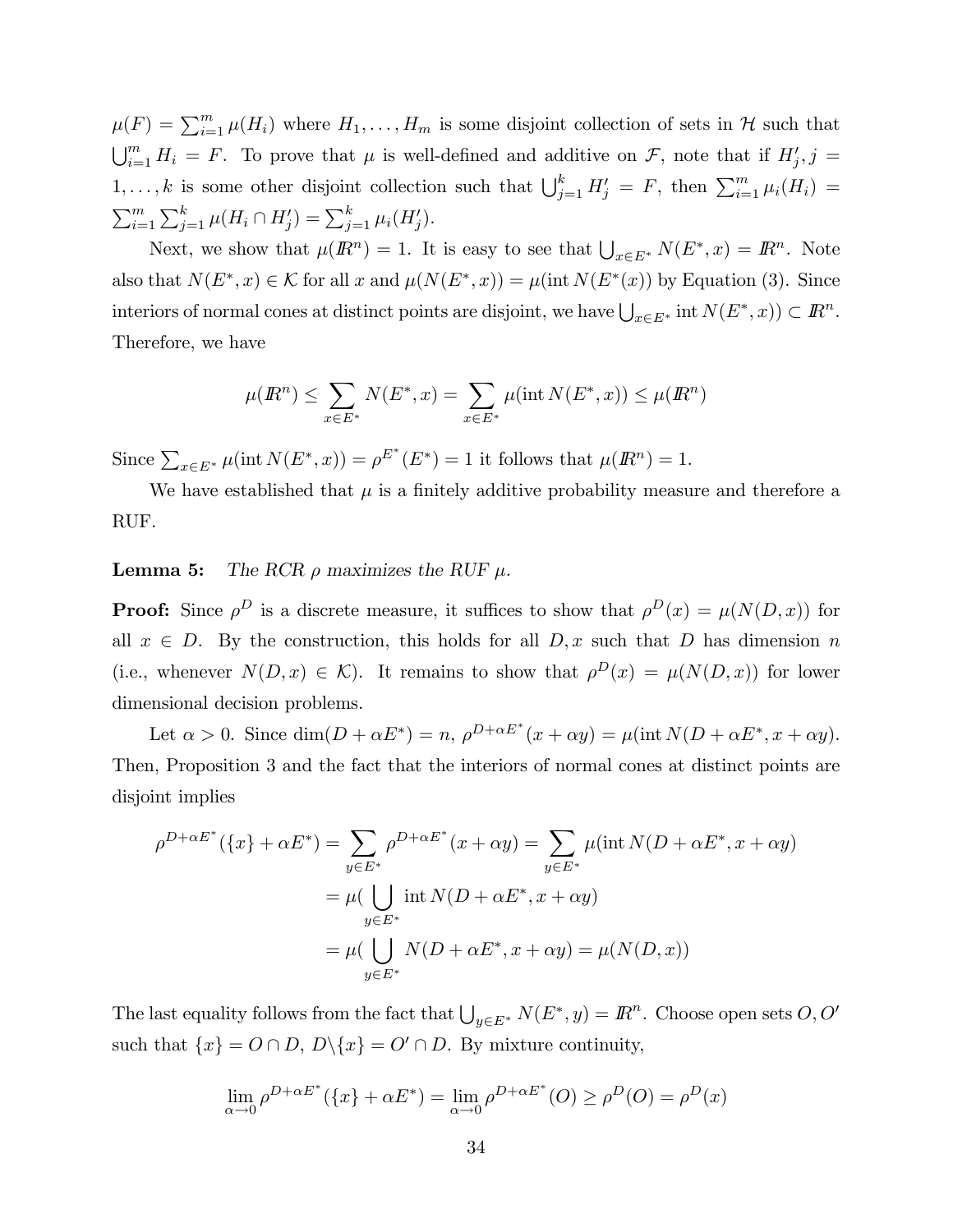and similarly,

$$
\lim_{\alpha \to 0} \rho^{D + \alpha E^*}([D + \alpha E^*] \setminus [\{x\} + \alpha E^*]) = \lim_{\alpha \to 0} \rho^{D + \alpha E^*}(O') \ge \rho^D(O') = \rho^D(D \setminus \{x\})
$$

That is,

$$
\lim_{\alpha \to 0} \rho^{D + \alpha E^*} (\{x\} + \alpha E^*) = \rho^D(x)
$$

Hence

$$
\rho^D(x)=\mu(N(D,x))
$$

for all  $D \in \mathcal{D}$ ,  $x \in \mathbb{R}^n$  and therefore  $\rho$  maximizes  $\mu$ .

#### 8.3 Proof of Theorem 3

Theorem 2 and Lemmas 6 proves the "only if" part of Theorem 3, while Theorem 2 and Lemma 7 proves the "if" part of Theorem 3.

**Lemma 6:** Let  $\rho$  maximize the regular RUF  $\mu$ . If  $\rho$  is continuous then  $\mu$  is countably additive.

**Proof:** By Theorem 11.3 of Billingsley (1986) any finitely additive and countably subadditive real-valued function on a semiring extends to a countably additive measure on  $\sigma(\mathcal{H})$ , the  $\sigma$ -field generated by H. Since  $\mathbb{R}^n \in \mathcal{H}$  and  $\mu(\mathbb{R}^n) = 1$ , the extension must be a (countably additive) probability measure. Hence, to prove that  $\mu$  is countably additive it suffices to show that  $\mu$  is countably subadditive on  $\mathcal{H}$ .

Let  $\bigcup_{i=1}^m H_i = H_0$ . Since H is a semiring we can construct a partition of  $H_0$  that measures each  $H_i$ . Then, the finite additivity of  $\mu$  implies the finite subadditivity of  $\mu$ . To prove countable subadditivity, consider a countable collection of set  $K_i$ ,  $i = 0, \ldots$  such that  $K_i \in \mathcal{K}$  and ri  $K_0 = \bigcup_{i=1}^{\infty}$  ri  $K_i$ . We must show that  $\mu(\bigcup_{i=1}^{\infty} \text{int } K_i) \leq \sum_{i=1}^{\infty} \mu(\text{int } K_i)$ .

By Proposition 5(i), each  $K \in \mathcal{K}$  can be expressed as the disjoint union of sets ri A for  $A \in F(K)$ . Recall that each face of a polyhedral cone is a polyhedral cone. Note that  $A \in F(K)$  and  $A \neq K$  implies  $A = H(u, \alpha) \cap K$  for some  $u \neq o$  and some  $\alpha \in \mathbb{R}$ . Hence,  $A \neq K$  implies dim  $A < n$ . If dim  $K = n$  then ri  $K = \text{int } K$ . Therefore,  $K = \text{int } K \cup F$ where F is a finite union of polyhedral cones with dimension less than n. Since  $\mu$  is full-

 $\Box$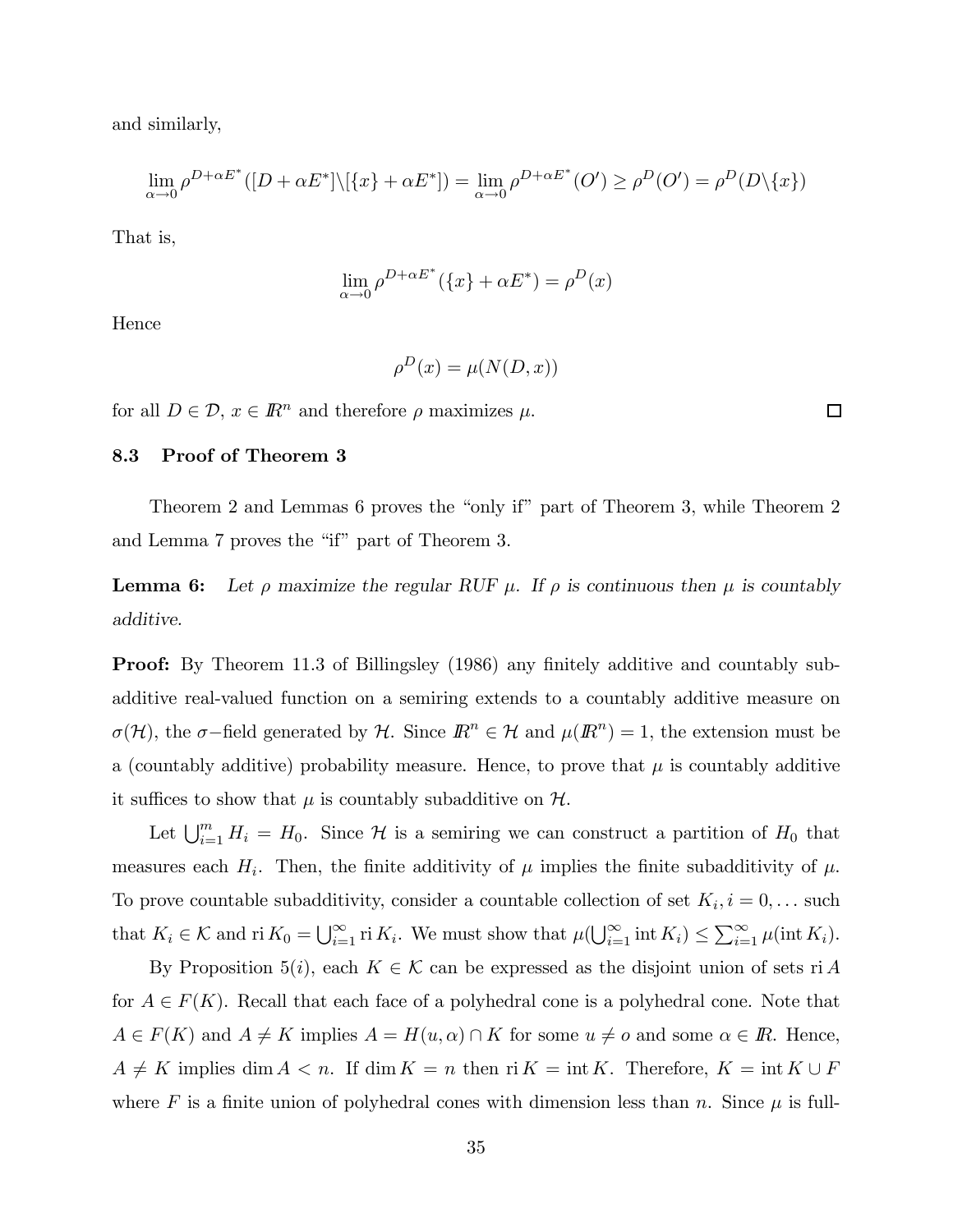dimensional (by Lemma 2) this implies that  $\mu(\text{int } K) = \mu(K)$ . Since ri  $K_0 = \bigcup_{i=1}^{\infty} \text{ri } K_i$ , we have  $K_0 = \bigcup_{i=1}^{\infty} K_i$  and it suffices to show that  $\mu(\bigcup_{i=1}^{\infty} K_i) \leq \sum_{i=1}^{\infty} \mu(K_i)$ 

Proposition 8 implies that for each  $K_i$ ,  $\epsilon'$  there are  $D_i$ ,  $\tilde{D}_i \in \mathcal{D}$ ,  $\tilde{K}_i \in \mathcal{K}$  and an open set O such that (i)  $K_i \cap S \subset O_i \subset \tilde{K}_i$  with  $K_i = N(D_i, o), \tilde{K}_i = N(\tilde{D}_i, o);$  (ii)  $d_h(D_i, \tilde{D}_i) < \epsilon'$ and (iii)  $\rho^{D_i}(B_1(o)) = \mu(K_i), \rho^{\tilde{D}_i}(B_1(o)) = \mu(\tilde{K}_i).$ 

Note that (i) implies that  $K_0 \cap S \subset \bigcup_{i=1}^{\infty} O_i$ . Since  $K_0 \cap S$  is compact, there exists a finite collection  $O_i, i \in I, 0 \notin I$ , that covers  $K_0 \cap S$ . Hence  $\tilde{K}_i, i \in I$  covers  $K_0$ . Since  $\rho$  is continuous (ii) and (iii) imply that we may choose  $\epsilon'$  small enough so that  $\mu(K_i) \geq$  $\mu(\tilde{K}_i)-2^i\epsilon$ . Then, finite subadditivity implies  $\mu(K_0) \leq \sum_{i\in I} \mu(\tilde{K}_i)-\epsilon \leq \sum_{i=1}^{\infty} \mu(K_i)-\epsilon$ .  $\Box$ Since  $\epsilon$  was arbitrary the result follows.

**Lemma 7:** If  $\rho$  maximizes the regular, countably additive, RUF  $\mu$  then  $\rho$  is continuous.

**Proof:** Assume that  $D_i$  converges to D. It suffices to show that  $\limsup \rho^{D_i}(G) \leq \rho^D(G)$ for any closed  $G \subset \mathbb{R}^n$  (Billingsley (1999), Theorem 2.1). Without loss of generality, assume  $D \cap G = \{x\}$  for some  $x \in D$ .

**Case 1:** dim conv  $D = n$ . Then, Proposition 1(i) implies  $N(D, x) \in \mathcal{K}$ . By Proposition 7 there are  $\epsilon_j > 0$ ,  $k_j$ , and  $K_j$ ,  $j = 1, 2, \ldots$  such that  $K_{j+1} \subset K_j$ ,  $\bigcap_j K_j = N(D, x)$  and

$$
\bigcup_{y \in D_i \cap B_{\epsilon_j}(x)} N(D_i, y) \subset K_j \tag{8}
$$

for all  $i>k_j$ .

Since  $D_i$  converges to D and  $D \cap G = \{x\}$ , for all  $\epsilon_j > 0$ , there exists  $m_j$  such that  $i \geq m_j$  implies

$$
D_i \cap G \subset B_{\epsilon_j}(x) \tag{9}
$$

Let  $F_j = K_j \backslash N(D, x)$ . Since  $\mu$  is countably additive and  $F_j \downarrow \emptyset$  we conclude that  $\mu(F_j) \to 0$ . Hence, for all  $\epsilon > 0$  there exist m such that  $j \geq m$  implies

$$
\mu(K_j) \le \mu(N(D, x)) + \epsilon \tag{10}
$$

For a given  $\epsilon$  choose j so that (10) is satisfied. Then, choose  $i > \max\{m_j, k_j\}$  so that both  $(8)$  and  $(9)$  are satisfied. By Proposition 1(iv), the interiors of normal cones at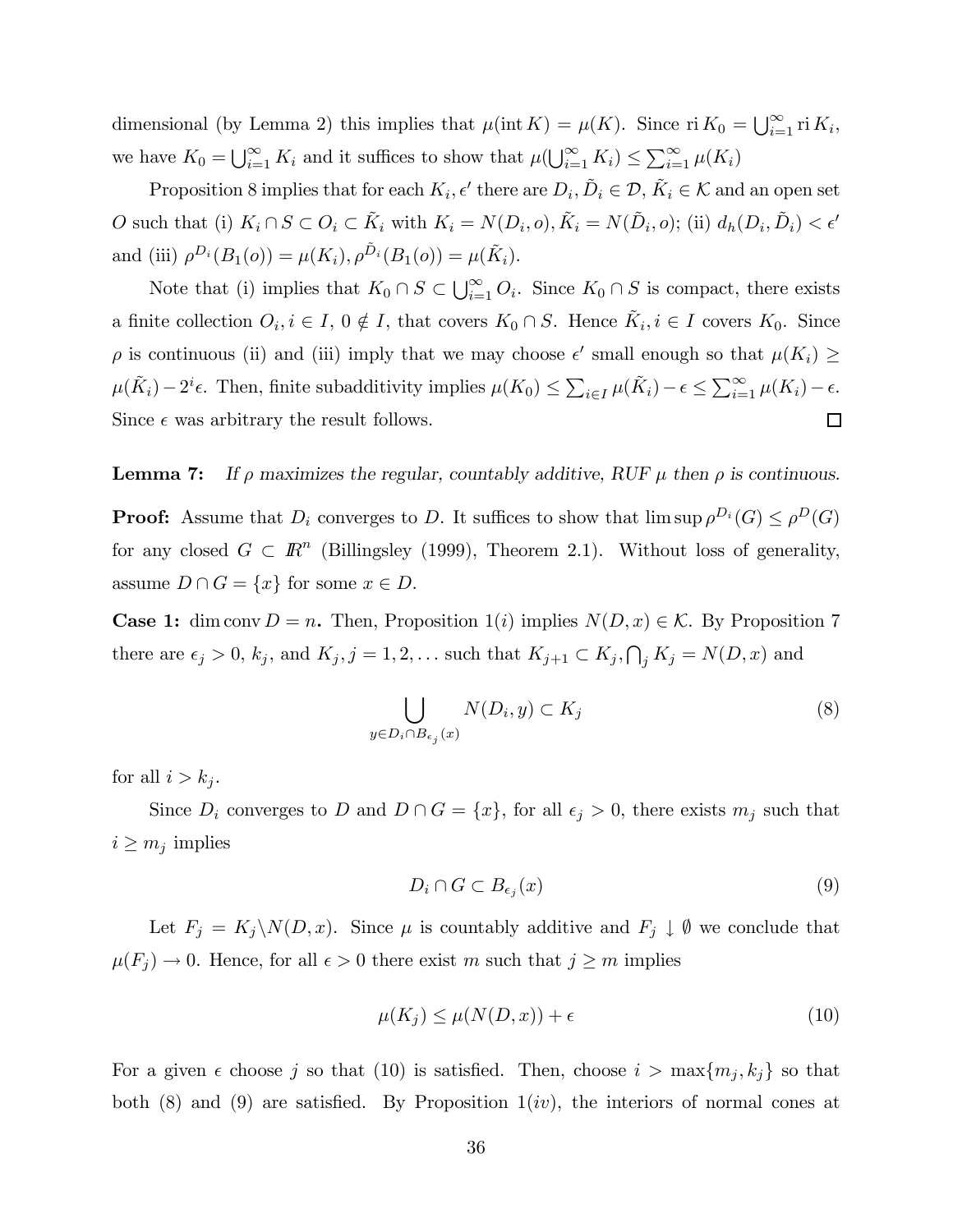distinct points of  $D_i$  are disjoint. Since  $\mu$  is full-dimensional, we have  $\mu(N(D_i, x)) =$  $\mu(int N(D_i, x))$ . Therefore,

$$
\rho^{D_i}(G) = \sum_{y \in D_i \cap G} \mu(N(D_i, y)) = \bigcup_{y \in D_i \cap G} \mu(N(D_i, y)) \le \mu(K_j) \le \rho^D(G) + \epsilon
$$

Since,  $\epsilon$  is arbitrary,  $\rho^D(G) \ge \limsup \rho^{D_i}(G)$  as desired.

**Case 2:** dim conv  $D < n$ . Note that  $x \in M(D_i, u)$  implies  $M(\lambda D_i + (1 - \lambda)E^*, u) \subset$  $\lambda x + (1 - \lambda)E^*$ . Hence, we conclude

$$
\rho^{D_i}(x) \le \rho^{\lambda D_i + (1-\lambda)E^*}(\lambda\{x\} + (1-\lambda)E^*)
$$

Since dim conv $[\lambda D_i + (1 - \lambda)E^*] = n$ , the argument above establishes

$$
\limsup \rho^{\lambda D_i + (1-\lambda)E^*}(\lambda\{x\} + (1-\lambda)E^*) \le \rho^{\lambda D + (1-\lambda)E^*}(\lambda\{x\} + (1-\lambda)E^*)
$$

Choose  $\lambda \in (0,1)$  such that  $||x - y|| < \frac{1-\lambda}{\lambda} ||x' - y'||$  for all  $x, y \in D$  and  $x', y' \in E^*$ ,  $x' \neq y'$ . Note that  $M(\lambda D + (1 - \lambda)E^*, u) = \lambda M(D, u) + (1 - \lambda)M(E^*, u)$ . Hence, for all  $w \in M(\lambda D+(1-\lambda)E^*, u) \cap [\lambda \{x\}+(1-\lambda)E^*]$  there exists  $x_D \in M(D, u)$  and  $x_{E^*}, y_{E^*} \in E^*$ such that  $w = \lambda x_D + (1 - \lambda)x_{E^*} = \lambda x + (1 - \lambda)y_{E^*}$ . Hence  $\lambda (x - x_D) = (1 - \lambda)(x_{E^*} - y_{E^*})$ . From our choice of  $\lambda$ , we conclude that  $x = x_D$ . Therefore

$$
\rho^{\lambda D + (1-\lambda)E^*}(\lambda\{x\} + (1-\lambda)E^*) \leq \rho^D(x)
$$

The last three display equations yield  $\limsup \rho^{D_i}(x) \leq \rho^{D}(x)$  as desired.

 $\Box$ 

#### 8.4 Proof of Theorem 4

Theorem 4 follows from Theorem 3 and Lemma 9 below.

Lemma 9: A continuous RCR is undominated if and only if it is extreme.

**Proof:** Note that  $ext{ } D \subset \text{bd}$  conv D. Hence, every extreme RCR is undominated. For the converse, consider a D such that  $\dim D = n$ . Let  $D_k = \text{ext } D \cup \left(\frac{k-1}{k}D + \frac{1}{k}{y\}\right)$  for  $y \in \text{int conv } D$ . Note that  $D_k$  converges to D and  $D_k \cap \text{bd conv } D_k = \text{ext } D$ . Therefore,  $\rho$ is undominated implies  $\rho^{D_k}(\text{ext } D) = 1$  for all k. By continuity,  $\rho^D(\text{ext } D) = 1$  as desired. Let m be any number such that  $1 \leq m \leq n$ . To conclude the proof, we show that if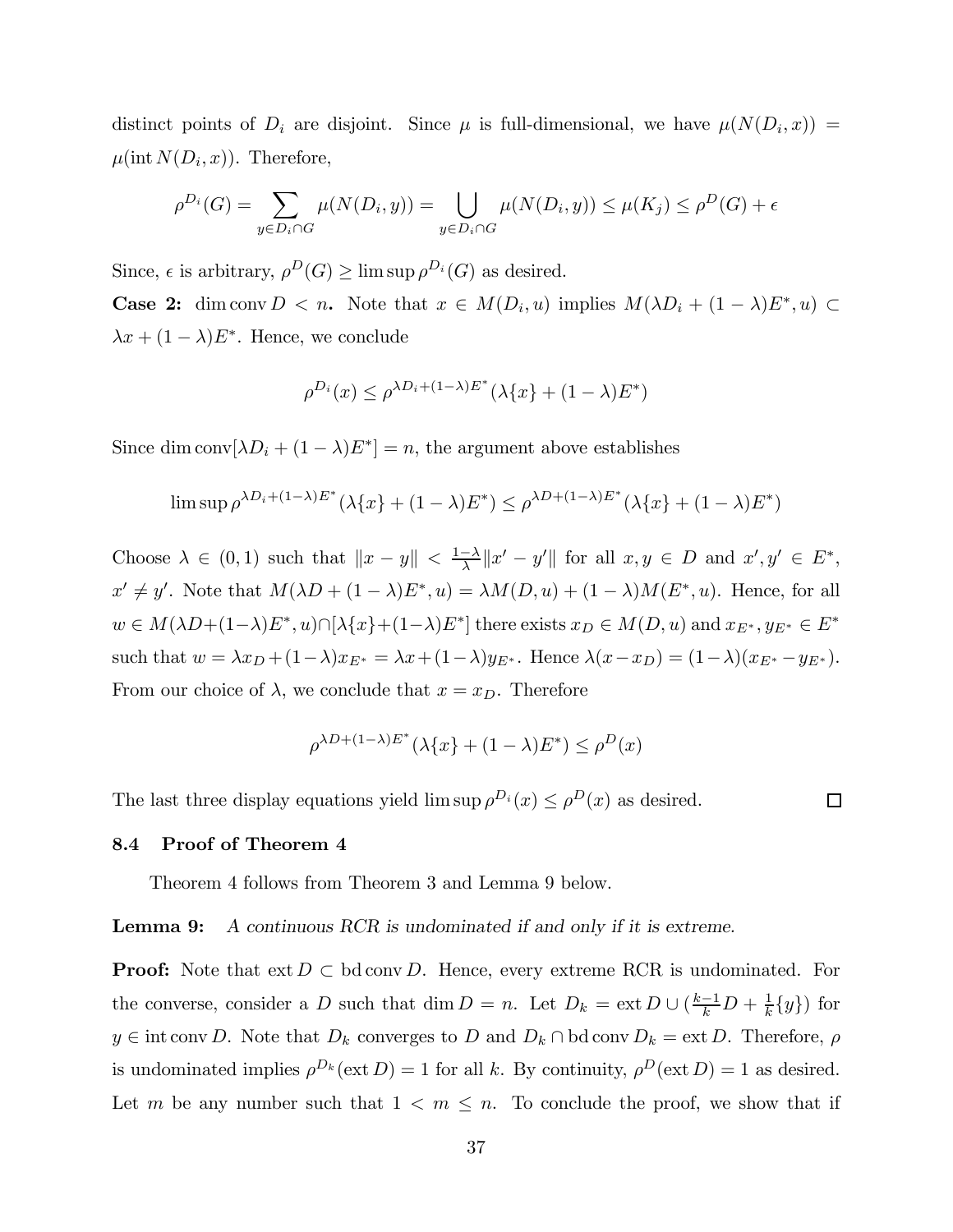$\rho^D(\text{ext }D) = 1$  for all  $D \in \mathcal{D}$  such that  $\dim D = m$  then  $\rho^D(\text{ext }D) = 1$  for all  $D \in \mathcal{D}$ such that  $\dim D = m - 1$ . Let  $\dim D = m - 1$  and  $x \in D \setminus \text{ext } D$ . Choose  $y \in \text{ext } D$  and  $z \notin \text{aff } D$ . Define  $D_k = D \cup \{\frac{k-1}{k}y + \frac{1}{k}z\}$  and note that  $\dim D_k = m$ ,  $D_k$  converges to D and  $ext{ } D_k = (ext{ } D) \cup \{\frac{k-1}{k}y + \frac{1}{k}z\}$  for all k. Hence, there exists an open set O such that  $x \in O$  and  $O \cap \text{ext } D_k = \emptyset$  for all k. By assumption,  $\rho^{D_k}(O) = 0$  for all k. Then, by continuity  $\rho^{D}(x) \leq \rho^{D}(O) = 0$ .  $\Box$ 

#### 8.5 Proof of Theorem 5

For  $D \in \mathcal{D}$  and  $x \in D$  let  $\mathcal{P}_x(D)$  denote the collection subset of D that contain x. For  $X \subset \mathbb{R}^n$ , let  $\neg X = \mathbb{R}^n \backslash X$ . Note that

$$
N_l(D, x) = \bigcup_{B \in \mathcal{P}_x(D)} \left( \left( \bigcap_{y \in B} N(D, y) \cap \bigcap_{y \in \neg B \cap D} \neg N(D, y) \right) \times N(B, x) \right) \tag{11}
$$

where we let the intersection over an empty index set (i.e., for  $B = D$ ) equal  $\mathbb{R}^n$ . Define

$$
N_l^+(D,x) := \bigcup_{B \in \mathcal{P}_x(D)} \left( \left( \bigcap_{y \in B} N(D,y) \cap \bigcap_{y \in \neg B \cap D} \neg N(D,y) \right) \times N^+(B,x) \right) \tag{12}
$$

Lemma 8:  $N_l(D, x) \in \mathcal{F}^2$ .

**Proof:**  $\mathcal F$  is a field that contains  $N(D', y)$  for all  $(D', y)$ . Since  $\mathcal F^2$  contains  $\mathcal F \times \mathcal F$  equation (11) implies that  $\mathcal{F}^2$  contains  $N_l(D, x)$ .  $\Box$ 

Let  $\eta$  be a tie-breaker and let  $\rho : \mathcal{B} \to \Pi$  be defined as

$$
\rho^D(B) = \sum_{x \in D \cap B} \eta(N_l(D, x)) \tag{13}
$$

for all  $D \in \mathcal{D}$ ,  $B \in \mathcal{B}$ . Clearly, this  $\rho$  is the only candidate for a maximizer of the tiebreaker  $\eta$ . Lemma 9 below shows that the  $\rho$  defined in (13) is a well defined RCR. This proves that every tie-breaker has a unique maximizing RCR.

#### **Lemma 9:** Then function  $\rho$  defined in (13) is a RCR.

**Proof:** To prove that  $\rho$  is a RCR we suffices to show that  $\sum_{x \in D} \rho^D(x) = 1$  for all  $D, x$ . First, we show that  $\eta(N_l(D, x)) = \eta(N_l^+(D, x))$  for all  $D, x$ . Clearly,  $\eta(N_l(D, x)) \geq$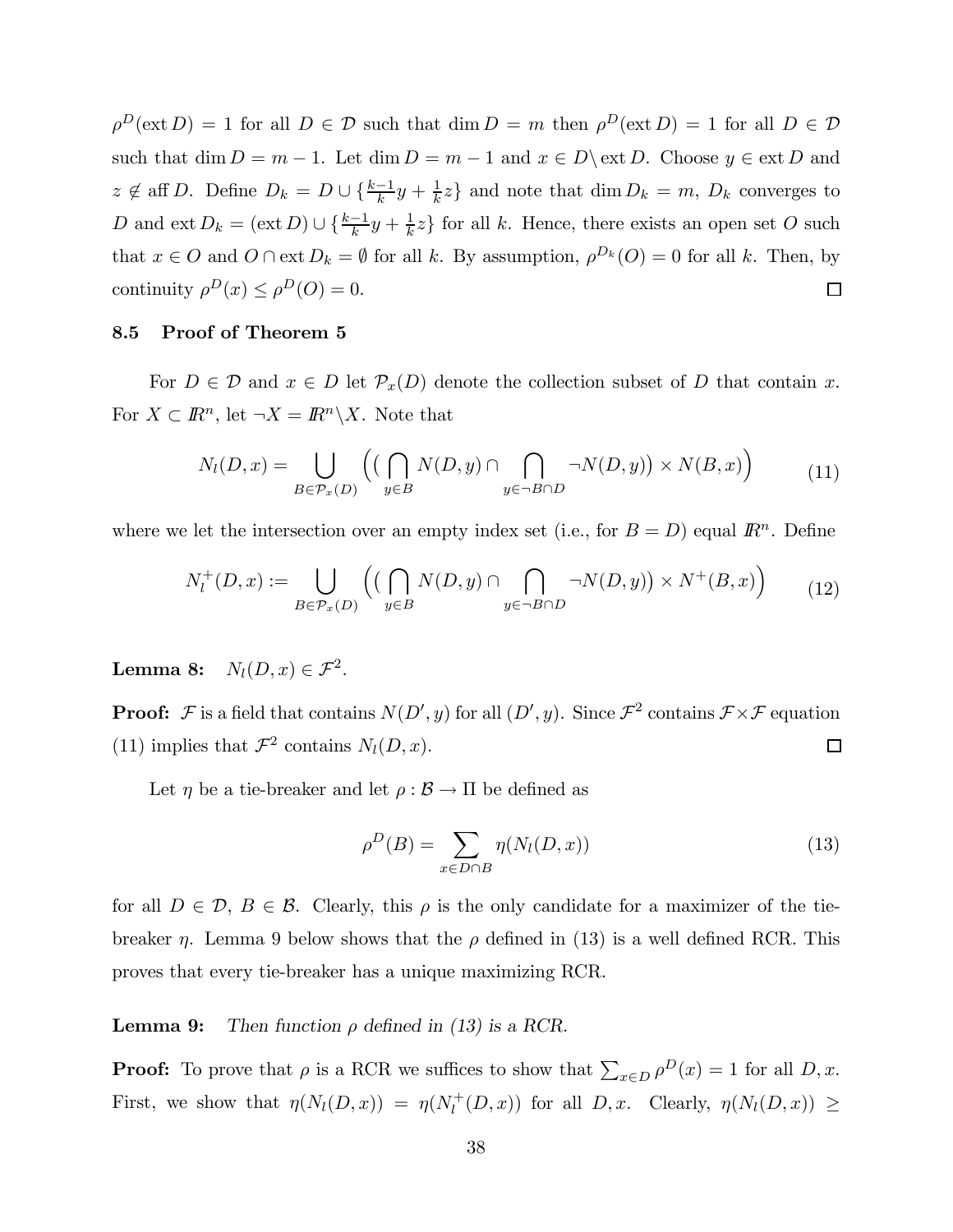$\eta(N_l^+(D,x))$ . If  $\eta(N_l(D,x)) > \eta(N_l^+(D,x))$  then by (11) and (12) there is  $F \in \mathcal{F}$  such that  $\eta(F \times N(B, x)) > \eta(F \times N^+(B, x))$ . Since  $\eta(U \backslash F \times N(B, x)) \geq \eta(U \backslash F \times N^+(B, x))$ , this implies that  $\eta(U \times N(B,x)) > \eta(U \times N^+(B,x))$  contradicting the regularity of  $\eta_2$ .

For  $x \neq y$ ,  $N_l^+(D, x) \cap N_l^+(D, y) = \emptyset$ . Also,  $\bigcup_{x \in D} N_l(D, x) = \mathbb{R}^n \times \mathbb{R}^n$ . Therefore,

$$
\rho^{D}(x) = \sum_{x \in D} \eta(N_l(D, x)) \ge \eta(\bigcup_{x \in D} N_l(D, x)) = \eta(R^n \times R^n) = 1
$$
  

$$
\rho^{D}(x) = \sum_{x \in D} \eta(N_l^{+}(D, x)) = \eta(\bigcup_{x \in D} N_l^{+}(D, x)) \le \eta(R^n \times R^n) = 1
$$

Hence  $\rho^D$  is a RCR.

**Lemma 10:** Let the RCR  $\rho$  maximize the tie-breaker  $\eta$ . Then  $\rho$  is monotone, linear, mixture continuous and extreme.

 $\Box$ 

**Proof:** Note that for all D,  $x \in D$ , y, and  $\lambda \in (0,1)$ ,  $N_l(D \cup \{y\}, x) \subset N_l(D, x)$  and  $N_l(\lambda D + (1 - \lambda)\{y\}, x + (1 - \lambda)y) = N_l(D, x)$ . Hence, monotonicity and linearity of  $\rho$ follows immediately from its definition.

Next, we prove that  $\rho$  is extreme. For any  $B \subset D$ , let  $F_B(D)$  denote the intersection of all faces of  $F(\text{conv } D)$  that contain B. Obviously,  $B \subset F_B(D) \cap D$ . Suppose there exists  $z \in F_B(D) \cap D$ ,  $z \notin B$ . Then,  $u \in \bigcap_{y \in B} N(D, y)$  implies  $u \in N(D, z)$  and therefore  $\bigcap_{y\in B} N(D, y) \cap \bigcap_{y\in \neg B \cap D} \neg N(D, y) = \emptyset$ . Hence, in (11) it suffices to consider B such that  $B = F \cap D$  for some face  $F \in F(\text{conv } D)$ . But if  $B = F \cap D$  for some  $F \in F(\text{conv } D)$ and  $x \in B$  is not extreme point of D then it is not an extreme point of B. But then, the regularity of  $\eta_2$  ensure  $\eta(R^n, N^+(B, x)) = 0$ , proving the extremeness of  $\rho$ .

To prove mixture continuity, it suffices to show that  $\rho^{t}D^{t}t'D'$  is continuous in t, t'. By Proposition 3,  $\rho^{tD+t'D'}(tx+t'x') = \mu(N_l(D,x) \cap N_l(D',x'))$  which implies that  $\rho^{tD+t'D'}$ is continuous in  $(t, t')$  for  $t, t' > 0$ . Hence, it remains to show that  $\rho^{tD+D'} \to \rho^{D'}$  as  $t \to 0$ . Choose  $\epsilon > 0$  small enough so that  $B_{\epsilon}(x') \cap D' = \{x'\}$  and choose t small enough so that  $x' + tx \in B_{\epsilon}(x')$  for all  $x \in D$ . Proposition 3 and the fact that  $\bigcup_{x \in D} N_l(D, x) = \mathbb{R}^n$  imply that

$$
\rho^{tD+D'}(B_{\epsilon}(x')) = \mu(\bigcup_{x \in D} (N_l(D, x) \cap N_l(D', x'))) = \mu(N_l(D', x')) = \rho^{D'}(x')
$$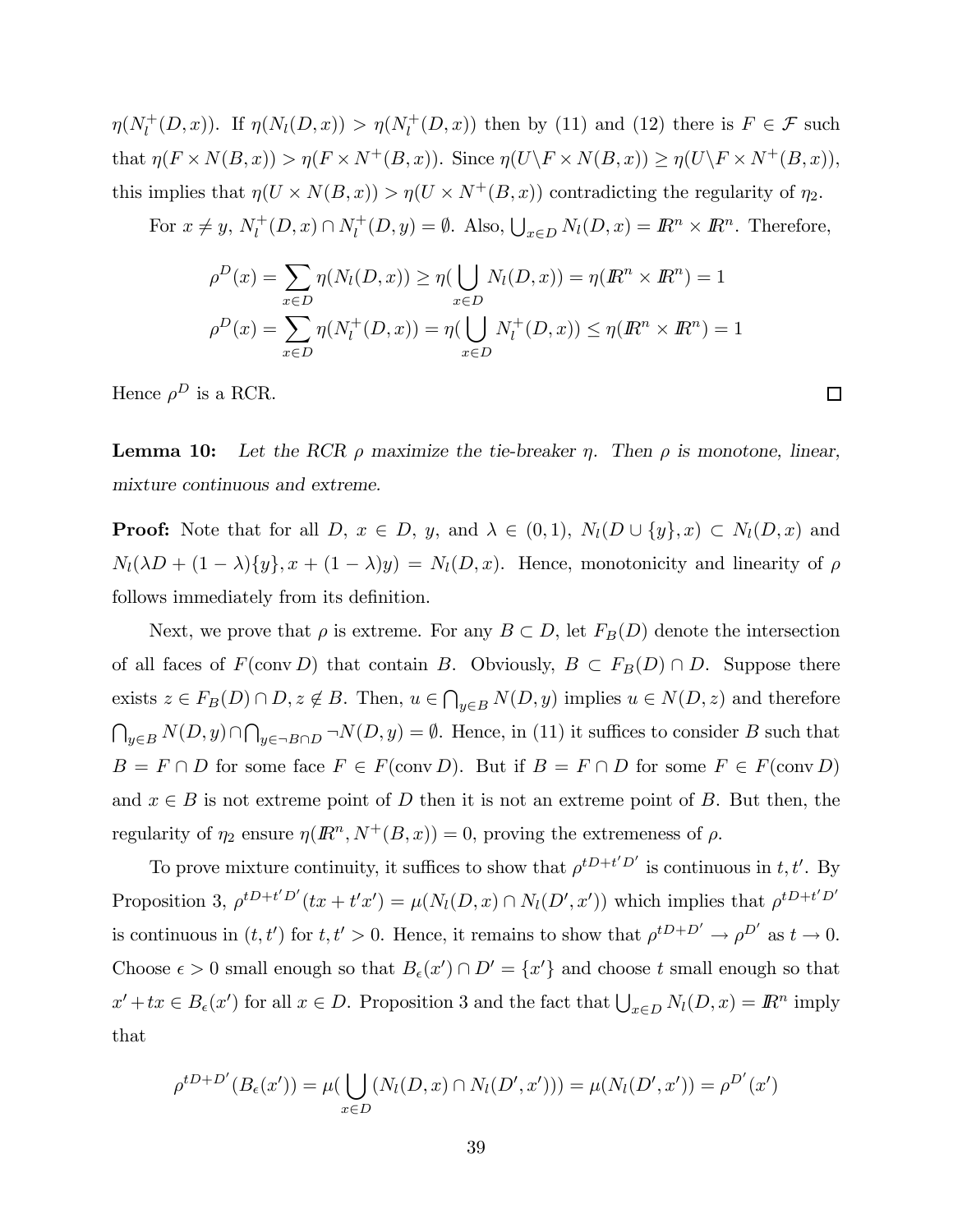#### 8.6 Proof of Theorem 6

In Lemma 3 we construct a regular RUF  $\mu_V$ . Obviously,  $\mu \times \mu_V$  is a tie-breaker for  $\mu$ . Then Theorem 5 proves part (i) of the theorem.

Let  $\rho$  be such that  $\rho^{D}(x) = \eta(N_l(D, x))$  for all  $D, x$  and  $\eta = \mu \times \mu_V$  where  $\mu_V$ is the regular RUF constructed in Lemma 3. By Theorem 5, this identifies a unique RCR  $\rho$  that is a maximizer of  $\mu$ . To construct a second maximizer, note that since  $\mu$ is not full-dimensional there exists some polyhedral cone  $K_*$  such that dim  $K_* < n$  and  $\mu(K_*) > 0$ . By the argument given in the proof of Lemma 2, there is  $x_* \neq 0$  such that  $K_* \subset N(D_*, x_*) \cap N(D_*, -x_*)$  for  $D_* = \{-x_*, x_*\}$ . Define  $\mu_*$  as follows:

$$
\mu_*(K) = \frac{V(B_1(o) \cap K \cap N(D_*, x_*))}{V(B_1(o) \cap N(D_*, x_*))}
$$

Repeating the arguments made for  $\mu_V$  establishes that  $\mu_*$  is a regular RUF.<sup>15</sup> Then, let  $\rho_*$  be defined by  $\rho_*^D(x) = \eta_*(N(D,x))$  where  $\eta_* = \mu \times \mu_*$ . Again by Theorem 5,  $\rho_*$  is a maximizer of  $\mu$ . Note that  $1 = \rho_*^{D_*}(x_*) \neq \rho^{D_*}(x_*) = .5$ . Hence,  $\rho_* \neq \rho$  and we have shown that there are multiple maximizers of  $\mu$ .  $\Box$ 

#### 8.7 Proof of Theorem 8

**Lemma 11:** Let  $\rho$  maximize some RUF  $\mu$  such that  $\mu(o) = 0$ . If  $\rho$  is continuous then  $\mu$ is regular.

**Proof:** If  $\rho$  maximizes some  $\mu$  then

$$
\mu(N^+(D,x)) \le \rho^D(x) \le \mu(N(D,x))\tag{14}
$$

Suppose  $\mu$  is not regular. By Lemma 2, this implies that  $\mu$  is not full-dimensional. By Proposition 6,  $\mathcal{H} := \{ \text{ri } K | K \in \mathcal{K} \}$  is a semiring and every element of  $\mathcal{F}$  can be written as a finite union of elements in H. Therefore,  $\mu(K) > 0$  for some  $K \in \mathcal{K}$  with dim  $K < n$ . By Proposition 1(i), dim K < n implies there is  $x \neq 0$  such that  $x, -x \in N(K, o)$ . Since K is a pointed cone,  $o$  is an extreme point of K and therefore Proposition  $1(iii)$  implies

<sup>15</sup> A similar construction is used in Regenwetter and Marley (2001), p. 880.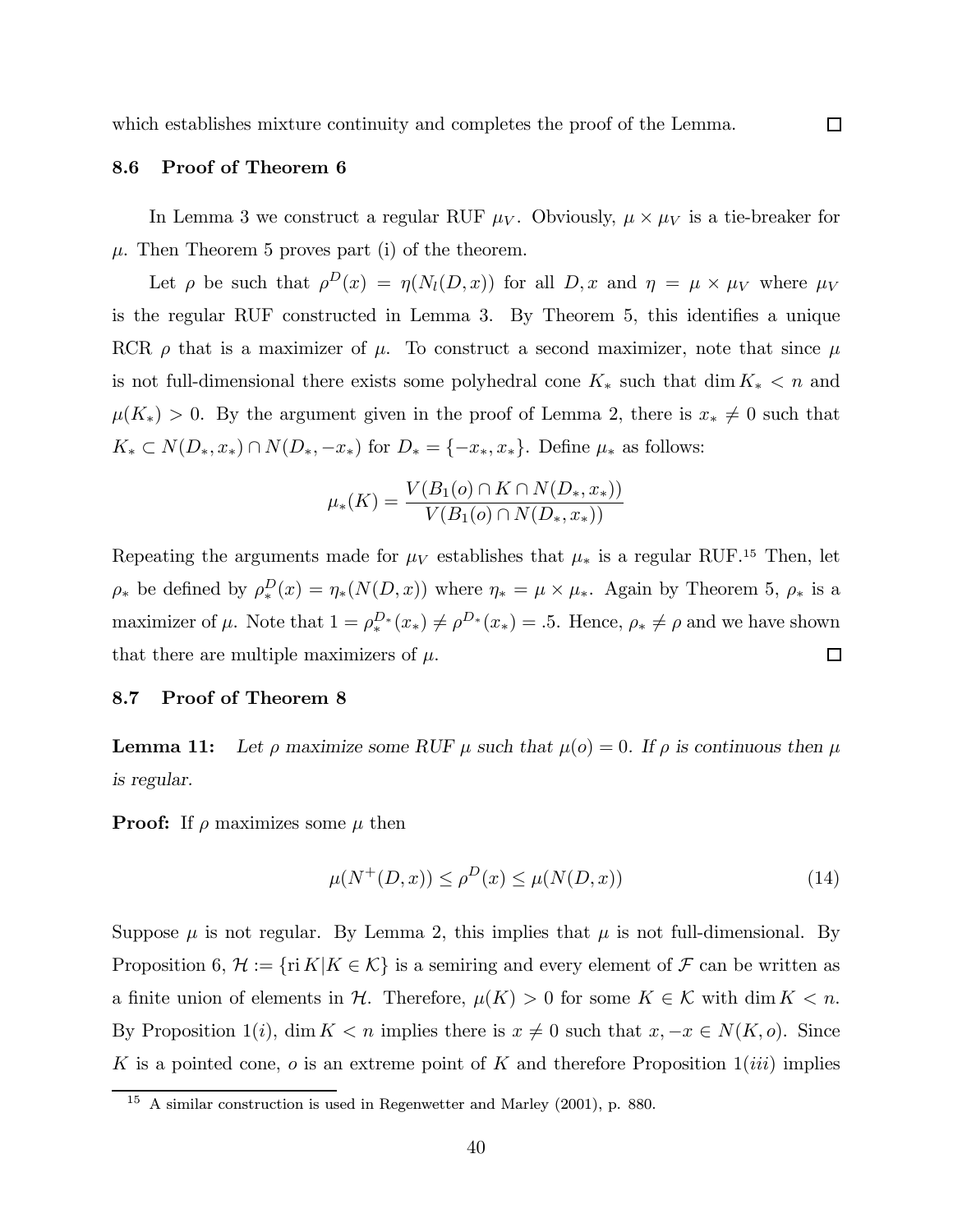that  $N^+(K, o)$  is non-empty. Hence there is z such that  $uz < 0$  for all  $u \in K$ ,  $u \neq o$ . Let  $D_k := \{x, \frac{1}{k}(-z), -x\}$  and let  $D = \{-x, o, x\}$ . Let O be an open ball that contains o but does not contain  $x, -x$ . Since  $\mu(K) = \mu(K \setminus \{o\})$ , for all k sufficiently large, (14) implies  $\rho^{D_k}(O) \ge \mu(K \setminus \{o\}) = \mu(K) > 0$ . But  $\rho^D(O) = 0$  since  $\rho$  is extreme.  $\Box$ 

To prove Theorem 8, let  $\mu'$  be a dilation of  $\mu$  for some non-regular  $\mu$  such that  $\mu(o) = 0$ . Let  $\rho$  maximize  $\mu'$  (and hence maximize  $\mu$ ). Since  $\rho$  maximizes  $\mu$ , Lemma 11 implies that  $\rho$  is not continuous. Since  $\mu'$  is regular, Theorem 3 implies  $\mu'$  is not countably additive.  $\Box$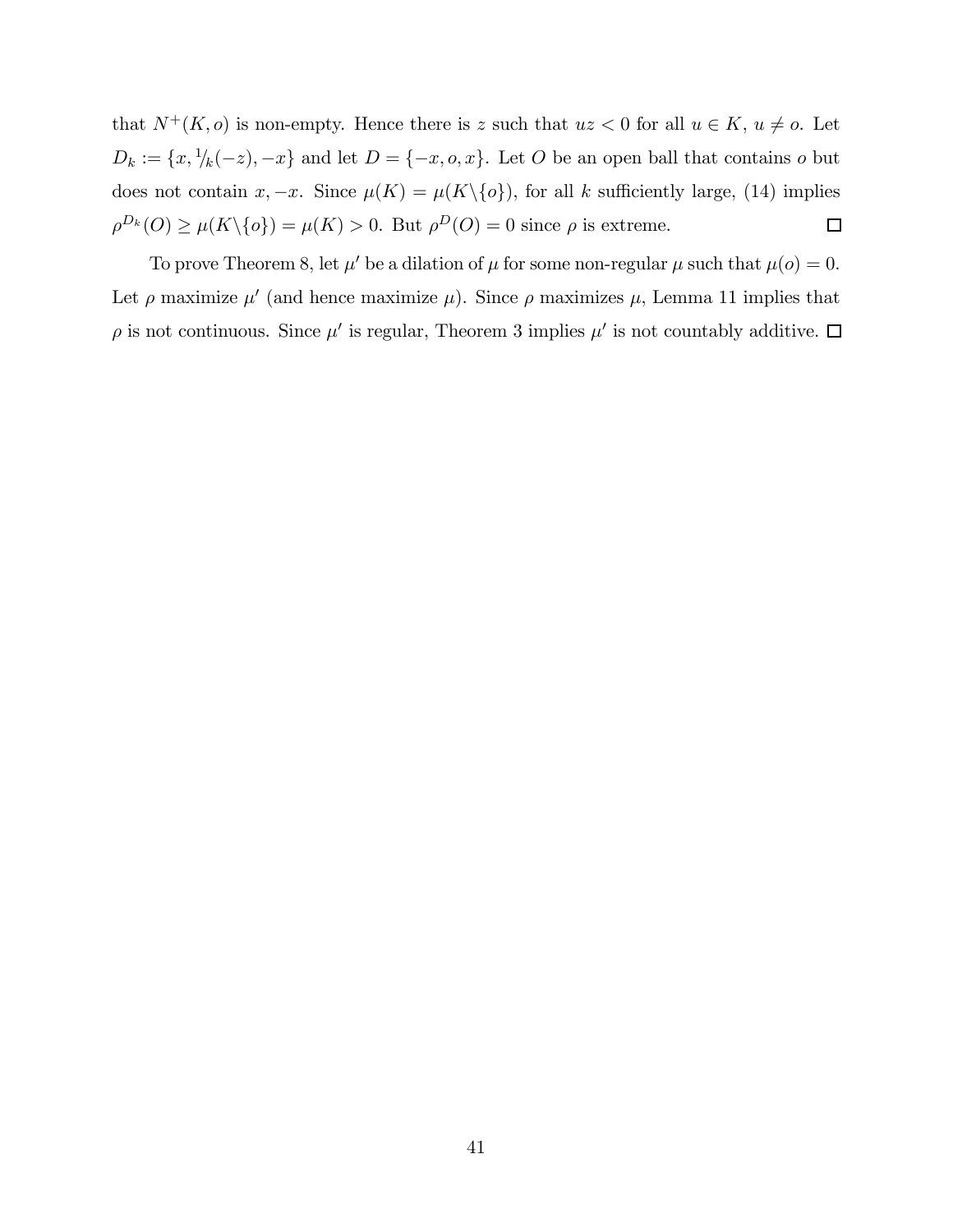# References

1. Barbera, S. and P.K. Pattanaik, "Falmagne and the Rationalizability of Stochastic Choices in Terms of Random Orderings", Econometrica, 1986, Vol. 54, pp. 707—715.

2. Billingsley, P., Probability and Measure, 1986, John Wiley & Sons, New York.

3. Chernoff, H., "Rational Selection of Decision Functions," Econometrica 1954, 22, 422— 443.

4. Clark, S. A., "The Random Utility Model with an Infinite Choice Space," Economic Theory, 1995, 7, 179—189.

5. Cohen, M. A., "Random Utility Systems - the Infinite Case", Journal of Mathematical Psychology, 1980, 22, 1—23.

6. Dekel, E., B. Lipman and A. Rustichini, "A Unique Subjective State Space for Unforeseen Contingencies," Econometrica, 2001, 69, 891-934.

7. Falmagne, J.-C., "A Random Utility Model for a Belief Function", Synthese, 1983, 57, 35-48.

8. Falmagne, J.-Cl., "A Representation Theorem for Finite Random Scale Systems", Journal of Mathematical Psychology, 1978, 18, pp. 52—72.

9. Fishburn, P. C., "Induced Binary Probabilities and the Linear Ordering Polytope: A Status Report," Mathematical Social Sciences, 1992, 23, 67—80.

10. Gul F. and W. Pesendorfer, "Supplement to Random Expected Utility," mimeo, 2004.

11. Kalai, G, A. Rubinstein and R. Spiegler, "Rationalizing Choice Functions by Multiple Rationales", Econometrica, 2002, 70, 2481-2488.

12. Kahneman, D and A. Tversky, "Prospect Theory: An Analysis of Decision under Risk", Econometrica, 1979, 47, 263—292.

13. Kreps, D., "A Preference for Flexibility," Econometrica, 1979, 47, 565—576.

14. Luce, R. D., and Suppes, P, "Preference, Utility, and Subjective Probability". In: Luce, R.d., Bush, R. R., and Galanter, E., editors, Handbook of Mathematical Psychology, vol. III, 1965, 249-410. Wiley, New York.

15. McFadden, D. L. "Revealed Stochastic Preference: A Synthesis. Mimeo, Department of Economics, Berkeley, 2003.

16. McFadden, D. and M. Richter, "Revealed Stochastic Preference", in: J. S. Chipman, D. McFadden and M. K. Richter, editors, Preferences, Uncertainty and Optimality. Westview Press, Boulder, CO, 1991.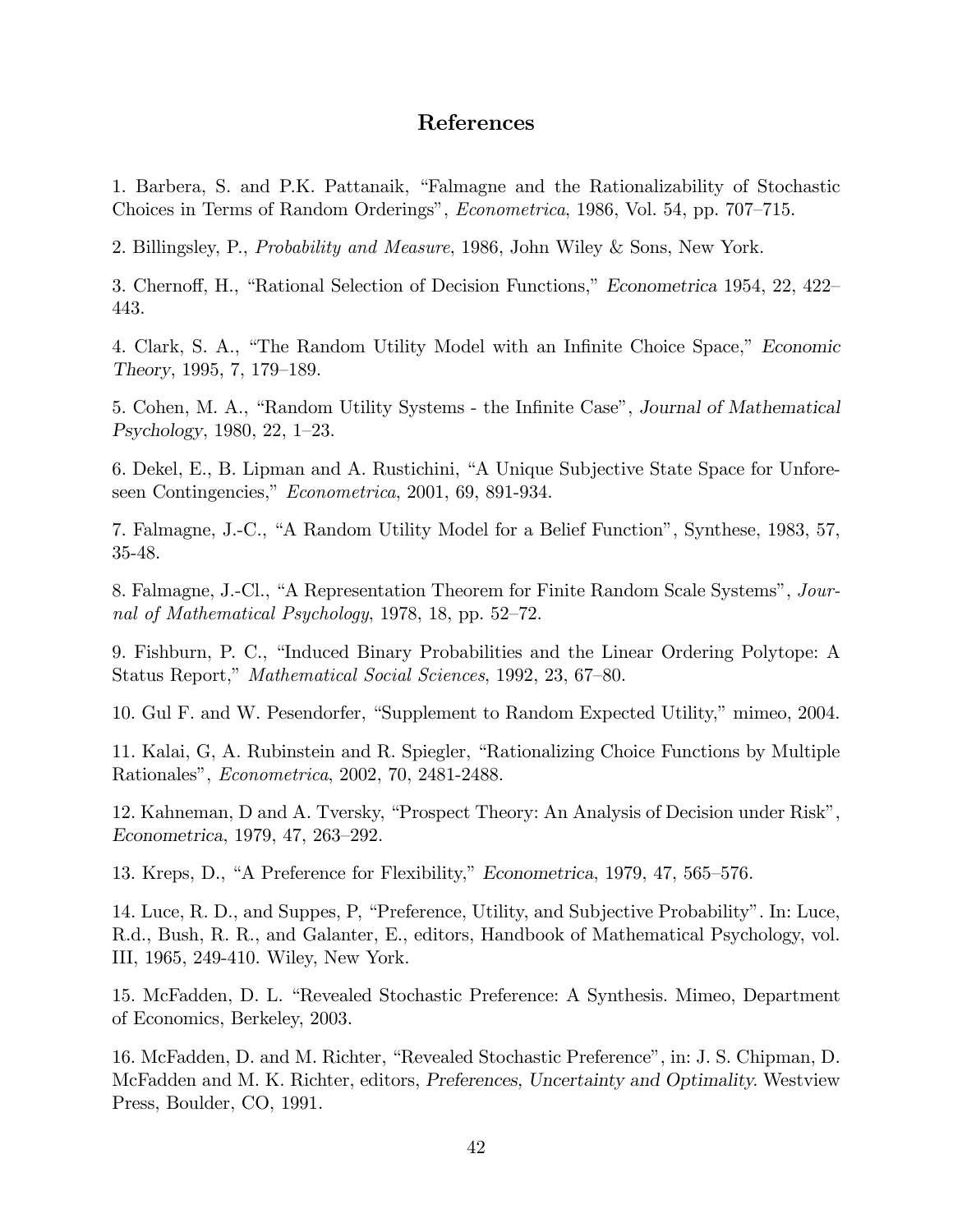17. Regenwetter, M. and A. A. J. Marley, "Random Relations, Random Utilities and Random Functions", Journal of Mathematical Psychology, 2001, 45, 864-912.

18. Rockafellar, T., Convex Analysis, 1970, Princeton University Press, Princeton, New Jersey.

19. Schneider, R., Convex Bodies: The Brunn-Minkowski Theory, 1993, Cambridge University Press, Victoria, Australia.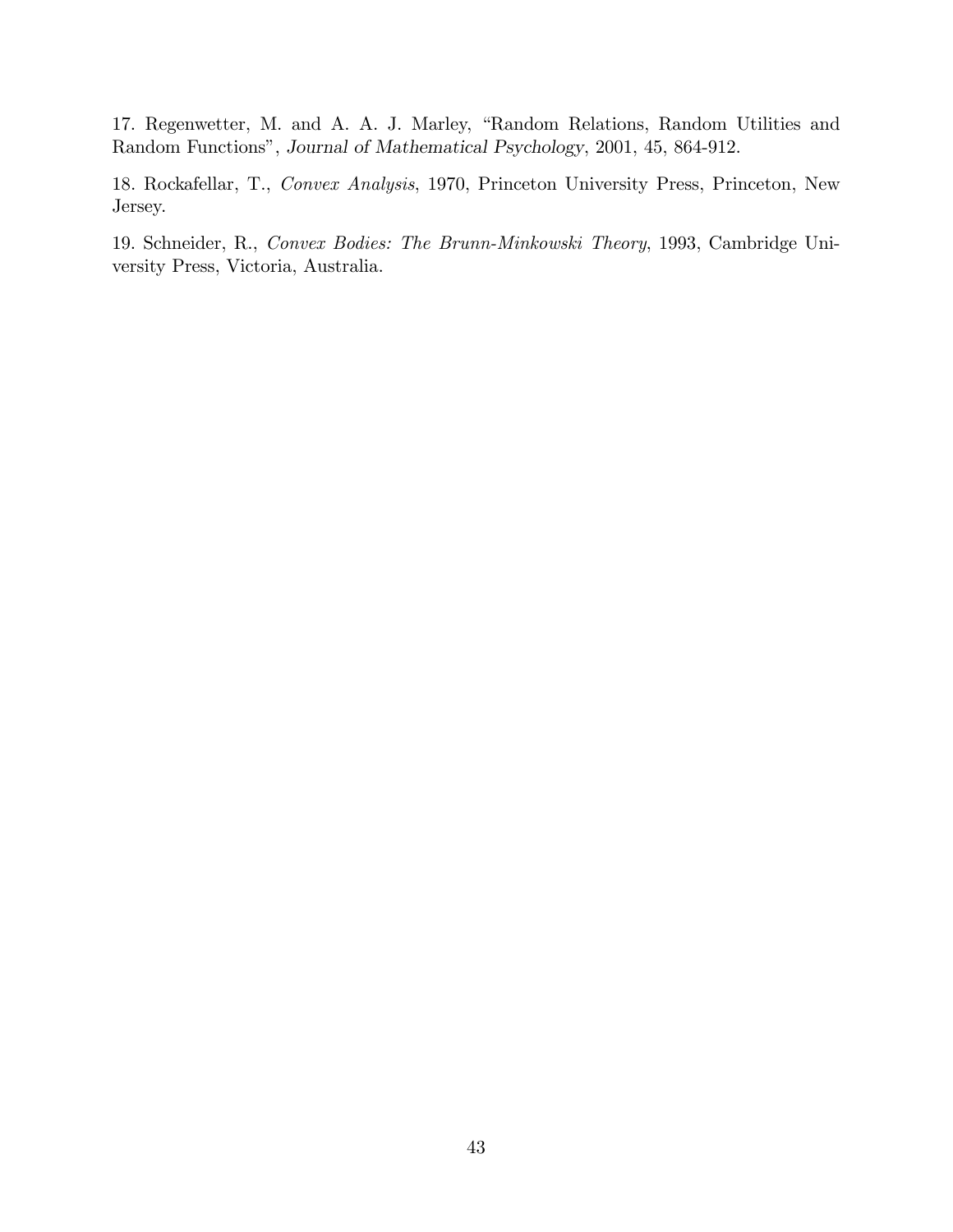

**Figure 1**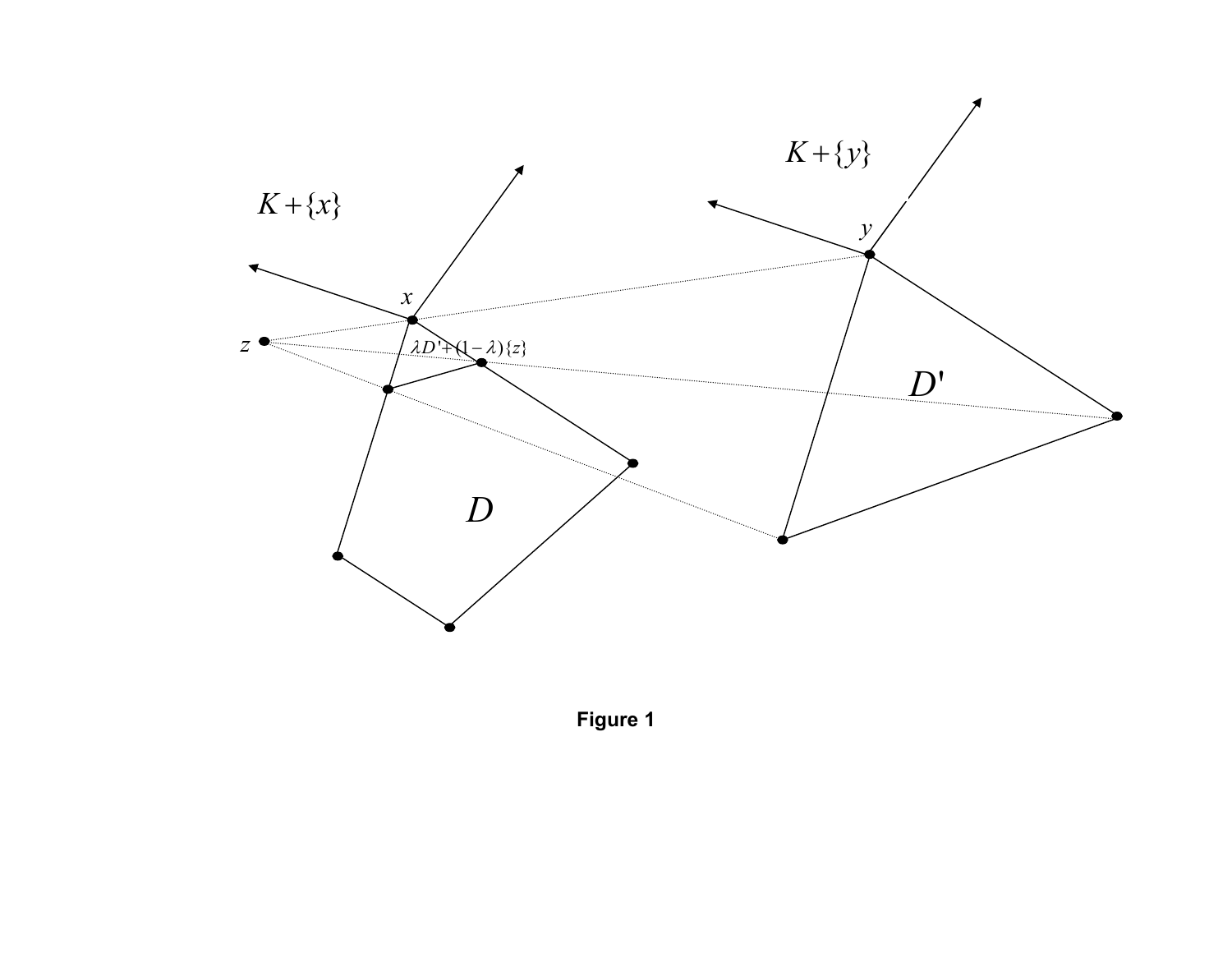



**Figure 2**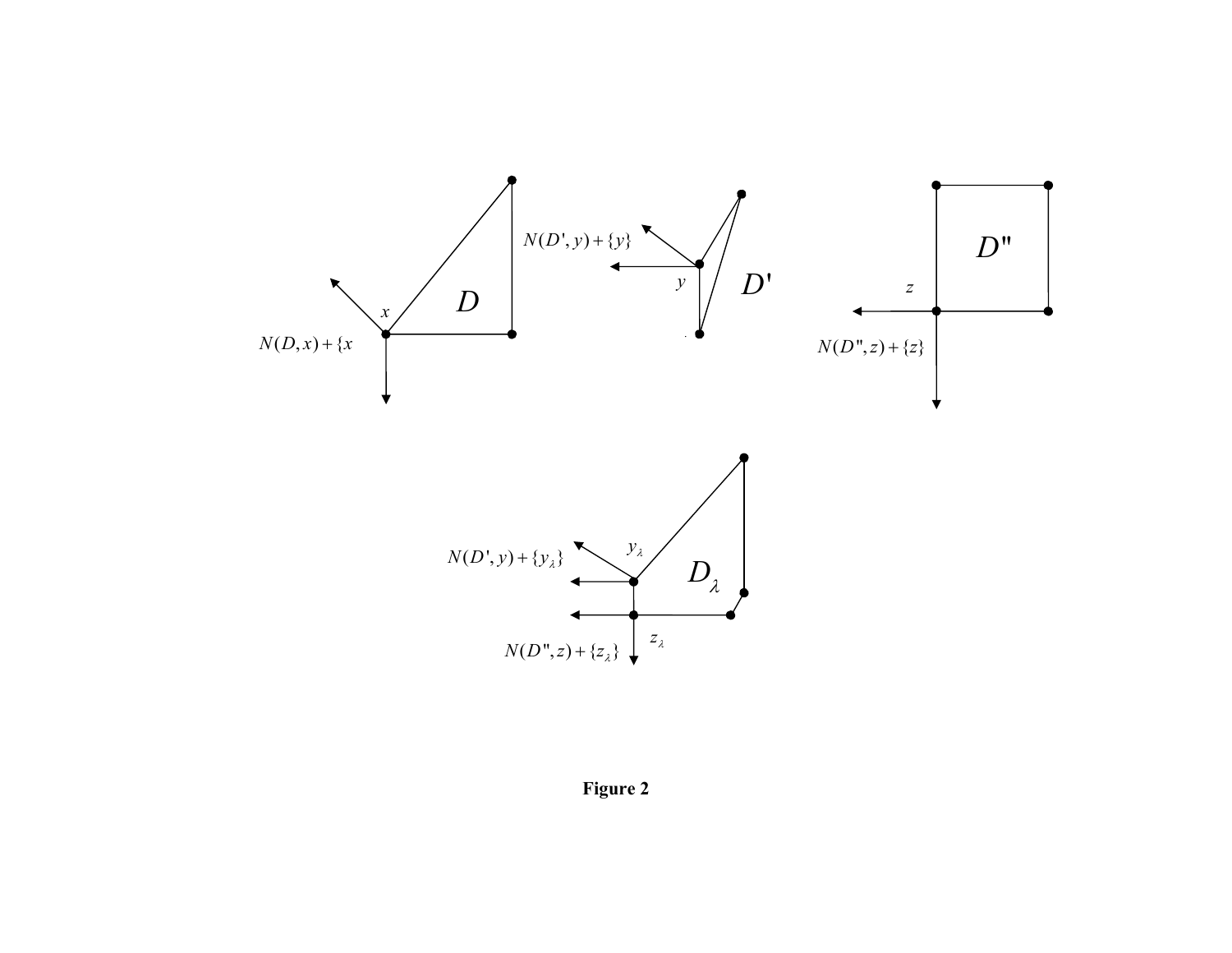# Supplement to Random Expected Utility†

Faruk Gul and Wolfgang Pesendorfer

Princeton University

August 2004

### Abstract

This supplement provides a detailed discussion of the related literature in Gul and Pesendorfer (2004). In particular, we relate our results to the work of McFadden and Richter (1971), Clark (1995) and Falmagne (1978)

McFadden and Richter (1991) and Clark (1995) provide conditions that are necessary and sufficient for a random choice rule (RCR) to maximize a random utility function (RUF). The models of Clark and McFadden and Richter (1991) do not restrict to the linear structure of lotteries and von Neumann-Morgenstern utility functions. To facilitate a comparison, we adapt their conditions to the model analyzed Gul and Pesendorfer (2004).

<sup>†</sup> This research was supported by grants SES0236882 and SES0214050 from the National Science Foundation.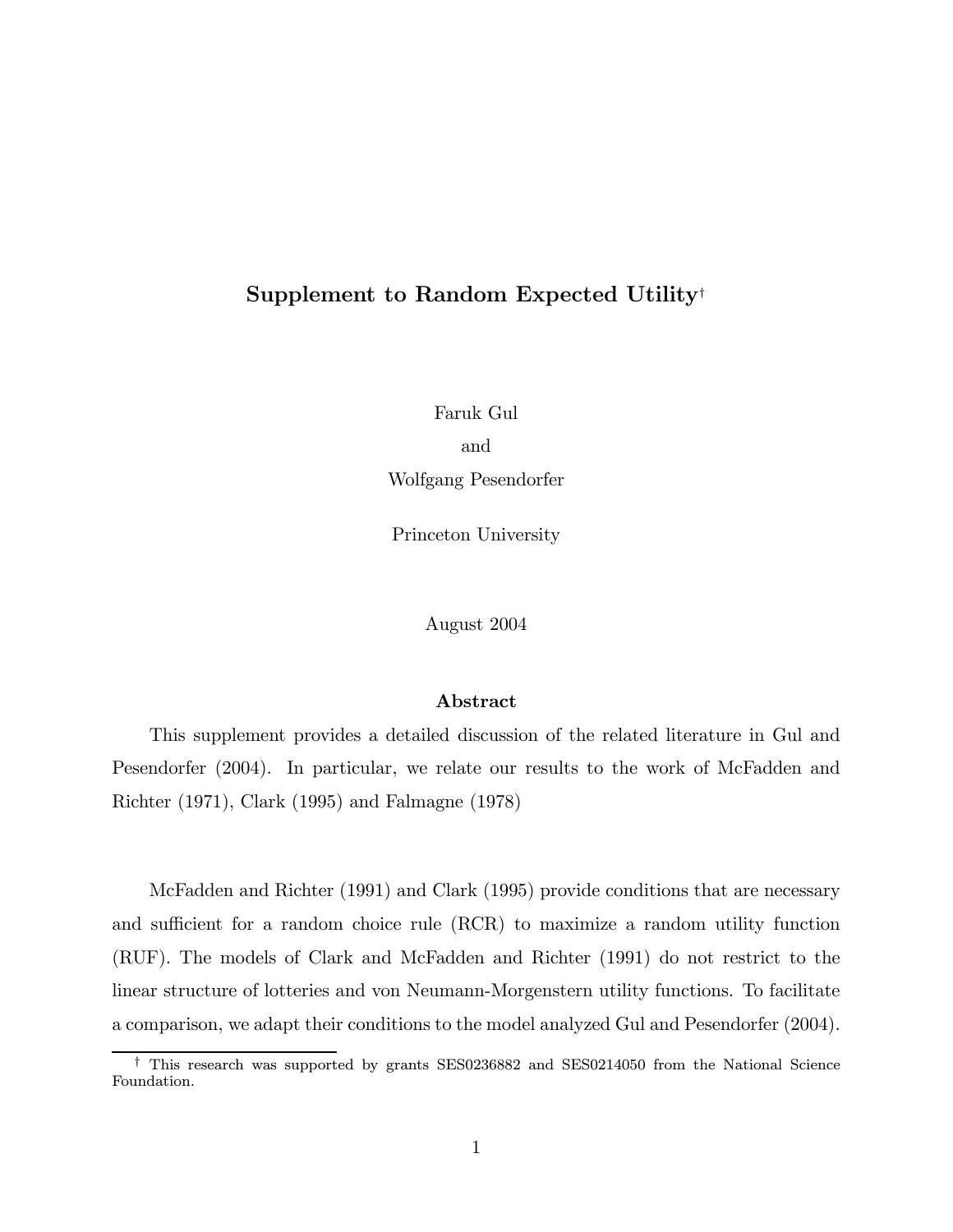This adaptation is possible because both Clark's condition and McFadden and Richter's condition can be thought of as a joint restriction on random choice rules and the space of utility functions. The notation below is taken from section 2 of Gul and Pesendorfer (2004).

Clark (1995) introduces an axiom termed "coherency". Coherency is closely related to a theorem of De Finetti's which provides a necessary and sufficient condition for a function defined on a collection of subsets to have an extension to a finitely additive probability measure on the smallest algebra containing those subsets. Clark (1995) shows that a random choice rule is coherent if and only if it maximizes some regular random utility function.

The definition below adapts Clark's axiom to the setting of Gul and Pesendorfer (2004). For  $A \subset U$  let  $I_A$  denote the indicator function on the set A. Hence  $I_A(u) = 1$  if  $u \in A$  and  $I_A(u) = 0$  otherwise. We write  $I_A \geq 0$  as a shorthand for  $I_A(u) \geq 0 \forall u \in U$ .

**Definition:** The RCR  $\rho$  is coherent if for every finite sequence  $\{D_i, x_i\}_{i=1}^m$ , with  $D_i \in$  $\mathcal{D}, x_i \in D_i$  and every finite sequence  $\{\lambda_i\}_{i=1}^m$  in  $\mathbb{R}^m$ 

$$
\sum_{i=1}^{n} \lambda_i I_{N(D_i, x_i)} \ge 0 \text{ implies } \sum_{i=1}^{n} \lambda_i \rho^{D_i}(x_i) \ge 0
$$

Clark (1995) shows that coherency is necessary and sufficient for the existence of a regular RUF  $\mu$  such that for all D and  $x \in D$ 

$$
\rho^D(x) = \mu(N(D, x))
$$

**Fact 1:** A coherent RCR  $\rho$  is mixture continuous, monotone, linear and extreme.

**Proof:** To show extremeness, let  $y \in D$  with  $y \notin ext D'$  and let  $D = ext D'$ . Then  $I_{N(D,x)} = I_{N(D',x)}$  for all  $x \in D$  and therefore coherency implies

$$
\sum_{x \in D} \rho^{D'}(x) = \sum_{x \in D} \rho^{D}(x) = 1
$$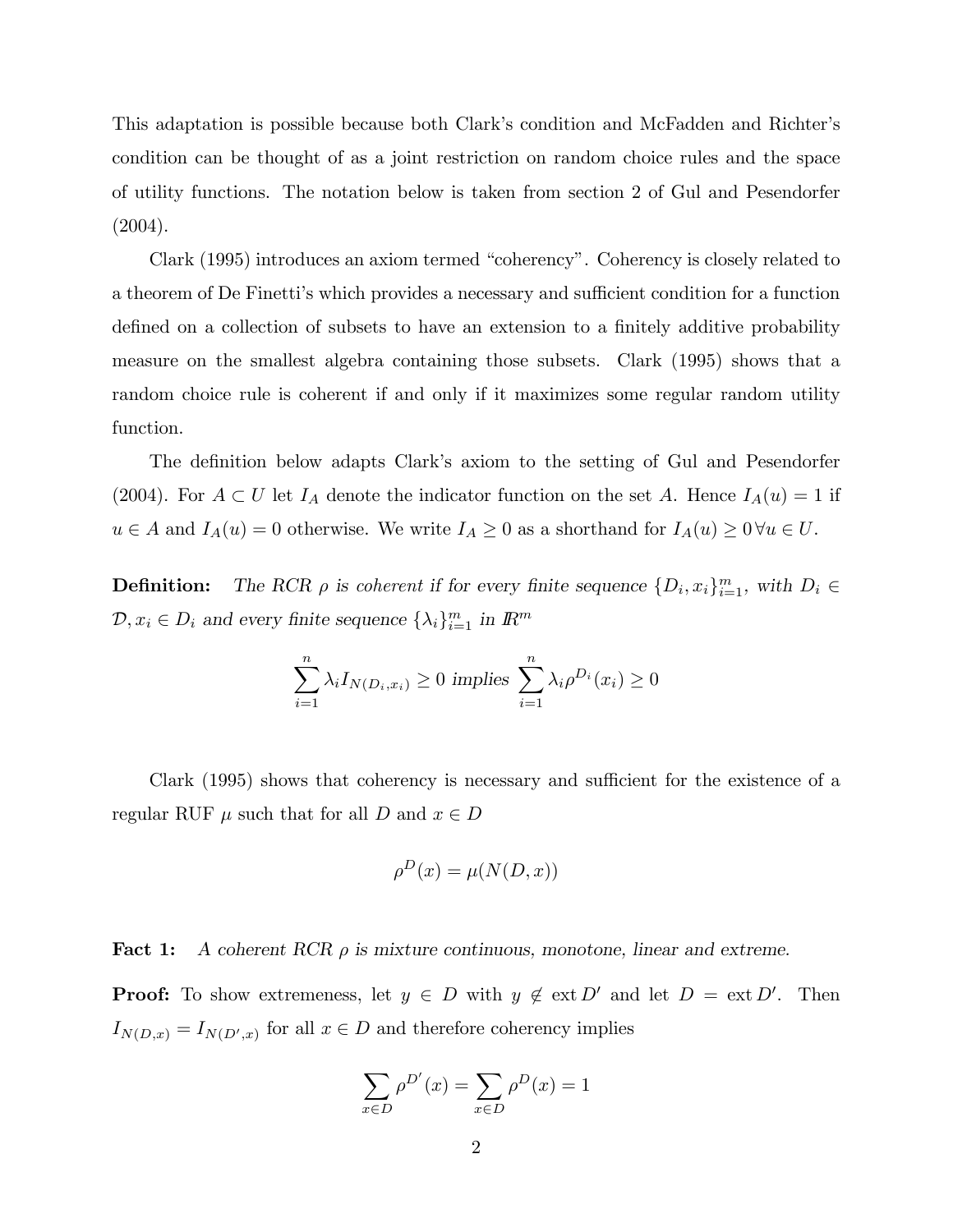which in turn implies that  $\rho^{D}(y) = 0$  and establishes extremeness.

To show monotonicity, let  $D' = D \cup \{y\}$ . Then  $N(D, x) \supset N(D', x)$  for all  $x \in D$  and therefore  $I_{N(D,x)} - I_{N(D',x)} \geq 0$  which implies  $\rho^D(x) \geq \rho^{D'}(x)$ .

To show linearity and mixture continuity note that for any coherent RCR  $\rho$ 

$$
N(D, x) = N(D', x') \text{ implies } \rho^{D}(x) = \rho^{D'}(x')
$$
 (i)

and

$$
N(D, x) = N(D', x') \cup N(D'', x'') \text{ implies } \rho^{D}(x) \le \rho^{D'}(x') + \rho^{D''}(x'') \qquad (ii)
$$

Since  $N(D, x) = N(\lambda D + (1 - \lambda)\{y\}, \lambda x + (1 - \lambda y)$  linearity follows from (i). Using (i) and (ii) it is straightforward to adapt the argument given in the proof of Theorem 2 in Gul  $\Box$ and Pesendorfer (2004) to demonstrate that  $\rho$  is mixture continuous.

Clark's theorem implies that coherency is necessary for a random choice rule to maximize a regular random utility function. By Theorem 2 in Gul and Pesendorfer (2004) the maximizer of a regular random utility function is monotone, linear, mixture continuous and extreme. Together with Fact 1 this implies that a RCR is monotone, linear, mixture continuous and extreme if and only if it is coherent.

Coherency can also be applied in settings where we only observe the choice behavior in a subset of the possible decision problems. In that case, coherency is necessary and sufficient for the implied RUF to have an extension that is a probability measure. Thus whenever the observed choice probabilities satisfy coherency, one can construct a RUF  $\mu$ such that the observed behavior is consistent with  $\mu$ −maximization.

Coherency is difficult to interpret behaviorally. Moreover, it seems difficult to construct experiments that "test" for coherency. By contrast, it seems quite straightforward to construct tests of extremeness, linearity and monotonicity. In fact, the experimental literature on expected utility has focused on the linearity axiom to point out violations of the expected utility framework and develop alternatives. This process of searching for violations of a theory and generalizing the theory to incorporate the documented violations requires interpretable axioms.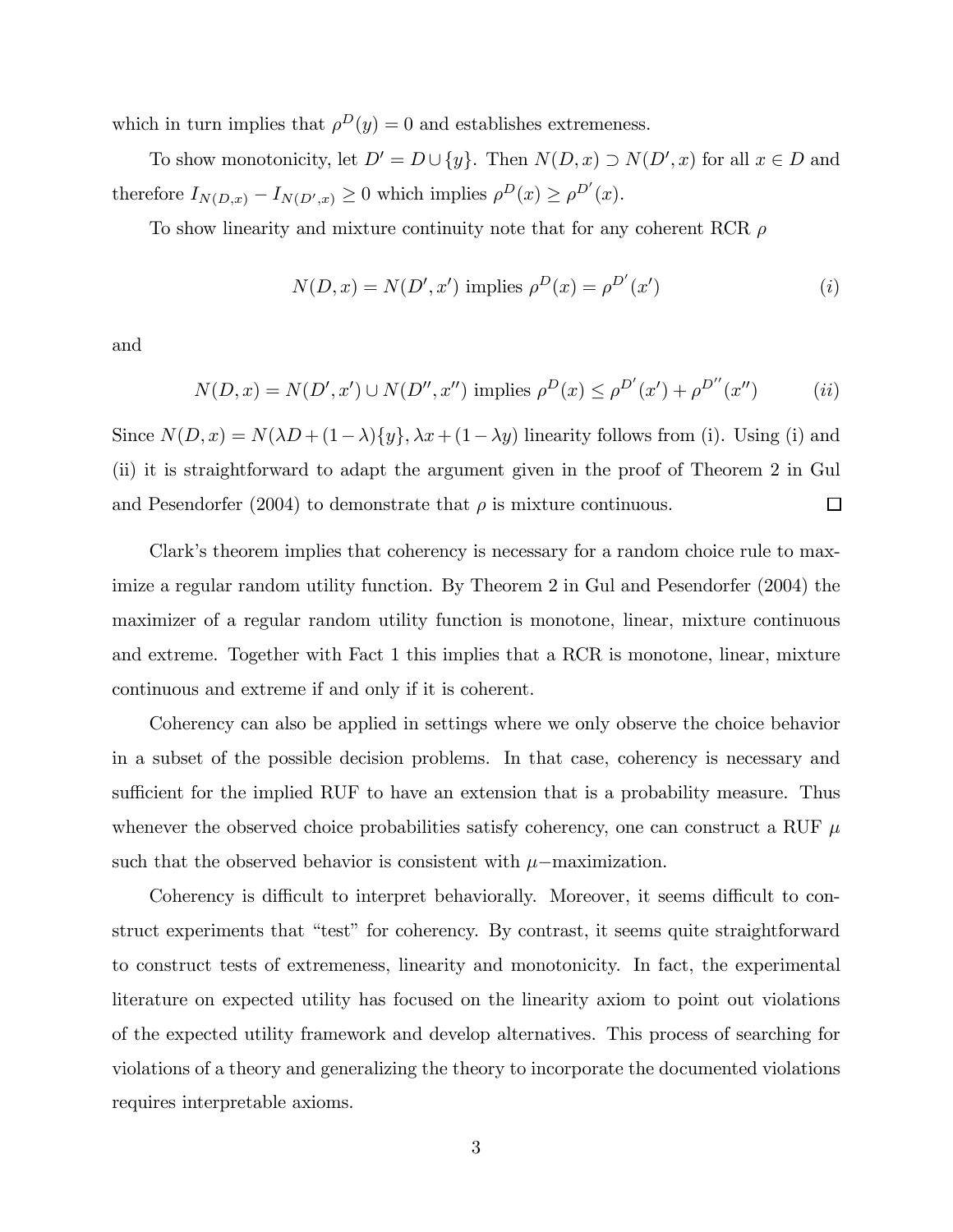McFadden and Richter (1991) introduce a stochastic version of the strong axiom of revealed preference, an axiom they term Axiom of Revealed Stochastic Preference (ARSP). McFadden and Richter (1991) study a case where each utility function under consideration has a unique maximizer and show that ARSP is necessary and sufficient for (regular) random utility maximization.

In the definition below, we adapt ARSP to the framework in Gul and Pesendorfer (2004).

**Definition:** The RCR satisfies ARSP iff for all  $(D_i, x_i)_{i=1}^m$  with  $D_i \in \mathcal{D}, x_i \in D_i$ 

$$
\sum_{i=1}^{m} \rho^{D_i}(x_i) \le \max_{u \in U^*} \sum_{i=1}^{m} I_{N^+(D_i, x_i)}(u) \tag{*}
$$

To see that ARSP is necessary for regular random utility maximization, note that if  $\rho$  maximizes a regular RUF  $\mu$ , then

$$
\sum_{i=1}^{m} \rho^{D_i}(x_i) = \int_{U} \sum_{i=1}^{m} I_{N^+(D_i, x_i)}(u) \mu(du)
$$

Obviously, the r.h.s. of the equation above is less than or equal to the r.h.s. of (∗).

Fact 2 below shows that ARSP implies monotonicity, linearity, extremeness and mixture continuity. Hence, Theorem 2 in Gul and Pesendorfer (2004) implies that a random choice rule satisfies ARSP if and only if it is monotone, linear, mixture continuous and extreme.

**Fact 2:** If the RCR  $\rho$  satisfies ARSP then it is mixture continuous, monotone, linear and extreme.

**Proof:** Extremeness is trivial because  $N^+(D, x)$  is empty unless x is an extreme point of D.

For monotonicity, apply ARSP to  $\{(D, x), (D \setminus \{y\}, z)_{z \neq x,y}\}.$  This yields  $\rho^D(x) \leq$  $\rho^{D\setminus\{y\}}(x)$  and hence monotonicity.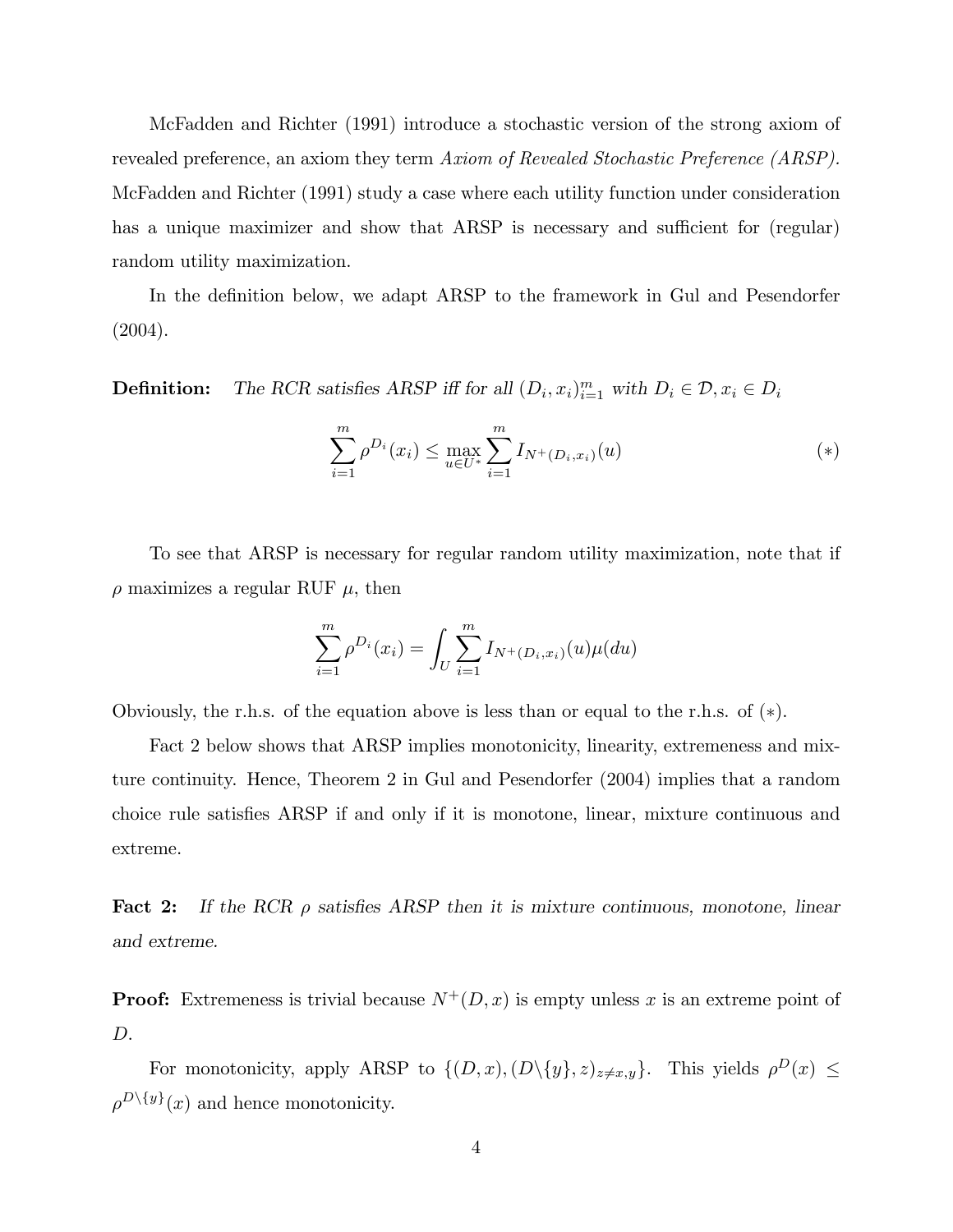Next, we show that

$$
\rho^{D}(x) = \rho^{D'}(x') \text{ if } N^{+}(D, x) = N^{+}(D', x') \tag{i'}
$$

Apply ARSP to  $\{(D, x), (D', y)_{y \neq x'}\}$  to get  $\rho^D(x) \leq \rho^{D'}(x')$ . Reversing the roles of D and  $D'$  yields the reverse inequality and hence the result. Linearity now follows because  $N^+(D, x) = N^+(\lambda D + (1-\lambda)\{y\}, \lambda x + (1-\lambda)y)$ . To prove mixture continuity, we proceed as above. First, we show that (i) and (ii) in the proof of Fact 1 above hold. To prove (ii) apply ARSP to  $\{(D, x), (D', y)_{y \neq x'}$ ,  $(D'', y)_{y \neq x''}\}$ . Since  $N(D, x) = N(D', x')$  implies  $N^+(D,x) = N^+(D',x')$  (i) follows from (i'). Using (i) and (ii) it is again straightforward to adapt the argument given in the proof of Theorem 2 to demonstrate that  $\rho$  is mixture continuous.  $\Box$ 

Falmagne  $(1978)$  studies a model with finitely many alternatives. Let Y be a finite set. A decision problem is a non-empty subset D of Y. Let  $\mathcal{D}^*$  be the corresponding collection of decision problems. Let  $U^*$  be the set of all one-to-one utility functions on Y, and let  $\mathcal{F}^*$  be the algebra generated by the equivalence relation that identifies all ordinally equivalent utility functions (i.e.  $u \in F$  implies  $v \in F$  if and only if  $[v(x) \ge v(y)]$  iff  $u(x) \geq u(y)$  for all  $x, y \in Y$ ). Let  $\Pi^*$  denote the set of all probability measures on  $\mathcal{F}^*$ . Falmagne identifies a finite number (depending on the number of available alternatives) of non-negativity conditions as necessary and sufficient for random utility maximization.

**Definition:** For any RCR  $\rho$ , define the difference function  $\Delta$  of  $\rho$  inductively as follows:  $\Delta_x(\emptyset, D) = \rho^D(x)$  for all  $x \in D$  and  $D \subset Y^*$ . Let  $\Delta_x(A \cup \{y\}, D) = \Delta_x(A, D) - \Delta_x(A, D \cup D)$  $\{y\}$  for any  $A, D \subset Y^*$  such that  $x \in D$ ,  $A \cap D = \emptyset$  and  $y \in Y^* \setminus (A \cup D)$ .

Falmagne (1978) shows that the RCR  $\rho$  maximizes some  $\mu \in \Pi^*$  if and only if  $\Delta_x(A, Y \setminus A) \geq 0$  for all A and  $x \in Y \setminus A$ . This condition turns out to be equivalent to  $\Delta_x(A, D) \ge 0$  for all  $x, A, D$  such that  $A \cap D = \emptyset$  and  $x \in D$ .

Note that for  $A = \{y\}$ , the condition  $\Delta_x(A, D) \geq 0$  for all  $x \in D$ ,  $y \notin D$  corresponds to our monotonicity assumption and says that the probability of choosing x from  $D$  is at least as high as the probability of choosing x from  $D \cup \{y\}$ . These conditions also require that the difference in the probabilities between choosing x from D and  $D\cup\{y\}$  is decreasing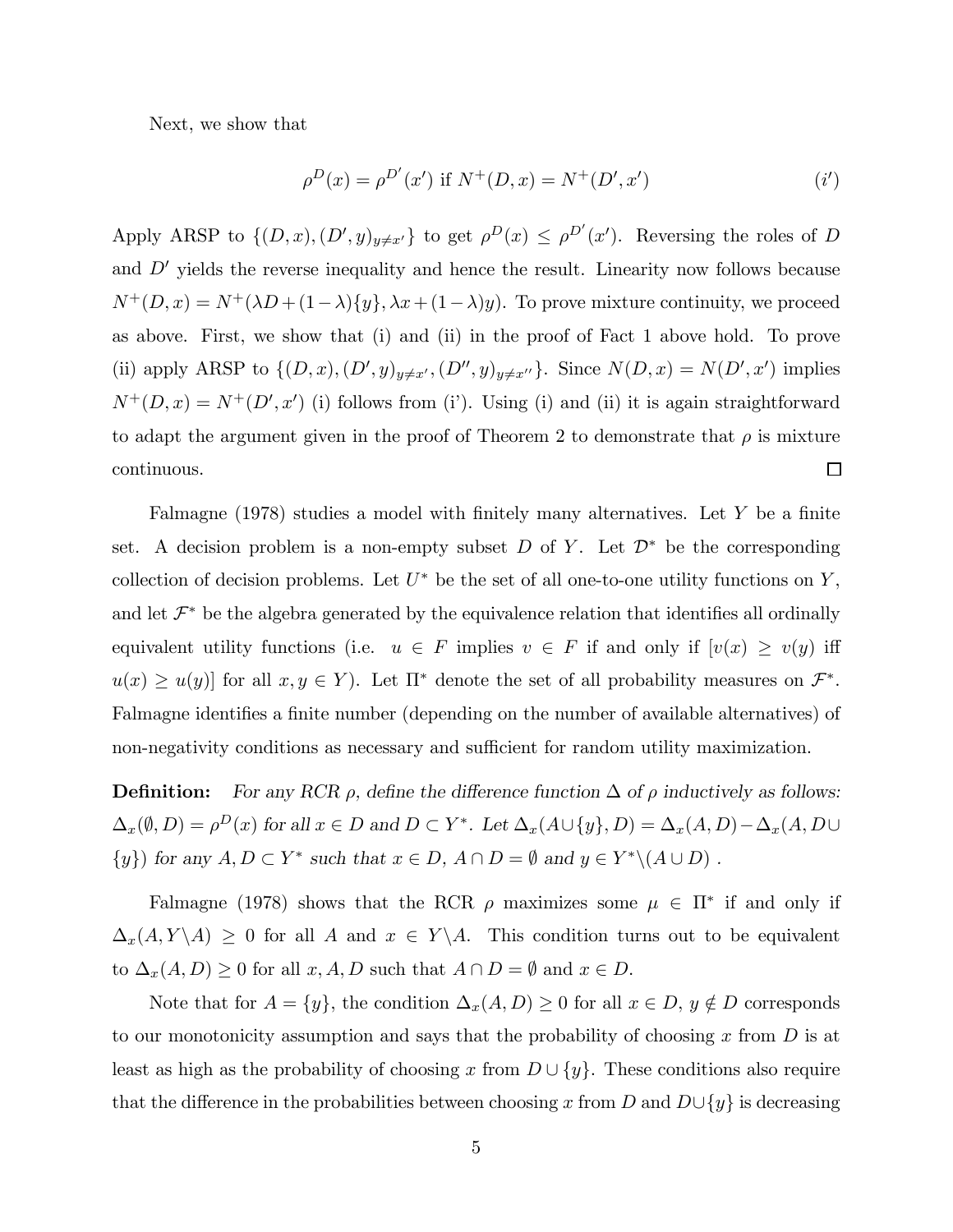as alternative z is added to D and that analogous higher order differences be decreasing. While monotonicity is a straightforward (necessary) condition, the higher order conditions are more difficult to interpret.

We can relate our theorem to Falmagne's if we interpret  $Y$  to be the set of extreme points of our simplex of lotteries P. Suppose Falmagne's conditions are satisfied and hence a RCR (on  $\mathcal{D}^*$ ) maximizes some RUF  $\mu$ . We can extend this RUF  $\mu$  to a RUF  $\hat{\mu}$ on our algebra  $\mathcal F$  (i.e., the algebra generated by the normal cones  $N(D, x)$ ) by choosing a single u from each [u] and setting  $\hat{\mu}(\{\lambda u \mid \lambda \ge 0\}) = \mu([u])$  where [u] is the (equivalence) class of utility functions ordinally equivalent to u. Hence,  $\hat{\mu}$  is a RUF on  $\mathcal F$  that assigns positive probability to a finite number of rays and zero probability to all cones that do not contain one of those rays. By utilizing our Theorem 1, we can construct some mixture continuous, monotone, linear and extreme  $\hat{\rho}$  that maximizes  $\hat{\mu}$ . This  $\hat{\rho}$  must agree with  $\rho$ whenever  $D \subset P$  consists of degenerate lotteries. Hence, any random choice functions that satisfies Falmagne's conditions can be extended to a random choice function over lotteries that satisfies our conditions. Conversely, if a Falmagne random choice function can be extended to a random choice function (on  $\mathcal{F}$ ) satisfying our conditions, then by Theorem 2, this function maximizes a RUF. This implies that the restriction of this function to sets of degenerate lotteries maximizes a Falmagne RUF and satisfies the conditions above. Thus, Falmagne's conditions are necessary and sufficient for a random choice function over a finite set to have a mixture continuous, monotone, linear and extreme extension to the set of all lotteries over that set.